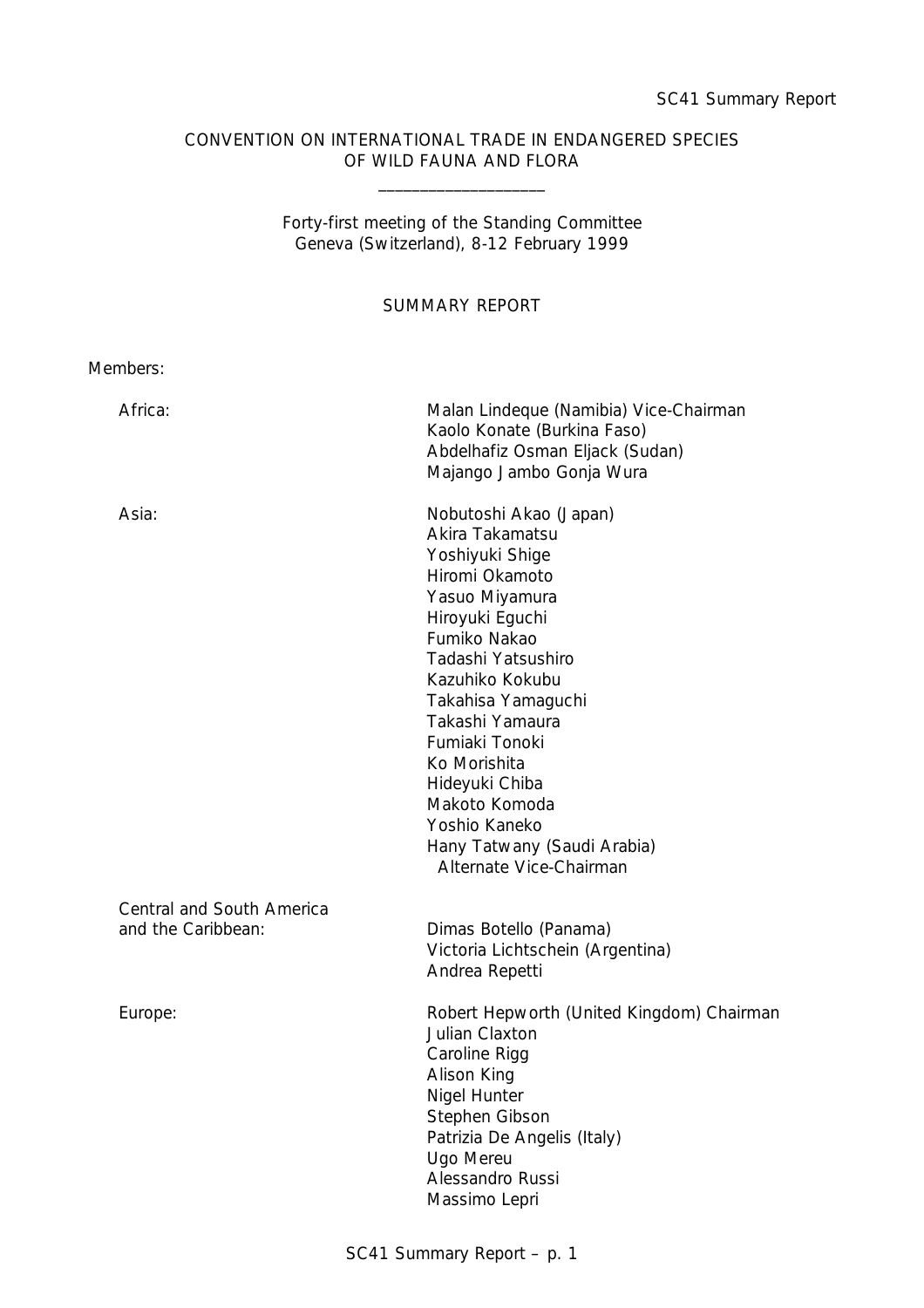Filippo Menzinger Sergey Tveritinov (Russian Federation) I. Movtchan Petre Mokrenko Igor Borztsev North America: José María Reyes Gomez (Mexico) Oceania: Janet Owen (New Zealand) Alternate Depositary Government: Peter Dollinger (Switzerland) Thomas Althaus Previous Host Country: Willas Makombe (Zimbabwe) Tapera Chimuti N. Kanyowa Observers – Parties: Australia: Peter Lawrence Austria: Gerhard Erdpresser Belgium: Georges Evrard Botswana: Ian Stuart Kirby Joseph Matlhare Poppy Monyatsi Brazil: Exercise Euliz Cesar Gasser Brunei Darrusalam: The Haji Absuf Ian Bulgaria: Valentin Dontchev Canada: David Brackett Olivier Jalbert Chad: Dolmia N'Dikibaye Philippe Dejace Chile: Ximena Ares China: Xianlin Meng Zhiyong Fan Xiaoping Lu Xianguo Tong Colombia: Maria Elvira Posada-Corrales Camilo Reyes Rodriguez Congo: Congo: Marcellin Agnagna Cuba: Enrique Moret Jose Alberto Alvarez Aymee Hernandez Quesada Czech Republic: Jan Kucera Petr Havlik Egypt: Tarek Adel France: Stéphanie Jacquet-Pouillaude Jean-Patrick Le Duc Geneviève Humbert Germany: Dietrich Jelden Ghana: Ghana: Ghana: Ghana: Ghana: Ghana: Ghana: Ghana: Ghana: Ghana: Ghana: Ghana: Ghana: Ghana: G Yaw Adjei Agnes Y. Aggrey-Orleans

Amma Twum-Amoah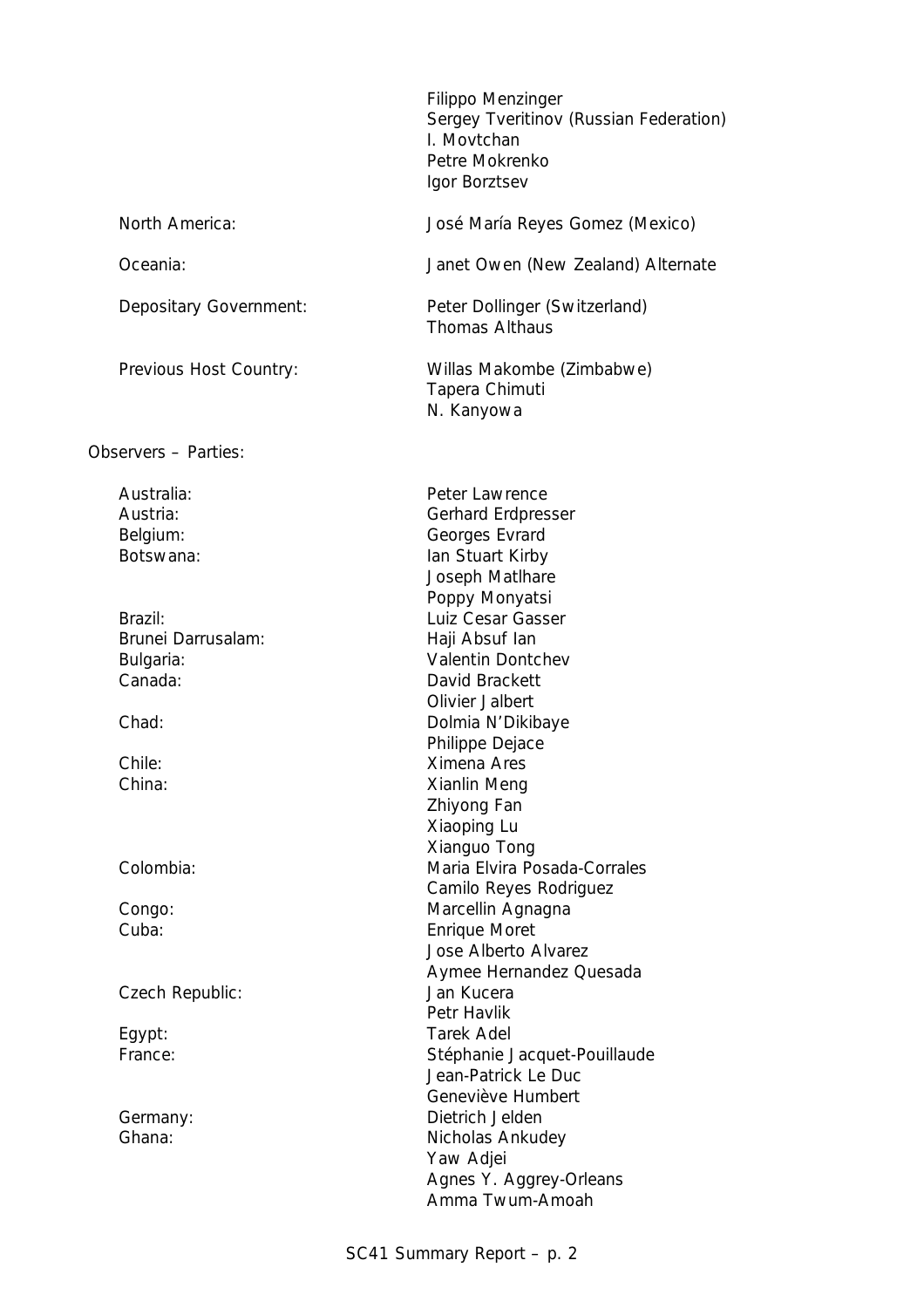| Greece:            | <b>Andreas Cambitsis</b>      |
|--------------------|-------------------------------|
|                    | Nicholas Eustathiadis         |
|                    | Despina Pyrobolidou-Symons    |
| Guatemala:         | Carla Rodriguez Mancia        |
|                    | Beatriz Mendez de la Hoz      |
|                    | Luis Alberto Padilla Menendez |
| Hungary:           | Katalin Rodics                |
| India:             | Rajeev Shahare                |
|                    | R. Venu                       |
|                    | Savitri Kumadi                |
|                    | <b>Vivek Menon</b>            |
| Indonesia:         | Abdul Manan Siregar           |
|                    | Anita Lantu-Luhulima          |
|                    |                               |
|                    | M. Mayerfas                   |
|                    | Silver Hutabarat              |
|                    | Johannnes Subijanto           |
|                    | Samedi                        |
|                    | Purnomo Susanto               |
|                    | Suharsono                     |
|                    | J. Sugardjito                 |
|                    | Widodo Sutoyo                 |
|                    | Budi Riyanto                  |
|                    | Achmad                        |
| Israel:            | <b>Bill Clark</b>             |
| Kenya:             | M. Hussein                    |
|                    | Paula Kahumbu                 |
| Liberia:           | Theophilus Freeman            |
|                    | <b>Edward Gbeintor</b>        |
|                    | <b>Richard Mott</b>           |
| Malaysia:          | Hamzah Hasnudin               |
|                    | Mohd Johar Ahmad Jazri        |
| Mali:              | Ag Hamadou Albachar           |
| Monaco:            | <b>Bernard Fautrier</b>       |
| Morocco:           | Abdelfattah El Kadiri         |
|                    | A. Elkadiri                   |
| Netherlands:       | Henk Eggink                   |
| Philippines:       | Angelina M. Sta. Catalina     |
| Portugal:          | Joao Loureiro                 |
| Republic of Korea: | Sung-Hwan Son                 |
|                    | Sun-Tae Jeong                 |
|                    | Dong-Min Jeong                |
|                    | Dae-Jong Yoo                  |
|                    | Min-Jeong Kim                 |
| Senegal:           | Abdoulaye Kane                |
|                    | El Hadji Abdoul Aziz Ndiaye   |
| Slovakia:          | Fedor Rosocha                 |
|                    |                               |
| South Africa:      | Pieter Botha                  |
|                    | Sonja Meintjes                |
|                    | X. Mabhongo                   |
| Spain:             | Paz Valiente                  |
|                    | Mercedes Nunez                |
| Sweden:            | <b>Ernst Mehnert</b>          |
| Thailand:          | Kiran Moongtin                |
|                    | Sek Wannamethee               |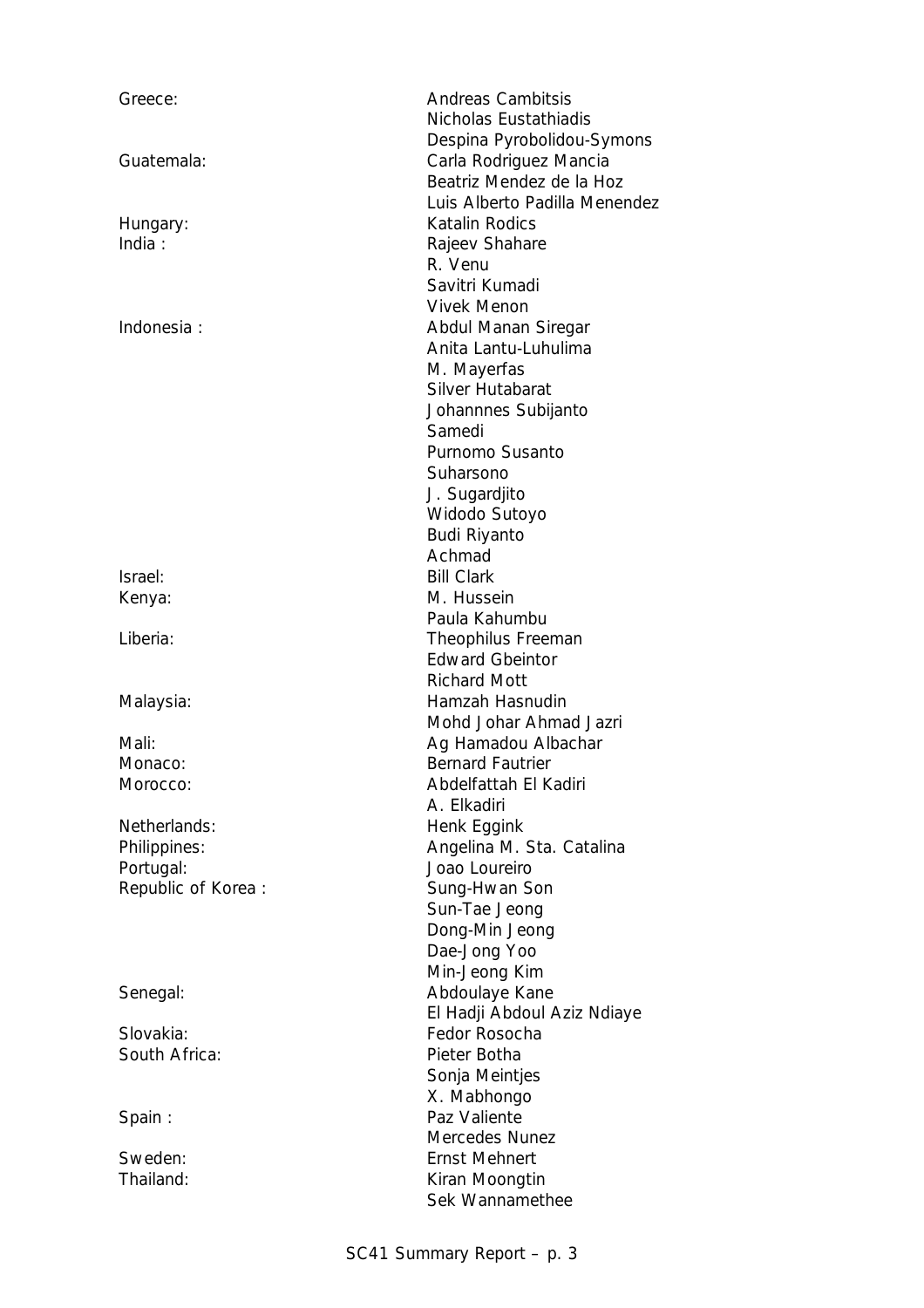| Tunisia:<br>United Republic of Tanzania:<br>United States of America:<br>Uruguay:<br>Venezuela:<br>Viet Nam: | Abdelhamid Karem<br>Juma Kayera<br>Ali Mchumo<br>Kenneth Stansell<br>Roberta Chew<br>Susan Lieberman<br>Nancy Daves<br>Laura Dupuy Lasserre<br><b>Dulce Maria Parra Fuentes</b><br>Cam Hung Tran |
|--------------------------------------------------------------------------------------------------------------|--------------------------------------------------------------------------------------------------------------------------------------------------------------------------------------------------|
| Zambia:                                                                                                      | <b>Rosalind Reeve</b>                                                                                                                                                                            |
| Observers - Non Parties:                                                                                     |                                                                                                                                                                                                  |
| Iraq:                                                                                                        | <b>Ghalib Asker</b><br>Raad Mahmoud                                                                                                                                                              |
| Other Observers:                                                                                             |                                                                                                                                                                                                  |
| European Commission:                                                                                         | Willem Wijnstekers                                                                                                                                                                               |
| UNEP:                                                                                                        | Paul Chabeda<br>Alexander Barabanov                                                                                                                                                              |
| <b>IUCN/SSC:</b>                                                                                             | <b>Holly Dublin</b><br>Robert Burn<br>Sue Mainka<br><b>Simon Stuart</b>                                                                                                                          |
| <b>TRAFFIC:</b>                                                                                              | <b>Tom Milliken</b>                                                                                                                                                                              |
| Others:                                                                                                      | Kumi Furuyashiki                                                                                                                                                                                 |
| Secretariat:                                                                                                 | Reuben Olembo<br>Jim Armstrong<br>Jonathan Barzdo<br>Mario Hernandez<br>John Sellar<br>John Kundaeli<br>Ger Van Vliet<br>Robin Sharp (Senior Adviser)                                            |
| Rapporteurs:                                                                                                 | Jacqueline Roberts<br><b>Charles Akin</b>                                                                                                                                                        |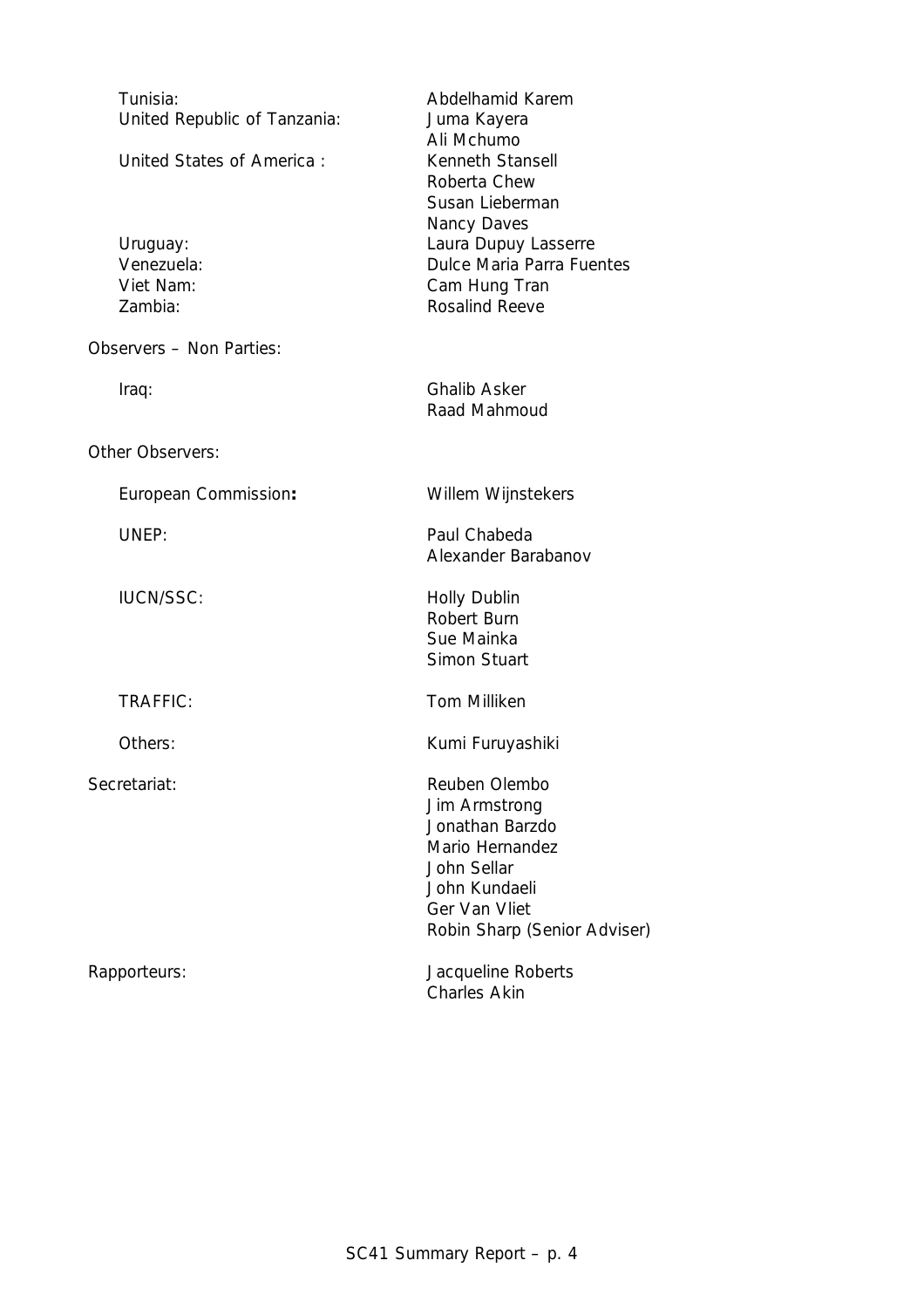# 1. Opening remarks by the Chairman of the Standing Committee

Opening the meeting, the Chairman noted with pleasure that it had the largest attendance of any recent meeting of the Standing Committee. He requested a minute of silence in tribute to the late King Hussein of Jordan.

# 2. Introduction of the Secretary-General Designate

The Chairman introduced the Secretary-General Designate, Mr Willem Wijnstekers, who had worked on CITES issues for 20 years. The decision to appoint Mr Wijnstekers had been announced by the Executive Director of UNEP 10 days previously. The Secretary-General Designate read a statement (attached as Annex 1).

# **Credentials**

The representative of Asia (Japan) expressed concern that there were some observers in the room whom he did not recognize.

The Chairman explained that he had exercised his discretion on receipt of requests to attend this meeting and had refused all but one requests for attendance by non-Parties. The exception was to admit a student from Cambridge University who was preparing a dissertation on CITES. She had been admitted on the understanding that she would not be representing any organization or Party. The Chairman added that the observers from IUCN and TRAFFIC had been invited to attend in order to provide advice on Agenda item 8.a), regarding elephants.

The Secretariat noted that non-governmental organizations (NGOs) would have an opportunity to make unofficial presentations to Committee members following completion of the afternoon session.

The representative of Asia (Japan) was not completely satisfied with the answer but did not wish to object further if representatives of other Parties were satisfied.

The Secretariat drew attention to Rules 6 to 10 of the Rules of Procedure, pointing out that no intervention was permitted by any Committee member or observer until their credentials had been accepted. They noted that credentials had been accepted for all delegations except those of seven Parties and two NGOs. The Chairman suggested that all interventions be accepted for the time being, subject to later confirmation of the credentials and that this matter be reconsidered if it was necessary to take a vote.

# 3. Adoption of the Agenda

The representative of Europe (United Kingdom) proposed that the issue of bushmeat be discussed under Agenda item 18 (Any other business). The representative of Europe (Russian Federation) proposed that, under the same item, there be a discussion of a document relating to a meeting on sturgeons. Both representatives said that information documents on these subjects would be distributed. With the addition of these two items, the Agenda was adopted.

The observer from Kenya, expressed concern about discussion of document Doc. SC.41.6.3 Annex I, regarding the MIKE system, because the Spanish and Frenchspeaking countries were unable to understand its contents as the document had been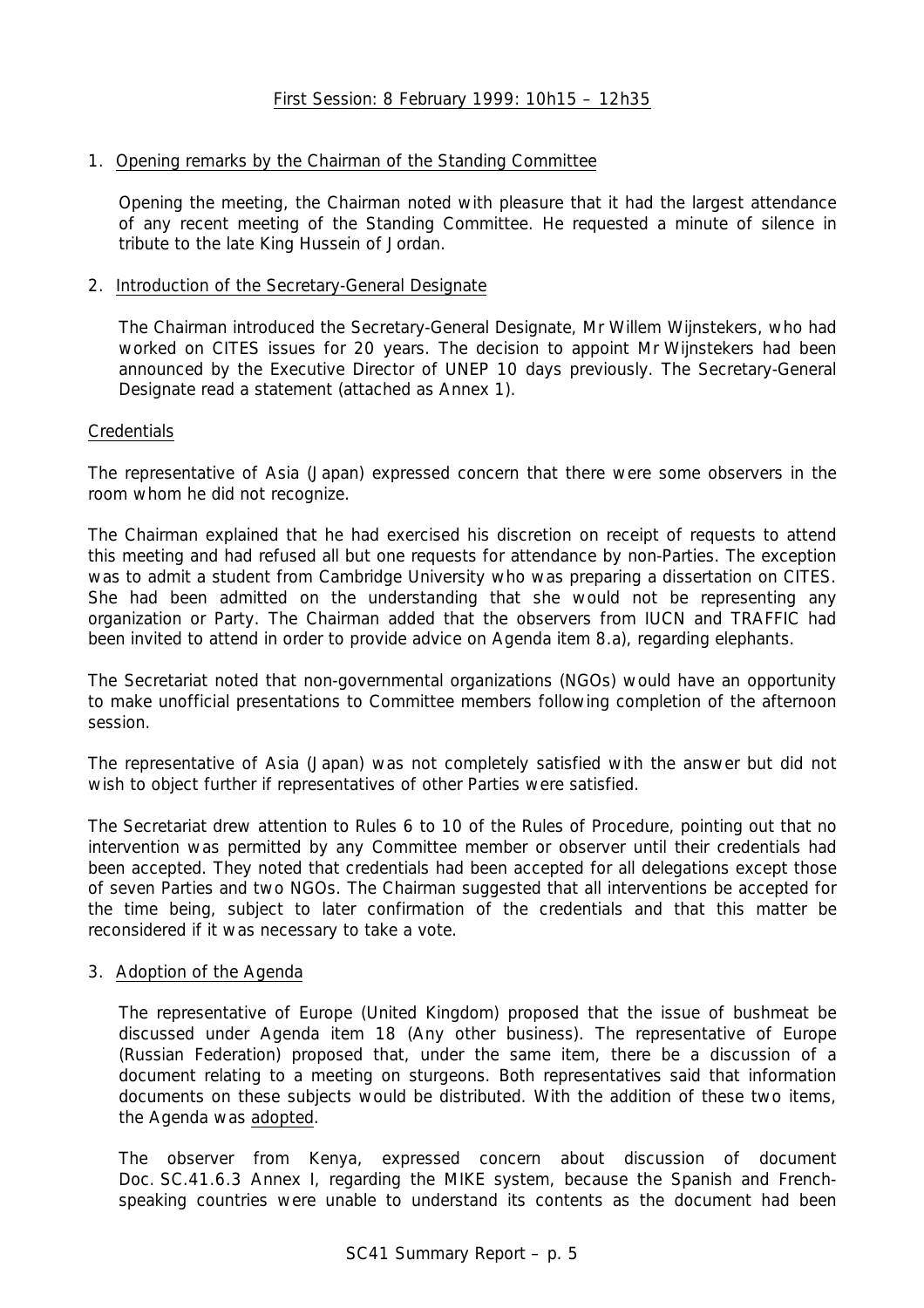produced only in English. Although the Secretariat explained that the Executive Summary of the document had been provided in both French and Spanish, the observer from Kenya was not satisfied. The observers from France, Mali and Spain endorsed this feeling. The Secretariat noted that, although the document had been sent to all members and registered observers two months before this meeting, it had not previously received any expression of concern.

# 4. Adoption of Rules of Procedure

The representative of Africa (Namibia), as convenor of the working group that had prepared document Doc. SC.41.2, introduced this document and the proposed amendments to Rules 16 and 25.

Regarding the proposed new Rule 16, the representative of Central and South America and the Caribbean (Argentina) expressed doubts and questioned the necessity for all members of three regions to agree on the need for an extraordinary meeting. She suggested that the total number of members who should call for an extraordinary meeting be specified. The observer from France suggested that the total should be three members, representing at least three regions. The Chairman pointed out that a quorum was seven members (or alternates).

After further discussion, it was agreed that Rule 16 should be amended to read: Meetings of the Committee shall be called at the request of the Chairman or of a simple majority of the regional members.

Regarding the proposed new Rule 25, the observer from the Republic of Korea suggested that it be made clearer. After some discussion, the Committee agreed that it should be changed to read: A concise executive summary of the decisions of the Standing Committee shall be prepared by the Secretary and endorsed by the Standing Committee before the closure of each meeting.

With regard to Rule 26, the observer from the Republic of Korea and the representative of Central and South America and the Caribbean (Argentina) expressed concern about the limit of 20 days for receipt of comments on the summary record of each meeting. The Chairman and the Vice-Chairman, however, felt that, if comments were to be of value, it was important to receive them as soon as possible. The representative of Central and South America and the Caribbean (Panama) felt that the time allowed for comments should be 20 days from the date of receipt, not from the date of dispatch. Discussion then centred on the importance of ensuring efficient and fast distribution of documents by the Secretariat. The representative of Central and South America and the Caribbean (Argentina) requested that the Secretariat ensure speedy distribution of documents. This being noted, the proposed new Rule 26 was adopted.

# 6. Finance and administration

The Secretariat introduced document Doc. SC.41.3 and explained that five of the annexes had been revised to reflect the position as of 31 December 1998.

# a) Status of contributions as of 31 December 1998

The Secretariat drew attention to the final page of document Doc. SC.41.3 Annex I (Rev.) and noted the significant reduction in total unpaid contributions for 1991 and prior years. They asked whether the outstanding debts could be written off because these were unlikely to be settled, there having been numerous reminders to the Parties concerned. The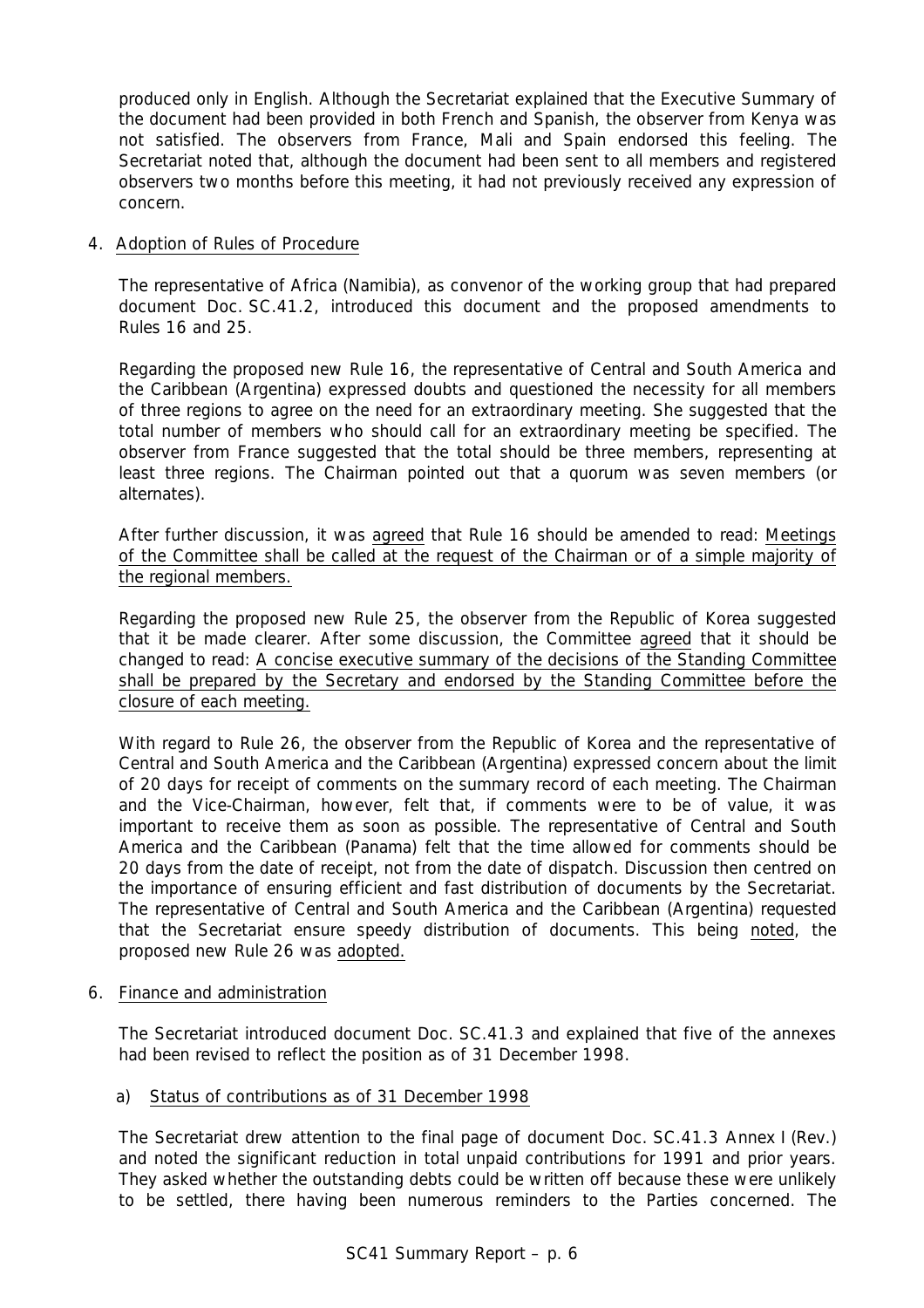Secretariat also pointed out that total unpaid contributions for 1998 amounted to CHF 2,893,727 and that only four Parties had paid any part of their contributions for 1999.

The representatives of Asia (Japan), Europe (Russian Federation) and Central and South America and the Caribbean (Panama) and the observers from Cuba and Indonesia commented on the contributions already made or in the process of being made by their countries, correcting errors in the document.

The observer from the United States of America expressed the view that contributions to the Trust Fund are voluntary and stated that her country therefore does not acknowledge arrears. She announced however that the United States of America, as part of its long-standing support for CITES and its effective implementation and enforcement, would pay all outstanding contributions plus a significant additional voluntary contribution in 1999.

The representative of Europe (Italy) pointed out that in some countries the budget year, or the date on which the national budget is approved, does not coincide with the due dates for CITES contributions. Consequently, payment of the contribution can not be made until the second half of the year for which it is due.

The Chairman and the Interim Secretary-General expressed appreciation for all contributions received. The latter added that the recovery of nearly 75 per cent of contributions outstanding for 1998 was a remarkable example of commitment and faith in CITES. He said that the Standing Committee would have to address the legal position of the United States of America in order to better take account of it. Responding to comments about payments already made but not recorded in the document, the Interim Secretary-General explained that receipt of contributions had to be registered in Geneva and then in Nairobi. He believed that fund-raising was the responsibility of all the staff of the Secretariat and that regional coordinators should contact the Parties to sort out problems. The Interim Secretary-General added that the United Nations considered that budgets could be approved only on the basis of funds received. He added that the Finance Sub-committee could discuss the matter of funds committed but not yet received.

On the question of writing off the small amount of unpaid contributions for 1991 and previous years, the representative of Asia (Japan) expressed concern that such writing off would be a precedent, leading to an expectation that debts would be written off after a certain time. This concern was shared by the representatives of Europe (United Kingdom) and Asia (Saudi Arabia). The observer from France asked whether a decision to write-off debts could be made by the Standing Committee or only by the Conference of the Parties. The Chairman stated that the Standing Committee could make a recommendation but that the decision would have to be taken by the Conference of the Parties.

The representative of UNEP added that, within the financial rules of the United Nations, there was no such thing as writing off of debts. He felt that, as in the case of UNEP, where only the Governing Council could take such a decision, it was up to the Conference of the Parties to decide on the circumstances for write-offs.

The Chairman closed the session at 12h35.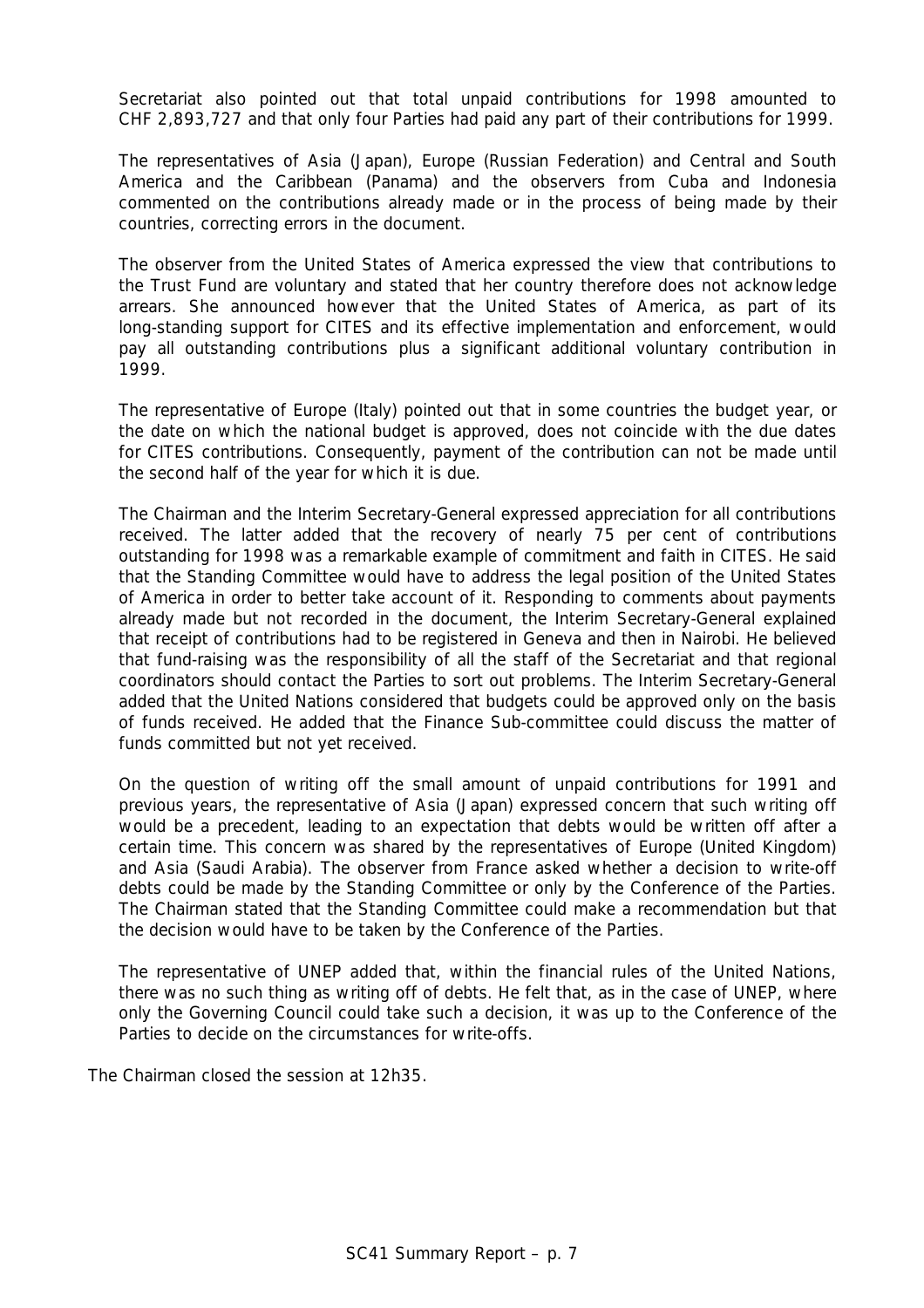# 6. Finance and administration (continuation)

# a) Status of contributions as of 31 December 1998 (continuation)

The Chairman suggested that in future presentations of the tables indicating the status of contributions, the Secretariat be requested to omit the column referring to contributions due for 1991 and prior years. This was agreed.

The Secretariat said that, although arrears for years prior to 1992 would not be reported, recovery of these arrears would still be attempted but these arrears would no longer appear in the outstanding balance.

# b) Accumulated fund balances (provisional)

The Secretariat introduced document Doc. SC.41.3 Annex 2 (Rev) and noted that some CHF 3,000,000 had accumulated as of the end of 1998. They pointed out that this amount was an important factor to take into account when discussing risk management and projected income. They explained that arrears for years prior to 1998 had been largely recovered and that the interest on investments had been increased for the years 1996- 1998, as requested by the Conference of the Parties at its 10th meeting.

# 8. Issues relating to species

# a) Elephants

The Chairman referred to an earlier intervention by the observer from Kenya regarding the lack of Spanish and French versions of document Doc. SC.41.6.3 Annex 1, 'Proposal for Establishing a long-term System for Monitoring the Illegal Killing of Elephants (MIKE)'. The Chairman stated that it was impossible at this point in the meeting to have this 90-page technical document translated. However, he pointed out that earlier versions of the document had been available in French to participants at the Third African Elephant Range States Dialogue Meeting, held in Arusha, United Republic of Tanzania, from 28 September to 2 October 1998. The Chairman stressed that he could not entertain a re-opening of the debate of decisions taken at the 10th meeting of the Conference of the Parties and that all speakers should confine their interventions to the documents and issues presented.

The Secretariat introduced document Doc. SC.41.6.1 (Rev.), asking the Standing Committee to decide whether it agreed with the Secretariat's views about whether the conditions of Part A of Decision 10 1 (Conditions for the resumption of trade in African elephant ivory from populations transferred to Appendix II at the 10th meeting of the Conference of the Parties) had or had not been met. The Secretariat's report on compliance with the conditions formed Annex 2 of the document. The Secretariat had concluded that Japan, Namibia and Zimbabwe had fulfilled all the conditions but it had been unable to verify a number of points in Botswana. Although a letter from Botswana (annexed to the report) addressed each concern and described progress made, the Secretariat was unable to verify this progress without a further visit to Botswana.

The representative of Africa (Burkina Faso) said that, at the Range State Dialogue meeting in Arusha, it had been agreed that the Secretariat would investigate the possibility of organizing a meeting in mid-January 1999 of the 14 African elephant range States in Central and West Africa. Unfortunately, this meeting had not been arranged and the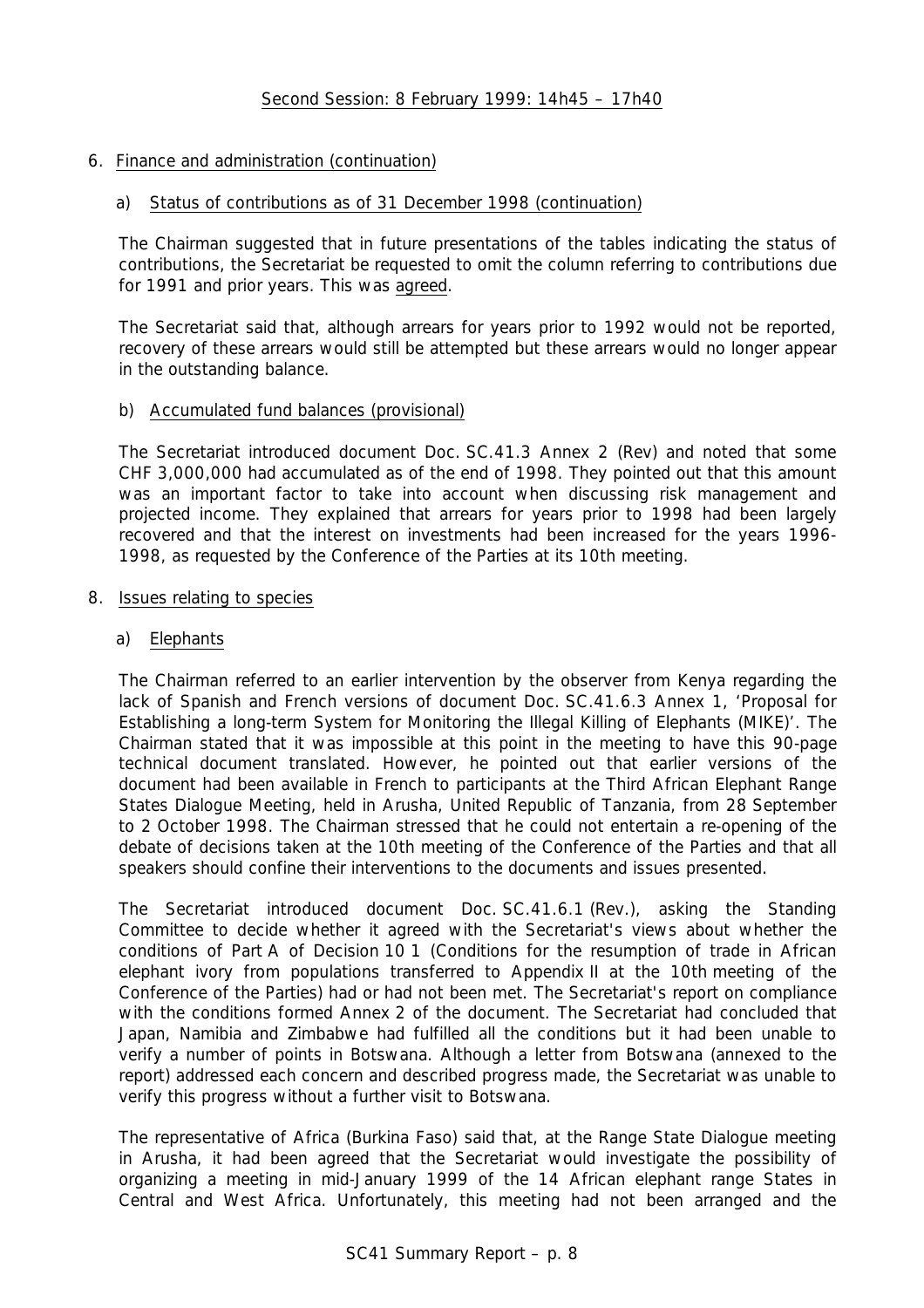representative of Africa felt, therefore, that these States had not had the opportunity to review progress and in particular the MIKE documentation. Consequently, he did not think that any decisions should be taken at this stage.

Further explanation and clarification was sought by the representative of Europe (United Kingdom) regarding paragraph g) of Decision 10.1, Part A. He asked why a refinement was needed for the mechanism and what were the possible risks without a refinement. The Secretariat explained that as the previous decision of the Committee regarding cessation of trade had not taken account of re-export and that their suggestion was made only for this reason. A short discussion ensued, from which it emerged that there was no clear reason to amend the previous decision on this matter. Later in the debate the Secretariat pointed out that paragraph g) referred to elephant 'products' although only ivory was dealt with in the previous decision of the Committee.

The representative of Europe (Italy) expressed concern at the messages delivered by the media, leading people to believe that the ban on commercial ivory trade had been lifted at the 10th meeting of the Conference of the Parties. He stressed the importance of having as much supplementary information available as possible in order to cope with the media.

The observer from Kenya felt that Botswana had not complied with the conditions in paragraphs a), e) and f) of Decision 10.1, Part A, in particular with regard to international cooperation in law enforcement, since Botswana was not party to the Lusaka Agreement.

The observer from Mali, supported by the observer from Ghana, believed that no decision should be made until the range States had had a further opportunity to meet. He was concerned that there was insufficient communication between the Secretariat and some range States, and that there could be an increase in poaching.

The observer from the European Commission sought clarification on the decision regarding paragraph g) of Decision 10.1. He asked whether, in the case of non-compliance, the intention was to re-transfer all three populations to Appendix I or just the population of the non-compliant country. He suggested that, if the importing country did not comply or if there was an increase in illegal trade or illegal killing as a result of the legal trade, then the elephant populations of all three range States should be returned to Appendix I. The Chairman referred to the decision taken at the 40th meeting of the Committee, that the Standing Committee 'will request the Depositary Government to make a proposal to transfer to Appendix I one or more of the African elephant populations currently included in Appendix II...'.

The observer from Israel remarked that he had received reports of elephant poaching and illegal trade from Parties in Asia and Africa. He asked whether the Secretariat had received such information.

The observer from India expressed concern about the potential effects, on the Asian elephant, of any decision taken by the Standing Committee. The proposed safeguards were insufficient to monitor the impact on Asian elephants. He added that there had been no dialogue of Asian range States on this subject.

The representative of the Depositary Government noted that, according to the Secretariat's report, Botswana had not yet complied with all the conditions of Decision 10.1 Part A. He said that membership of the Lusaka Agreement was not a requirement and that Botswana had demonstrated its commitment to international cooperation as much as Namibia and Zimbabwe. He stressed that the Standing Committee could not adopt new criteria to be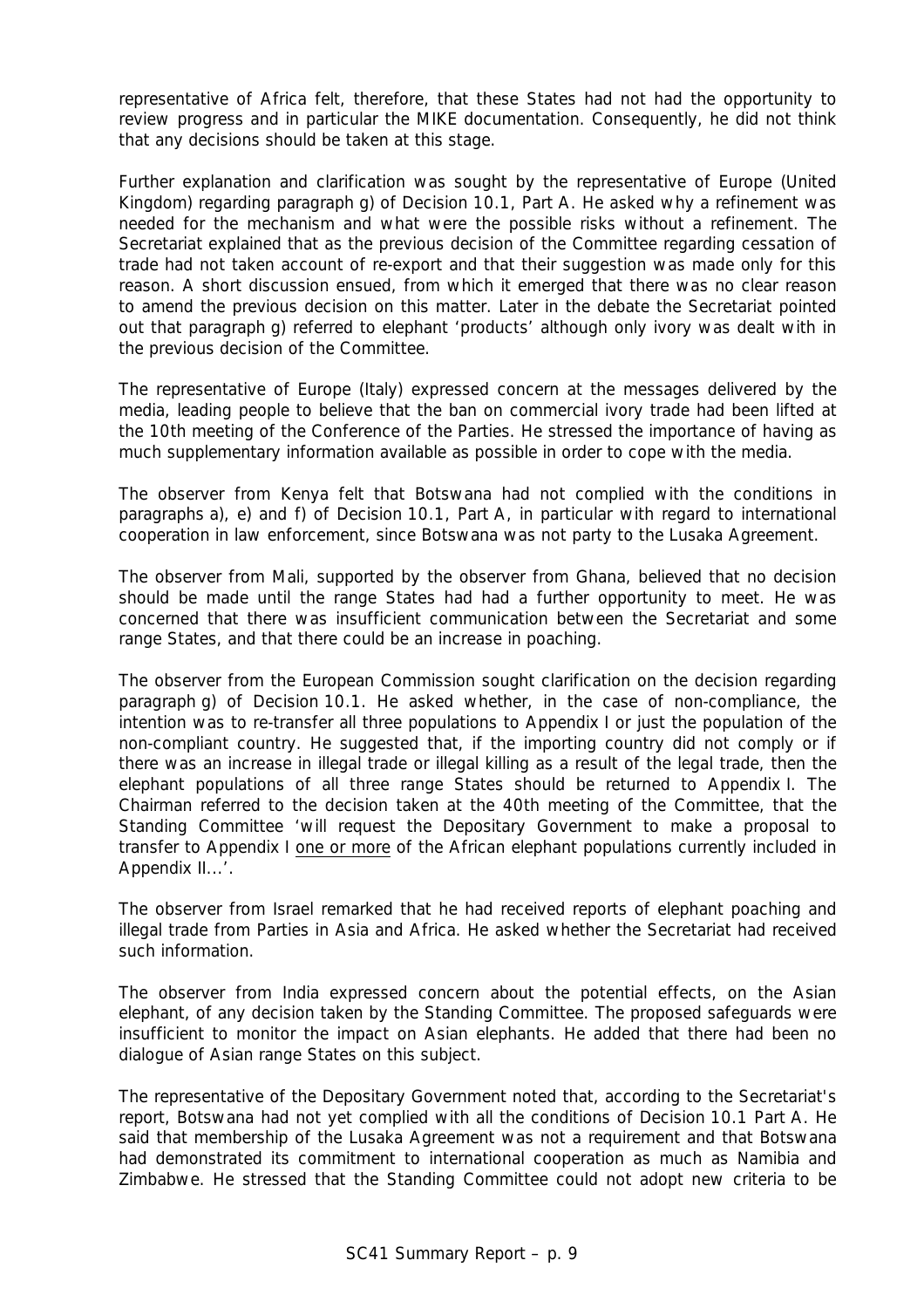met before the experimental commercial trade is permitted, a point supported by the representative of Asia (Japan) and the Chairman.

The observer from Botswana pointed out that, since the visit of the Secretariat to his country, TRAFFIC had been able to remedy the computer problem and none of the data had been lost. Verification that everything was now in order would be very welcome and the Government of Botswana would gladly help with the expense of this. He stressed Botswana's international commitment to conservation and the need to address the mandate given to the Committee at the 10th meeting of the Conference of the Parties.

On the question of the range State meeting that been proposed for January 1999, the Secretariat said that it had been made clear at the Arusha meeting that such a meeting might be arranged for the 14 Central and West African range States to discuss the results of consultations about the implementation of Decision 10.2 and take the next steps. This meeting had not been organized primarily because the European Commission, although willing to consider financial assistance, was not in a position to make available the necessary funds in time. This information had been sent to the Parties concerned in November 1998. It was suggested that the meeting be held later in the year. Support would be sought from donors, including the European Commission.

Noting that some participants implied that there would be only one sale and shipment of ivory, the Secretariat said that this was not required by the Conference of the Parties. With regard to the Lusaka Agreement, the Secretariat endorsed the comments of the Depositary Government, stressing that the Lusaka Agreement was cited in the Decision as an example. The Secretariat believed that Botswana had shown its commitment to international cooperation in law enforcement. The representative of the Previous Host Country endorsed these comments, pointing out that Zimbabwe was a member of a number of joint commissions but was not party to the Lusaka Agreement.

Responding to questions about reports of elephant poaching, the Secretariat reported that India, Namibia, Togo and Zimbabwe had all submitted national reporting forms and that a number of Parties had submitted incident report forms. They also noted that there had been an increase in poaching in Chad, that this was not restricted to elephants and that two staff members had been murdered.

The observer from Chad shared the views expressed by the representative of Africa (Burkina Faso). He confirmed that there had been an upsurge in poaching in Chad but he did not have with him all the pertinent documents. He stressed the importance of game wardens, adding that even during the civil war the wardens had remained in the national parks. The recent tragic incident in which game wardens were killed was the first time that poachers had fired on game wardens. He added that Chad supported Decision 10.1, but that there was a real problem of poaching in his country.

The representative of Europe (United Kingdom) commented on paragraph 5 of document Doc. SC.41.6.1 (Rev.). He felt that the point made by the Secretariat had no direct effect on Decisions 10.1 and 10.2 because no forfeited ivory was included in the stocks referred to in those Decisions.

The Secretariat introduced document Doc. SC.41.6.2 (Report on progress in implementing Decision 10.2), stating that it was an interim report. With regard to funding, a number of major donors had been contacted, including the European Commission, the World Bank, the United States Fish and Wildlife Service and the United States Agency for International Development. With regard to stockpiles, the potential donors had indicated that the range States needed to demonstrate that purchase of stockpiles to provide conservation funding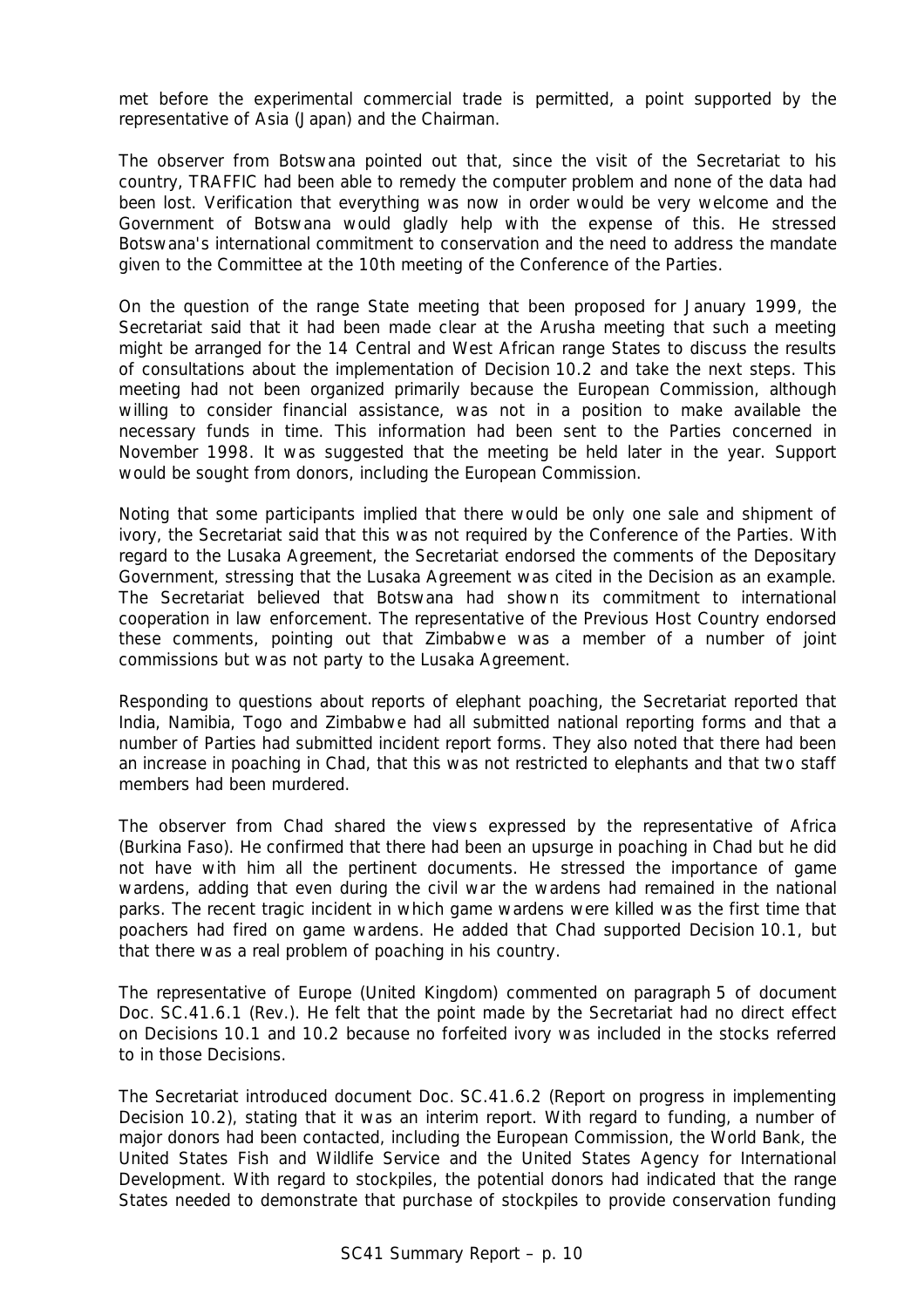was a priority. Elephant conservation needed to be at the top of the list of requests for assistance from donors. The Secretariat reported that the European Commission wished to see conservation planning over a period of several years, encompassing a number of elephant issues. They reported that the United Kingdom had committed GBP 60,000 for the purchase of an ivory stockpile in one country. Regarding the implementation of Decision 10.2, the Secretariat considered that progress would be difficult but not impossible.

It was noted that the approach to donors had also covered the funding of the MIKE and ETIS systems. The United Kingdom had offered some GBP 40,000 for the first year of implementation of ETIS. With regard to MIKE, the Secretariat explained that about half the running costs for MIKE were needed for in-country surveys of elephant populations and elephant killing, while the other half related to the central data analysis unit, data collection and capacity building. To date the European Commission had indicated interest in the central unit and capacity building, while the United States Fish and Wildlife Service was likely to consider a significant contribution to these and other non-local costs. As far as in-country survey costs were concerned, it would be necessary to establish the extent to which range States and donors were already supporting these in some of the designated monitoring sites. Funding for the remaining costs on a site-by-site basis was a possibility in the case of the European Commission, USFWS and USAID. As in the case of the stockpile buy-out, funds would come through donors' allocations to particular range States and the latter would have to establish their priorities.

The Secretariat introduced document Doc. SC.41.6.3 (Establishment of an international system for monitoring illegal killing) and the technical proposal for establishing MIKE, noting that the MIKE system was a new initiative that would require institutional and financial support. The Chairman sought comments on paragraphs 4–6 of that document (on the role of the Standing Committee).

The representative of Africa (Sudan) returned to the issue of stockpiles, saying that different solutions were required for different countries. He was pleased that consultation with donors was being carried out but was concerned that Kenya and Uganda had not been consulted regarding the system.

The representative of Africa (Burkina Faso) stated that, contrary to the statement made by the Chairman at the opening of this session, there was no French version of the full document regarding MIKE available at the Arusha meeting, only a summary. He added that there had not been enough time to assess the document properly.

The representative of Europe (Italy) commented that the Parties had worked hard to find solutions to the problem of stockpiles and it was a pity that such a good technical document with important political relevance was not available in the three working languages. This fact made it difficult to make judgements about the cost of implementing MIKE.

The Chairman stressed that the implementation of MIKE would be discussed in more detail later.

The representative of Europe (United Kingdom) noting that Annex 2 of Resolution Conf. 10.10 was prescriptive in terms of scope, methodology and technique, requested guidance from the Secretariat on the application of paragraph 6 of document Doc. SC.41.6.3. The Secretariat recalled that the first paragraph of the Introduction of Annex 2 made it clear that the establishment of a simple system of monitoring was of primary importance and the following paragraphs provide details of what needed to be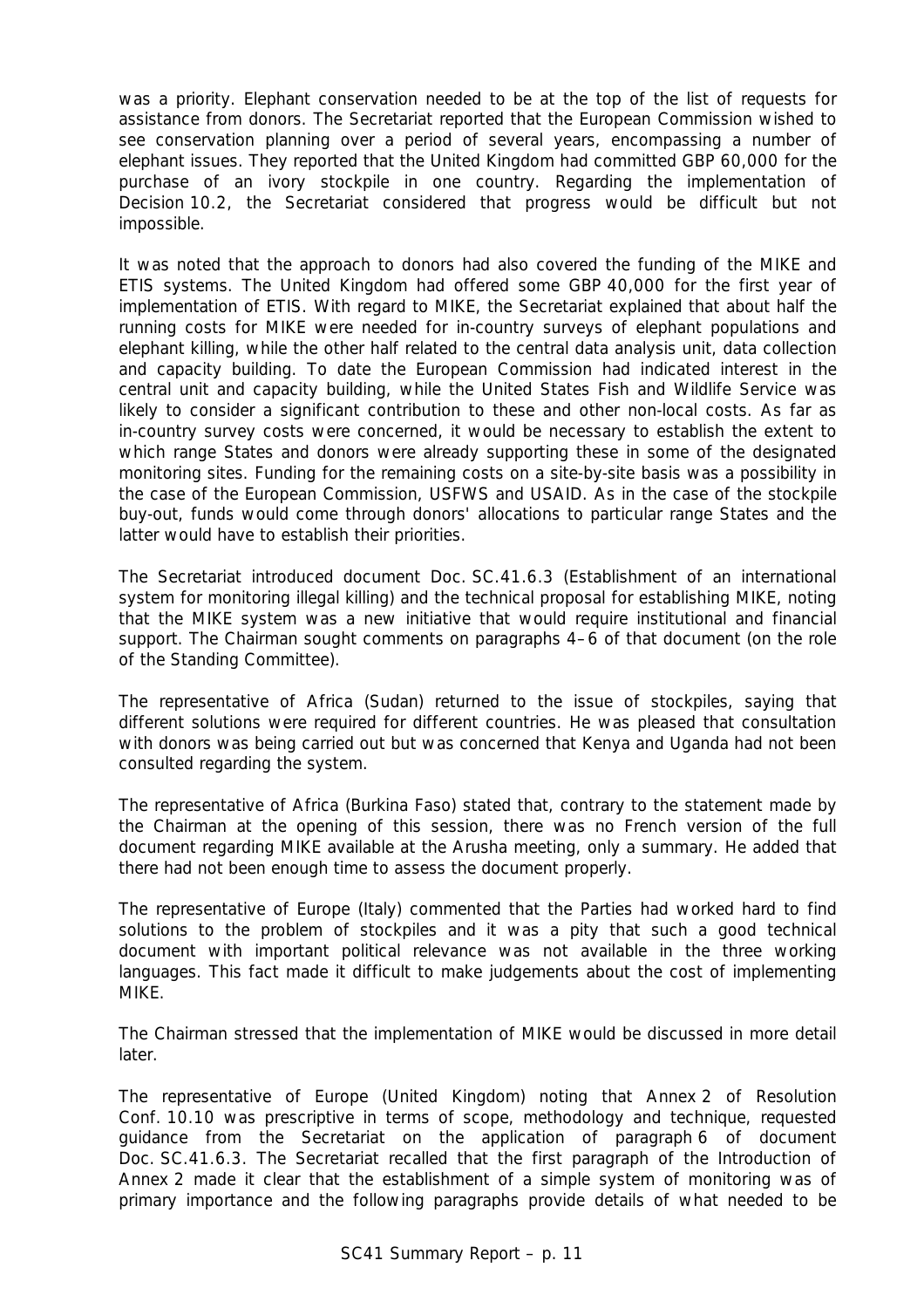included, making it less than simple. The Secretariat believed however that the proposed monitoring programme, MIKE, would meets the requirements set out in Annex 2.

The observer from Kenya expressed concern that MIKE would be unable to detect cause of any trends in poaching or illegal trade. She added that an early warning system was needed. Kenya had written a paper on the technical problems of MIKE. She pointed out that a number of African countries, including Kenya, had raised concerns about the MIKE system, but these had been eliminated from the final communiqué of the meeting. She felt strongly that there had not been adequate consultation about MIKE.

The representative of Central and South America and the Caribbean (Argentina) congratulated the specialists who had worked on the development of MIKE. She noted that they had been under attack for something that was not at all relevant to their excellent work.

At the request of the Chairman, the Secretariat provided an account of the meeting in Arusha. They reported that Kenya was the only Party that had objected to the draft communiqué, which was an accurate reflection of the consensus of the meeting. At the request of the Chairman, a copy of the communiqué was circulated to all participants.

The observer from Mali stated that Mali had approved the MIKE system at the Arusha meeting, but with reservations in the hope that there would be a meeting in January at which the matter could be discussed in greater depth. He felt that some of the objectives in the document were unnecessary. He agreed on the need for a global system, but thought that there were still several options that were clearer than MIKE and not burdensome. He mentioned that France had provided USD 75 million for a tourist project while MIKE would cost only USD 2 million.

The observer from India, recalled that a meeting of the IUCN/SSC Asian Elephant Specialist Group on monitoring of elephant and the ivory trade, in October 1997, had concluded that, in MIKE, there were too few monitoring sites proposed for Asia, the quality of data was likely to be poor in at least half these sites, and the model's chances of detecting any changes in illegal killing of elephants was low. The MIKE and ETIS systems should be considered as long-term monitoring mechanisms that may not be relevant to the CITES decision-making process in the short term. In particular, he considered it unlikely that any clear pattern would emerge of trends in the status of the Asian elephant in the short term.

The observer from Chad suggested: a) that the monitoring system should provide for an early warning (it was not enough to study the system for two years and then start from scratch); b) the system must be based on a transparent process of collaboration open to all and not just to specialists; and c) monitoring sites must be representative in order to deal with a number of problems. As an example, he pointed out that in Chad it was not always possible to verify rumours of poaching in some areas, but in others it was possible for game wardens to track elephants until their death.

The observer from Congo said that there was no recognized system for counting elephants in a forest. He noted that there had been an increase in poaching in Cameroon, Central African Republic and Gabon and an increase in seizures of tusks. He asked how MIKE could help when it was not even possible to assess elephant populations and asked whether MIKE would provide an early warning or merely a record of the increase in poaching.

The observer from Israel recalled that in previous meetings he had asked what constitutes an escalation in illegal hunting [referred to in paragraph g) of Decision 10.1]. He said that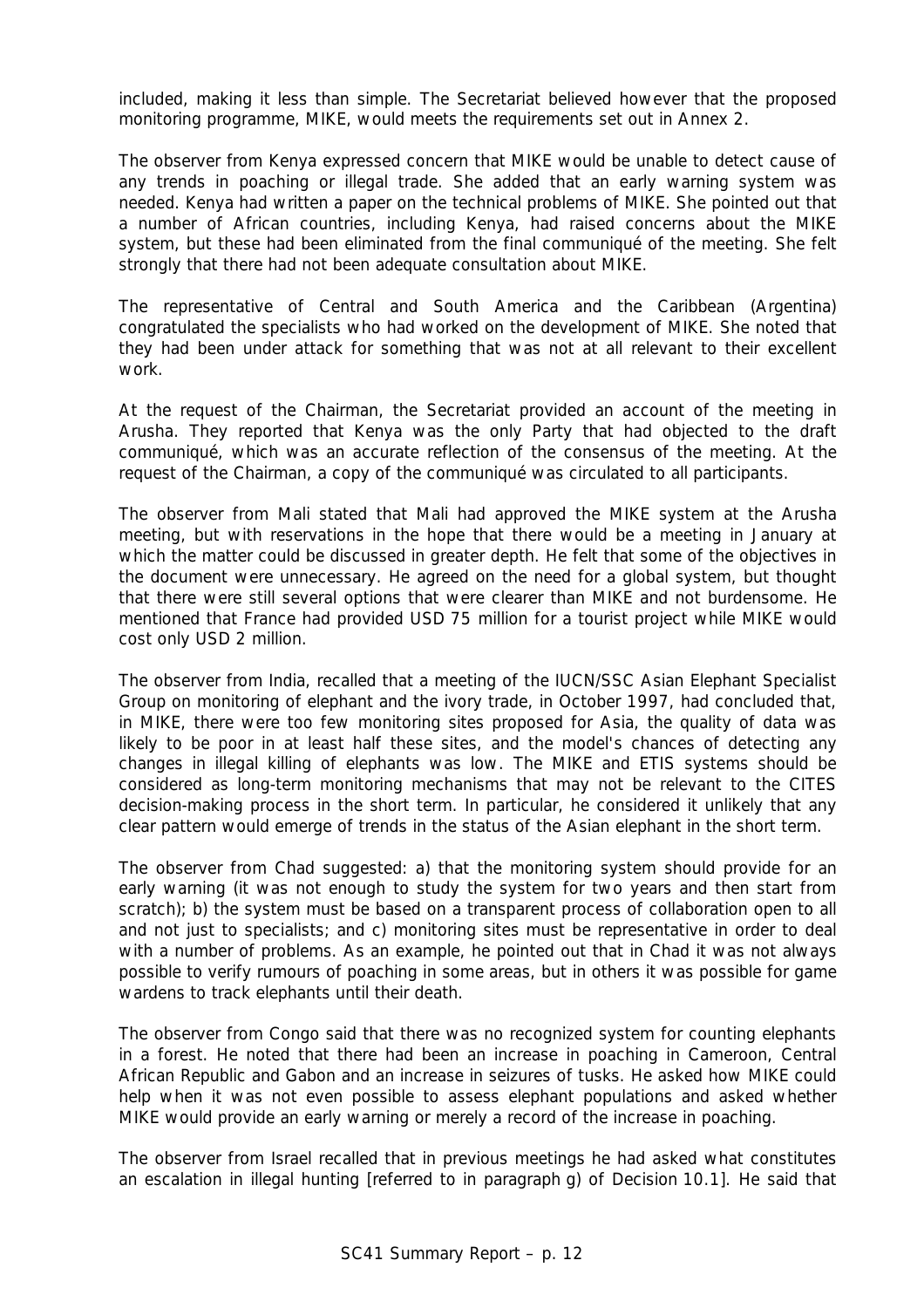the definition of this term was fundamental. The Chairman replied that no mathematical thresholds were to be set for determining an escalation in illegal hunting.

The session was closed at17h40.

# Third Session: 9 February: 10h00 – 12h30

# **Credentials**

The Secretariat reported that credentials had been confirmed for all delegations but one.

# 8. Issues relating to species (continuation)

a) Elephants (continuation)

The Chairman decided to allow a general discussion on the elephant issue.

The observer from Germany stated that although his country did not support the transfer to Appendix II of the elephant populations of Botswana, Namibia and Zimbabwe, they had taken note of the significant progress made in ensuring compliance with Decision 10.1. He expressed serious concern about some deficiencies however, notably in the monitoring of domestic trade in Japan. He urged the Standing Committee not to authorize the commercial export of ivory at this meeting. He shared the concern of other countries regarding the lack of full implementation of the conditions in Resolution Conf. 10.10.

The observer from Botswana observed that Resolution Conf. 10.10 was breaking new ground and that the Standing Committee was obliged to implement the decisions of the Conference of the Parties. He suggested that, whilst MIKE was not perfect, it could provide an effective means to monitor poaching. He urged the Standing Committee to approve the system in order that financing could be sought and implementation could commence.

The observer from France supported the observer from Germany, adding that poaching had been and would continue to be stimulated and that monitoring was impossible in many range States. She felt that a decision should be postponed until more current and precise information was available.

Taking into account the previous day's discussions, the Secretariat listed eight topics to be addressed:

- i) an increase in poaching owing to the lack of an early warning system in MIKE
- ii) availability of data produced by MIKE
- iii) refinement of the site list
- iv) future sequence of range State Dialogue meetings
- v) communiqué from Arusha
- vi) definition of an "escalation of illegal hunting"
- vii) MIKE's impact on enforcement
- viii) deficiencies in Japan.

On the question of deficiencies in Japan, the Secretariat stood by its view that Japan had complied with the conditions in Decision 10.1.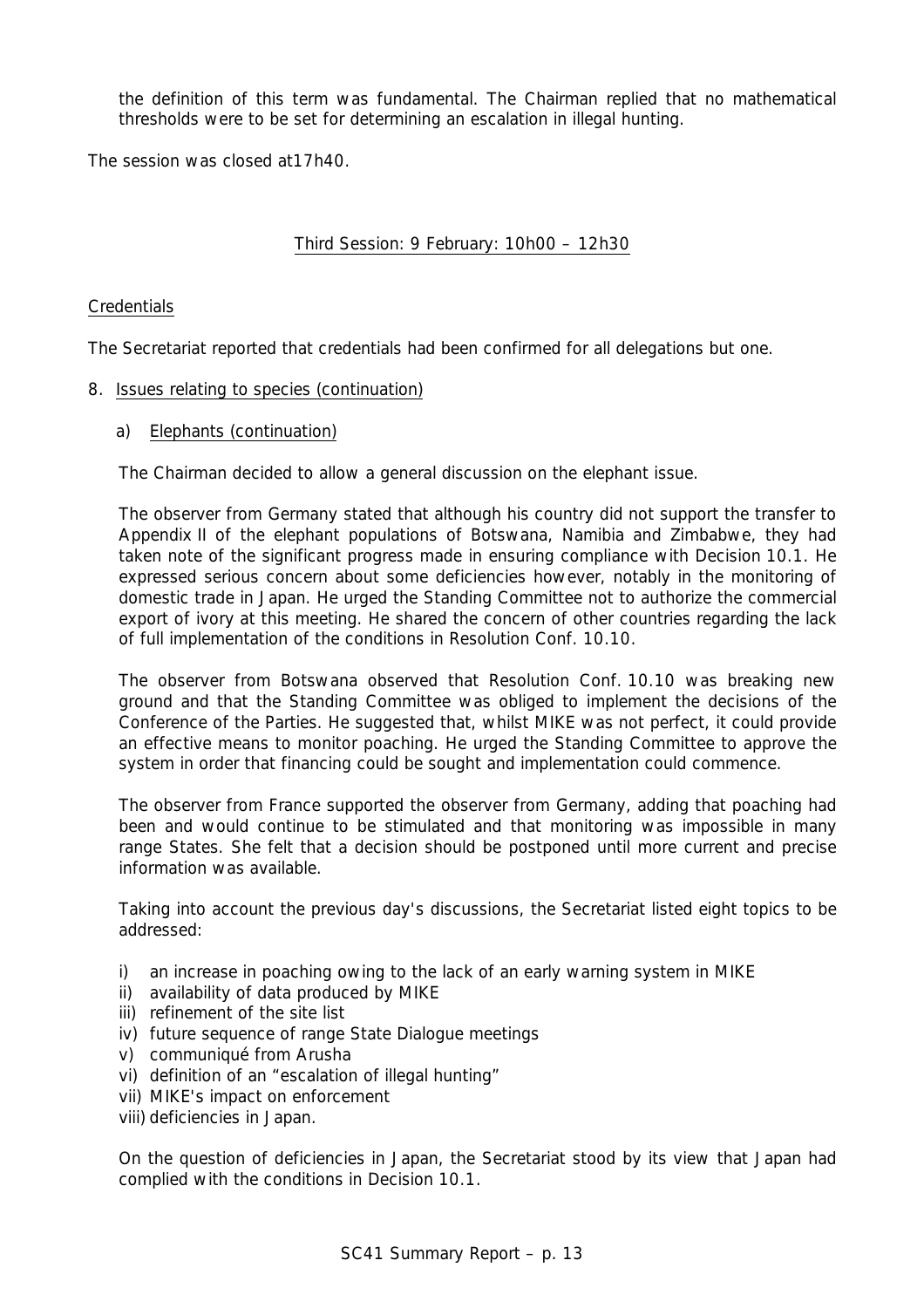In response to the view that MIKE would not provide an early warning system, the Secretariat reminded the Standing Committee that an early warning system was already in place, in the use of the incident report forms and the national reporting forms. The forms that had been returned to the Secretariat did not indicate an increase in poaching. The fact that the use of these forms was in place enabled the Secretariat to confirm that the condition in paragraph i) of Decision 10.1 Part A had been met.

Regarding the definition of "escalation of illegal hunting" that would prompt cessation of trade in ivory, the Secretariat believed that the understanding of this phrase would become more clear after implementation of MIKE. In the meantime, there were reporting schemes already in place. The Secretariat stated that they would work very closely with any Party reporting a serious increase in poaching and if appropriate would make a recommendation to the Chairman of the Standing Committee on the cessation of all trade in elephant specimens. The Secretariat would act conservatively in this matter.

The Secretariat reported that it was seeking funding from the European Commission to hold a fourth Range State Dialogue meeting, which would possibly be immediately before the next meeting of the Conference of the Parties. No items had yet been received for the agenda.

The Secretariat noted that the communiqué of the Arusha meeting had been distributed.

The observer from IUCN stated that the comments made by the observer from India the previous day did not necessarily reflect a consensus. On the question of when data could be obtained from MIKE, she said that, with the cooperation of the Parties, together with funding, the data requested under Resolution Conf. 10.10 could be provided in two to twoand-a-half years. Data collection would begin at site level after the formulation of a methodology and training, and data collection would be built up at sub regional and regional levels. The observer from IUCN added that MIKE was not an "expert system" but would provide a framework for better-informed decision-making.

The observer from IUCN then explained the site selection criteria, adopted to ensure a balance of different types of sites. The details were given in paragraph 3.2 of document Doc. SC.41.6.3 Annex 1. He concluded that the method adopted should ensure maximum coverage of sites even though one or two sites were missing from the list. He said that, if there were a need to change the selection of sites, care had to be taken to maintain a balance but there would be no major delay. Costs would have to be re-examined if new sites were selected.

The Chairman brought the general discussion on elephant issues to a close and returned to the specific issues addressed in document Doc. SC.41.6.1 (Rev.) and Decision 10.1 Part A, to be dealt with country by country, starting with Japan.

In reply to a previous intervention by the observer from Germany, the representative of Asia (Japan) stated that it was difficult to distinguish in Japan's internal ivory trade, ivory that has been imported legally from that which has been imported illegally. However, Japan does have a strict double-checking system for monitoring imported ivory. He explained that, for any ivory to be imported, the Japanese authorities first confirm the export permits and then Customs officers check the validity of these permits. Each piece of ivory is registered individually at the Japan Wildlife Research Centre (JWRC) and is assigned an individual number. In this way, every piece of imported ivory can be traced from manufacturer to wholesaler to retailer. The representative of Asia (Japan) offered to explain in more detail if necessary.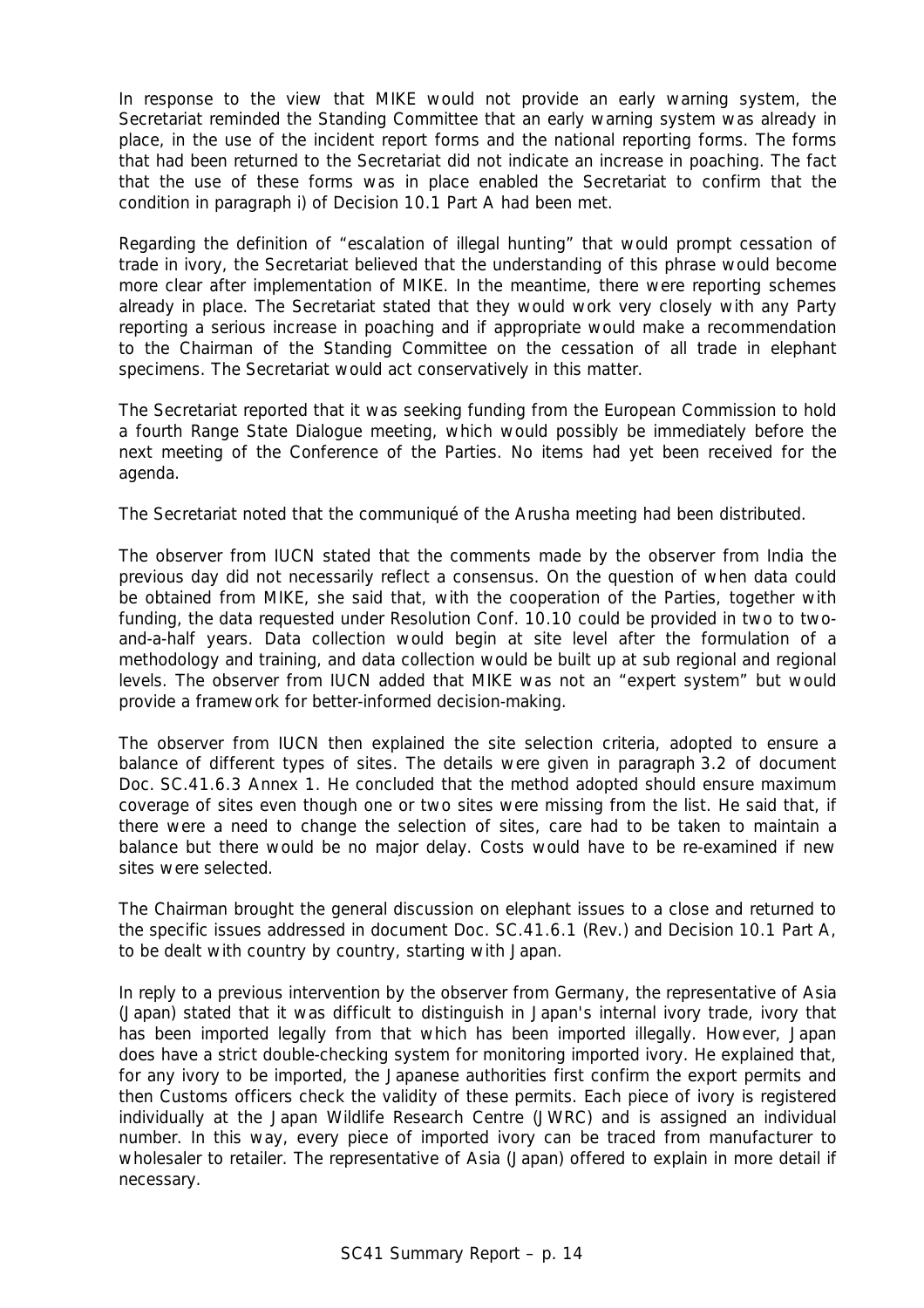The representative of Oceania found the Secretariat's report to be complete and thorough. She was reassured by the comments from the representative of Asia (Japan) and believed that Japan had met the requirements for implementation of Decision 10.1. These comments were supported by the representative of Africa (Namibia) and by the representative of Central and South America and the Caribbean (Argentina), who added that she had been impressed by the description of the system in Japan. She believed that it was a much more complete system than any she knew of for retail sales and there might be value in considering a similar monitoring system for trade in reptile specimens in South America. The observer from Cuba added that the work done by Japan provided a very useful precedent for the future in other areas.

The representative of Europe (Italy), whilst noting the rigorous checking system in Japan, expressed concern about possible effects of the ivory trade in Japan. Would stockpiles feed an industry? Would this result in an increase in demand? What would be the effect of an increase in price and demand on production? What would be effects on bordering countries?

The representative of the Depositary Government believed that these points related to matters outside of the questions under consideration.

The representative of the Previous Host Country stated that Zimbabwe was completely satisfied that Japan was complying with the requirements of Decision 10.1.

With reference to the statement made by the representative of Europe (Italy), the representative of Africa (Namibia) commented that a good legal supply of ivory might actually have a positive impact on elephants in Asia.

The observer from Israel voiced the opinion that peer review should be required. He pointed out that in the 1980s, when the African elephant was in Appendix II, a number of control mechanisms, such as quotas and marking of tusks, had been in place. He felt that these mechanisms had not worked in the 1980s but some of them seemed to be appearing again.

The observer from South Africa felt that Japan had met all the conditions.

The observer from the United Republic of Tanzania recalled that in 1989 his country had proposed the transfer of the African elephant from Appendix II to Appendix I. His country now recognized that trade may be beneficial to conservation and may bring benefits to local people. He was convinced that the strategies and mechanisms in place in Japan were well structured and sufficient to control imports of ivory from Botswana, Namibia and Zimbabwe.

The observer from Kenya asked the Chairman whether there was a conflict of interest when a country affected by the decision to be made is also represented on the Standing Committee. The Chairman stated that members of the Standing Committee also had national interests and were permitted to express their views. He asked the members of the Standing Committee to make it clear whom they were representing when speaking.

Summing up, the Chairman announced that, in the opinion of the Standing Committee and also a majority of the interventions, Japan had met the conditions stipulated in Decision 10.1, Part A. This was agreed.

The Chairman asked for the indulgence of the Committee to allow the Ambassador of India to speak on the general issue of elephants. The Ambassador stated that India was opposed to any resumption of trade in ivory. She said that about 60 per cent of the Asian elephant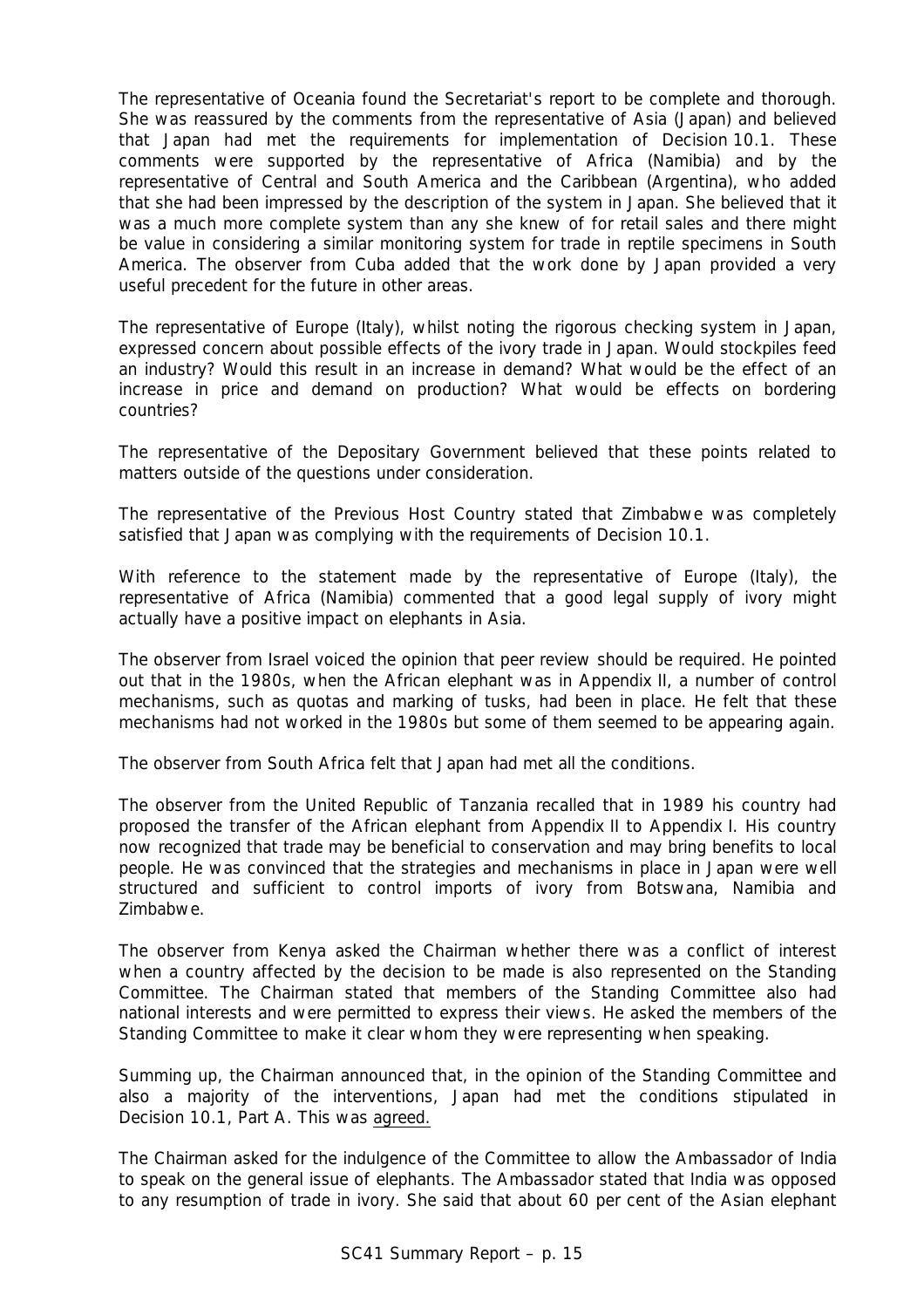population (25,000 animals) was found in India. Only 1,500 males had tusks. It was India's understanding that safeguards would be in place, before trade was resumed. India feared a danger for the Asian elephant and sought to delay a decision, urging a precautionary approach.

The Chairman then opened discussion on Namibia's compliance with the conditions of Decision 10.1 Part A.

The representatives of Central and South America and the Caribbean (Argentina) and Asia (Saudi Arabia) agreed that Namibia had met the conditions.

The representative of Africa (Burkina Faso) expressed concern that the Committee's decision was dependent on implementation of effective monitoring systems and therefore discussion of individual countries should be postponed until a decision had been reached on the MIKE system. After a short discussion of the issues to be immediately agreed upon, it was decided that the Standing Committee should consider whether each of the three range States had met the conditions in paragraphs a), e) and f) in Decision 10.1 Part A.

The representative of the Previous Host Country supported the comments of the representatives of Central and South America and the Caribbean (Argentina) and Asia (Saudi Arabia), as did the observers from South Africa and Botswana. The observers from Mali and Ghana felt that more time was needed before making a decision.

The Chairman noted that members of the Standing Committee and the majority of observers felt that Namibia had met the conditions of Decision 10.1 Part A, paragraphs a), e) and f). This was agreed.

The Chairman then opened discussion of Zimbabwe's compliance with these conditions.

The representative of Central and South America and the Caribbean (Argentina) believed that Zimbabwe had met all the relevant conditions. The representatives of the Depositary Government, Africa (Namibia) and Europe (Russian Federation) and the observer from Sweden agreed.

The representative of Europe (Italy) was concerned by the Secretariat's statement that there was "room for improvement" in Zimbabwe's anti-poaching resources. The representative of the Previous Host Country commented that his country was continuing to improve management facilities and to hire staff. The Secretariat confirmed that they had visited field stations, patrols and wardens and were given a full briefing on anti-poaching operations in Zimbabwe. As stated in the report, they were satisfied that appropriate resources were allocated to anti-poaching.

The Chairman noted that members of the Standing Committee and a majority of observers felt that Zimbabwe had met the conditions of Decision 10.1 Part A, paragraphs a), e) and f). This was agreed.

The Chairman closed the session at 12h30.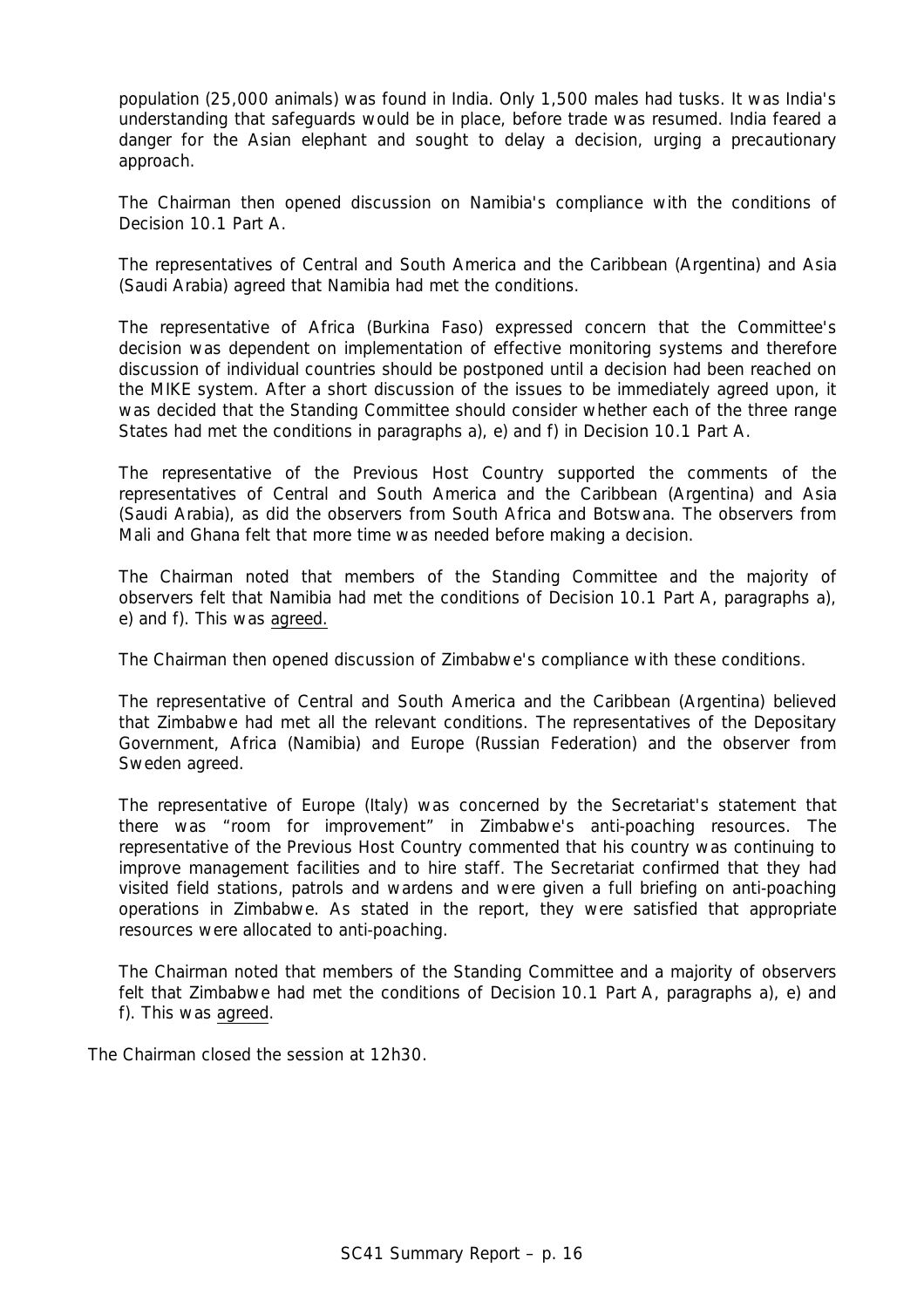### 8. Issues relating to species (continuation)

### a) Elephants (continuation)

Opening the discussion on whether Botswana had met the conditions in paragraphs a), e) and f) of Decision 10.1 Part A, the Chairman asked TRAFFIC to report on the assistance they had provided to Botswana.

The observer from TRAFFIC reported that they had continued to provide technical assistance to Botswana and could confirm the information in the letter from the Director of Wildlife and National Parks, in Annex 3 to document Doc. SC.41.6.1 (Rev.). He reported that no data had been lost as it was available on back-up diskettes. The data in the computerized database were matched with each tusk. He suggested that there was still a need for independent verification of the work done, although the information in the letter was accurate.

The representative of Africa (Sudan) felt that Botswana had satisfied the conditions in paragraphs a), e) and f) of Decision 10.1 Part A. The representative of the Depositary Government pointed out that the Secretariat's verification mission had identified eight points to be addressed but was satisfied on only five. He suggested that there were two alternative courses of action: either Botswana could inform the Secretariat when it was ready for the further verification and the Secretariat could report to the 42nd meeting of the Standing Committee; or the Standing Committee could request the Secretariat to undertake the further verification and, if it was satisfied, Botswana should be authorized to export its ivory to Japan. The representative of the Depositary Government preferred the second alternative, as it would allow transactions to take place in the three range States at the same time.

The representative of Europe (United Kingdom) reported that a small number of participants in the recent European regional meeting thought that there were still unanswered questions and that the Standing Committee should wait before making a decision. However, the majority felt that the Secretariat's report confirmed that the conditions had been met by Japan, Namibia and Zimbabwe but not by Botswana. They preferred the first of the alternatives described.

The representative of Central and South America and the Caribbean (Argentina) suggested that the Secretariat should provide more information on its views in its documents. She added that she preferred the second alternative but with the addition that the result of the Secretariat's verification mission be submitted to the Chairman of the Standing Committee.

The Chairman suggested that a third possible approach would be verification by the Secretariat in consultation with the Chairman of the Standing Committee, who would then report to the 42nd meeting of the Committee.

A majority of the members of the Standing Committee agreed to the third option (verification by the Secretariat in consultation with the Chairman of the Standing Committee). It was agreed that Botswana had met conditions e) and f) of Decision 10.1 Part A and that the Secretariat should conduct a mission as soon as possible to Botswana to verify that condition a) had been met.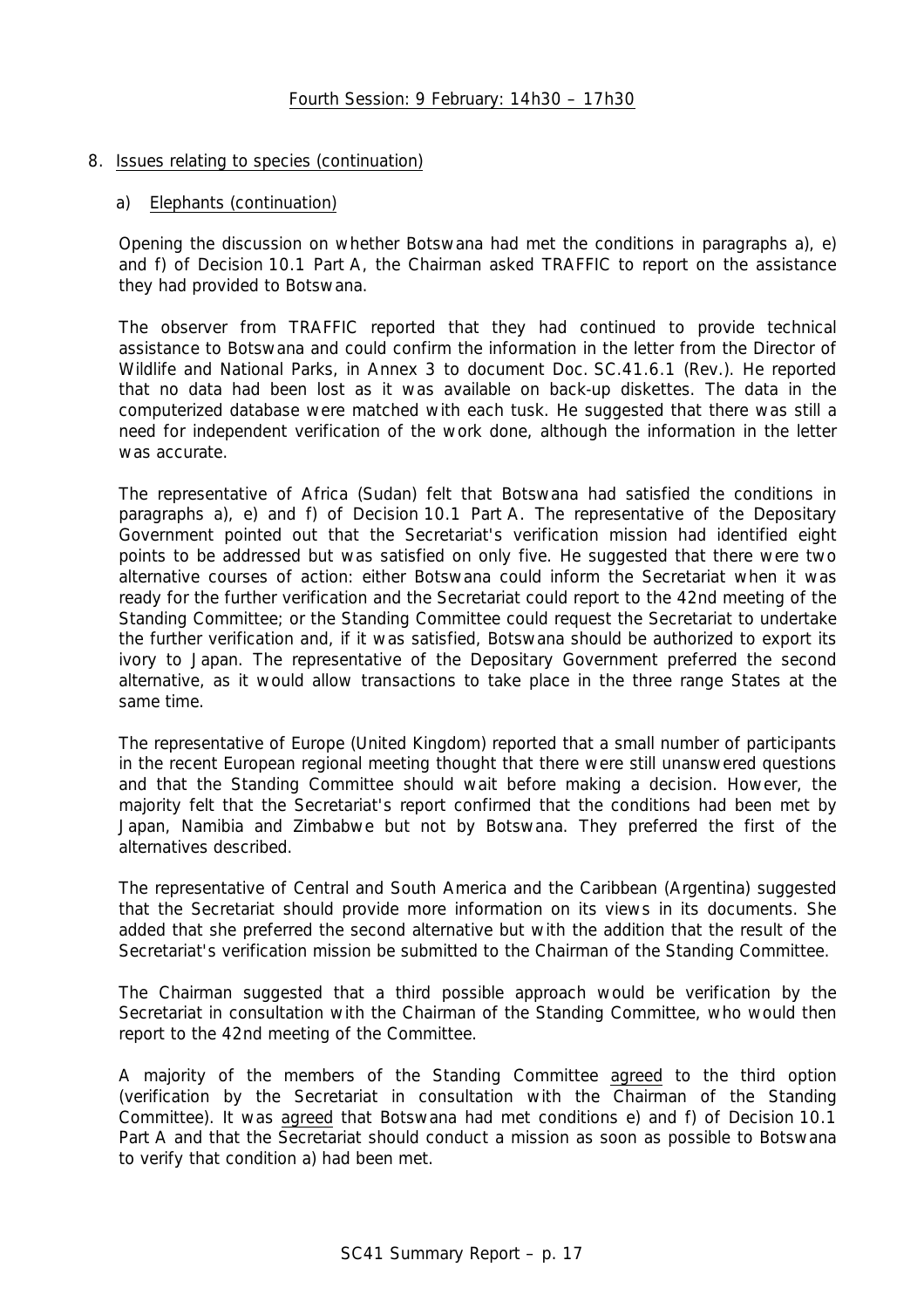The Chairman then opened discussion of the long-term system for monitoring the illegal killing of elephants (MIKE) (Doc. SC.41.6.3).

The representative of Africa (Burkina Faso) read a prepared statement signed by eight African elephant range States (Burkina Faso, Chad, Congo, Ghana, Kenya, Liberia, Mali, Zambia) declaring that the sale of ivory referred to in Decision 10.1 should not be permitted now and that MIKE and ETIS should be rejected, primarily because MIKE would not provide the information required to trigger a halt to the ivory trade as foreseen in the Decision. They also felt that there had been inadequate consultation with African and Asian range States. They called on the Committee to organize a peer review of MIKE and ETIS and to investigate other options, and to involve all African and Asian range States.

The representative of Europe (United Kingdom) called attention to the requirements of Resolution Conf. 10.10, recognizing that implementation needed to involve range States and to take into consideration their concerns.

After hearing the views of members of the Standing Committee, the Chairman noted that almost all members were in favour of proceeding with MIKE. He then opened the floor to the observers.

The observer from France expressed concern about the cost of MIKE, describing it as a 'Rolls Royce', adding that there was no cheaper model available and that Parties could run into difficulties if there was inadequate financing. The observers from Mali and Liberia agreed.

The observer from Kenya asked whether statistical analysis could provide information on the causes of elephant poaching. She added that the price of ivory could stimulate illegal killing and asked whether statistical analysis would take this into consideration.

The observer from the United States of America read a statement confirming the commitment of his country to effective implementation of the Decisions and Resolutions regarding elephants adopted at the 10th meeting of the Conference of the Parties but sharing the concerns expressed by delegates from a number of Asian and African elephant range States that poaching may increase significantly if the Standing Committee approves this one-off sale. Because of this concern that the United States strongly supports monitoring populations and poaching of elephants, as well as a rapid supply of information to the Standing Committee if poaching increases. He suggested however that the 11th meeting of the Conference of the Parties may be too soon for an evaluation of the data produced by MIKE. The statement is presented as Annex 2 to this report.

The observer from Chad stated that although he had signed the statement presented by Burkina Faso, they understood the effect of a resumption of trade for the four countries concerned. He added that elephants were socially, culturally and economically valuable even when populations were small and repeated that poachers now use sophisticated weapons and kill wardens.

The observers from India and Israel supported the remarks made by the observer from the United States of America. The observer from Israel suggested that illegal traders would obtain a copy of the document describing MIKE and would try to exploit loopholes. He stressed the need for peer review.

Responding to the last point, the observer from IUCN pointed out that MIKE was not a product of the African and Asian Elephant Specialist Groups per se, but had evolved with the participation of members of the specialist groups and experts from range States. It was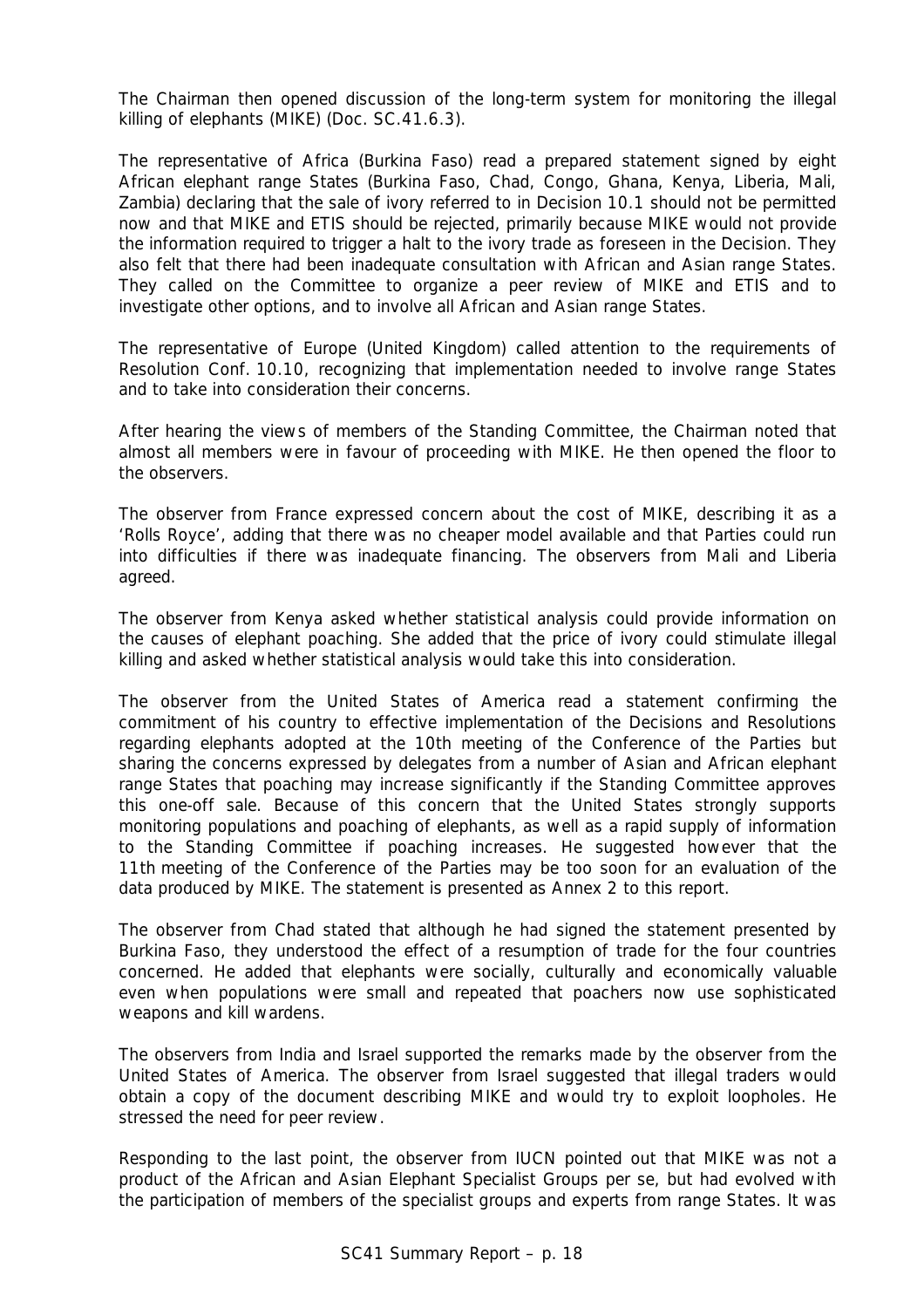still under scrutiny and was expected to evolve further. She considered the comparison with a 'Rolls Royce' misleading, stating that MIKE had a recurrent cost spread over 60 sites and would cost less than USD 90,000 in any one country and less than USD 20,000 in most of the countries.

Concerning site selection, the observer from IUCN stressed that the site selection criteria do not vary from place to place. With regard to the matter of which data analyses and tests would be performed, he stated that this would require a very technical answer and offered to discuss it with any participant outside the meeting. Regarding the price of ivory, he stated that there would be no problem taking this into account as an external factor providing there were reliable data available on price*.* Concerning the issue of causality, he stated that consideration of this was not a requirement in relation to Decision 10.1 Part A but rather the need was for a monitoring system to provide robust indicators of trends.

The observer from IUCN concluded that the general feeling was that the addition of sites would improve MIKE. Such addition would not be a problem, but financing and implementation would have to be re-balanced. She said that MIKE did not set thresholds for deciding when ivory trade should cease, but she believed these should be decided by the Standing Committee or the Conference of the Parties.

The Chairman noted the desire for a meeting of the West African range States and stated that an attempt would be made to organize a meeting of experts in February 1999.

The observer from the European Commission stated that they would consider providing funds for MIKE and ETIS as soon as MIKE had been established. He added that he was unaware that the establishment of MIKE was a *sine qua non* for the implementation of Decision 10.1 Part A and Resolution Conf. 10.10, adding that the Secretariat's database and reporting forms were already in place and that, in his opinion, this was all that paragraph i) of Decision 10.1 required. The Chairman agreed.

The representative of Central and South America and the Caribbean (Panama) was of the opinion that MIKE should be not be judged without having been given a chance.

In light of the discussion, the Chairman suggested the following procedure, which was agreed:

- 1. MIKE should be further developed and implementation started, in cooperation with IUCN and range States, on the basis of proposals in document Doc. SC.41.6.3;
- 2. the concern expressed by several African range States and other Parties should be noted, the need to monitor and strengthen the dialogue process reaffirmed, and the Secretariat should be requested to convene a fourth Range States Dialogue meeting before the 11th meeting of the Conference of the Parties;
- 3. a subgroup of the Standing Committee should be established to oversee, on its behalf, further development, refinement and implementation of MIKE, in collaboration with IUCN and the Secretariat and to report back to the next meeting of the Standing Committee; and
- 4. offers by the European Commission, Japan and the United States of America to finance MIKE should be welcomed and other donors, including international bodies and GEF, should be called on to provide resources as soon as possible to fund MIKE.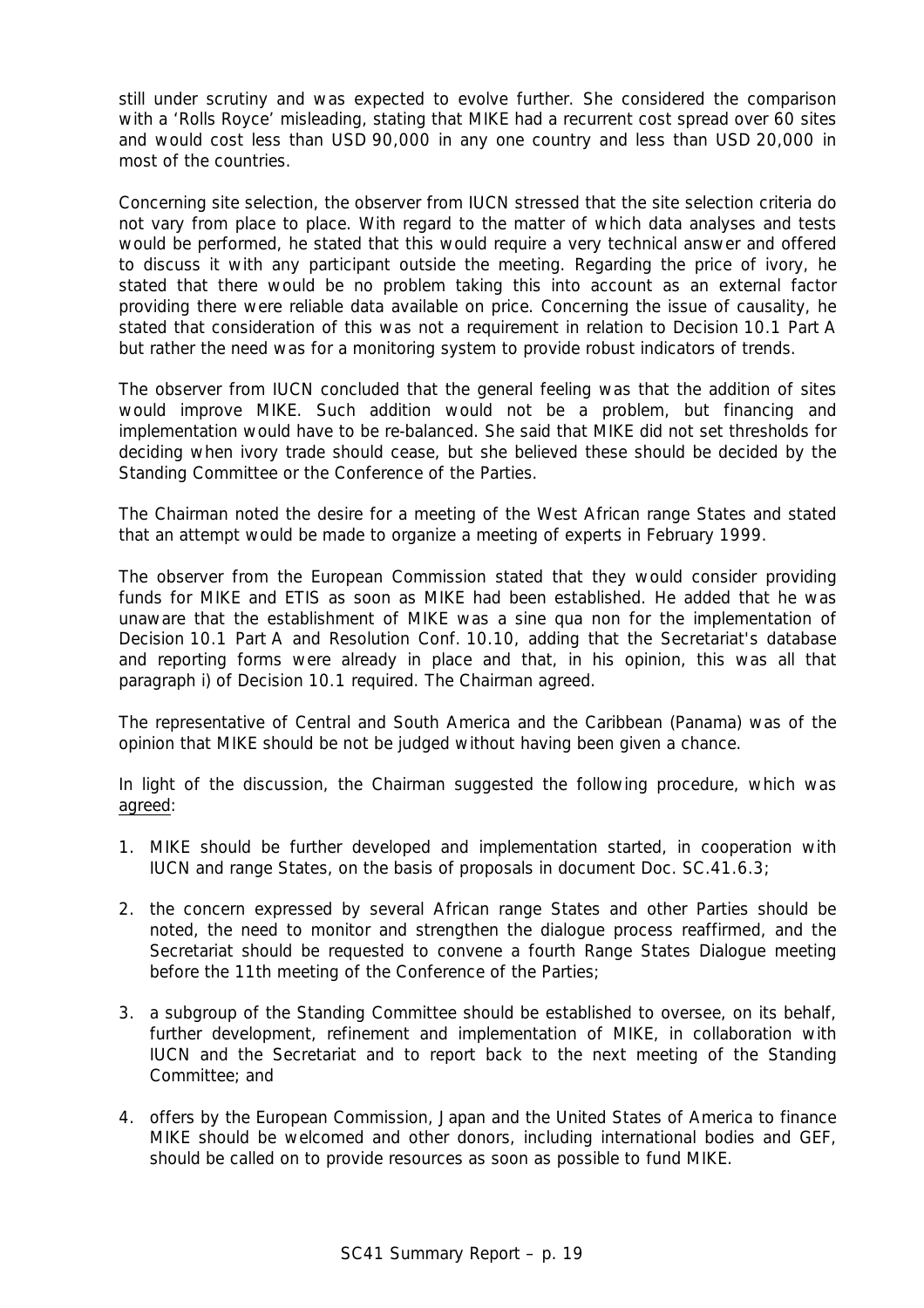The Secretariat offered to draft a statement to be put to the Standing Committee for its approval regarding the 'trigger mechanism' of condition g) of Decision 10.1 Part A. It was agreed to consider a text from the Secretariat later in the meeting. The observer from France requested that the Secretariat transmit to the Parties the results of the implementation of MIKE every six months.

The Chairman closed the session at 17h30.

# Fifth Session: 10 February 1999: 10h05 – 12h45

# 8. Issues relating to species (continuation)

### a) Elephants (continuation)

The Chairman summarized the results of the fourth session. He stated that the Standing Committee had agreed that Japan, Namibia and Zimbabwe had met the conditions in Decision 10.1 Part A, but it had still to be verified that Botswana had met the conditions in paragraph a) of the Decision. A procedure had been agreed regarding the implementation of MIKE.

The Secretariat presented document Doc. SC.41.6.4 (Operational Procedure Regarding Implementation of Paragraph g) of Decision 10.1 Part A) for approval by the Standing Committee. Several members of the Committee and observers suggested small changes to the document. The Chairman suggested that a working group be established [comprising the representatives of Central and South America and the Caribbean (Argentina) and Africa (Namibia), the observers from Botswana and the European Commission, and the Secretariat] to revise the text. Discussion of this issue was then suspended.

# 9. Implementation of the Convention in individual countries

# a) Greece

Referring to document Doc. SC.41.10, the Chairman asked for consideration of whether Greece had taken sufficient measures such that the recommendation to suspend trade in CITES specimens with Greece could be withdrawn.

The observer from Greece listed the measures that had been put in place since the 40th meeting of the Standing Committee. These included adoption of legislation, designation of a Scientific Authority, reduction of the number of Customs ports of entry and improvement of border controls. He explained that, as a Member State of the European Union, Greece was obliged to apply the stricter EU Regulations and had, therefore, been implementing them since 1992. He added that Greek internal law included provision for this. A copy of Law 2637/98 was included in document Inf. SC.41.6. Provision for the designation of a Scientific Authority was provided for in Law 2637/98 and a ministerial decision issued in September 1998. Five professors, together with one person from the Ministry of Agriculture, formed a Committee that served as the Scientific Authority. The number of approved Customs ports of entry for CITES specimens had been reduced from over 127 to only nine. With regard to improved border controls, officials had already been trained at three ports of entry and a training programme was underway for officials at the other six. The Minister of Agriculture was taking this matter very seriously and had organized a number of seminars and training programmes and to increase public information.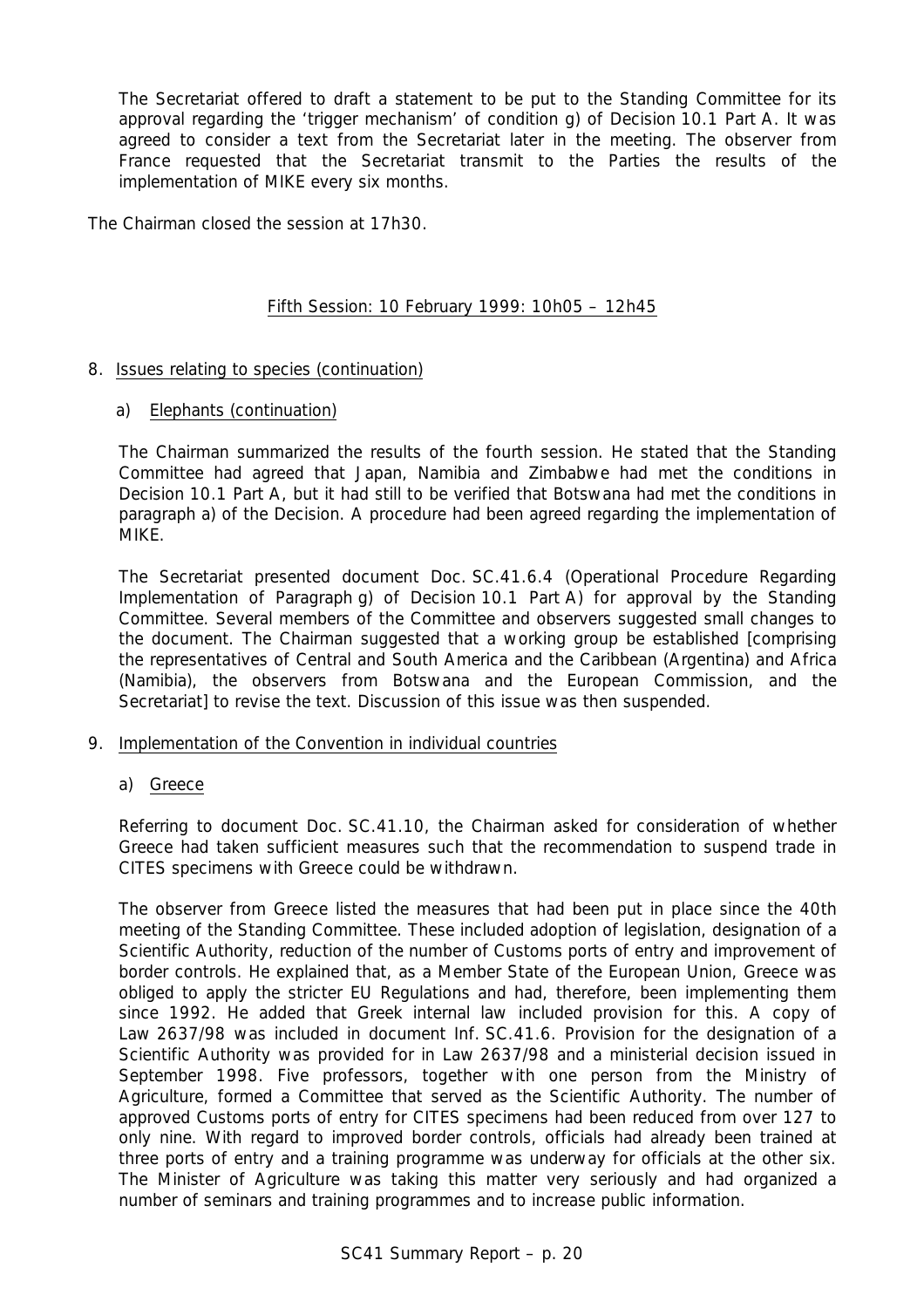The Chairman, on behalf of the Standing Committee, congratulated Greece for their efforts.

The observer from the European Commission stated that the EU regulations to implement CITES had been in place since 1982 and new EU regulations since 1997. These were directly applicable in all EU Member States. He added that the Regulations were stricter than CITES and included a list of non-CITES species of which imports into the EU were monitored. He stressed that EU Regulations take precedence over national law. He reiterated that a Scientific Authority was in place in Greece. He congratulated Greece on the reduction of the number of approved ports (although this reduction was not an obligation) and added that improvement of border controls would automatically follow. He stated that Greece would be offered training programmes by the Commission and that Greece would be allowed to participate in one training programme already scheduled to take place in Turkey. He added that a guide to implementation of the EU Regulations was available in all 11 of the European Union languages.

The Secretariat reported that, although the Management Authority had provided some of the documentation required to verify compliance with the conditions previously specified by the Standing Committee, there had not been time to verify its accuracy. However, it appeared from the comments of the previous speakers that everything was now in place. Shortly after this meeting the Secretariat would scrutinize the documents received in order to confirm this.

The Chairman suggested that the Standing Committee withdraw its recommendation contained in Notification to the Parties No. 1998/35 as of 1 March 1999, subject to verification of the relevant Greek legislation by the Secretariat.

The Standing Committee agreed that Greece had met the requirements specified at the 40th meeting of the Standing Committee and that the recommendation conveyed to the Parties in Notification 1998/35 (that Parties should not issue permits and certificates for trade to Greece and not accept documents issued by Greece) would be withdrawn as of 1 March 1999, subject to verification by the Secretariat, in consultation with the Chairman of the Standing Committee, of the relevant Greek legislation in a working language of the Convention.

# b) Implementation of Decisions 10.18 and 10.64

The Chairman and the Secretariat introduced document Doc. SC.41.11 regarding the five countries whose legislation remained in Category 3 (legislation that is believed generally not to meet the requirements for implementation of CITES). The Secretariat stated that very often they received copies of legislation at the last minute. Indonesia had provided copies of its recently adopted legislation and the Secretariat had verified that it met the requirements of CITES. The Chairman added that the legislation of Sabah (Malaysia) and Nicaragua had already been communicated and that the Standing Committee should accept that all three countries had generally met the requirements for implementation of CITES. This was agreed.

The observer from Indonesia expressed appreciation for this decision. The observer from the United States of America reiterated her country's strong support for the national legislation project, for which they had provided financial support. She stressed that the aim was to ensure proper implementation of CITES and not to damage the trade of the Parties concerned.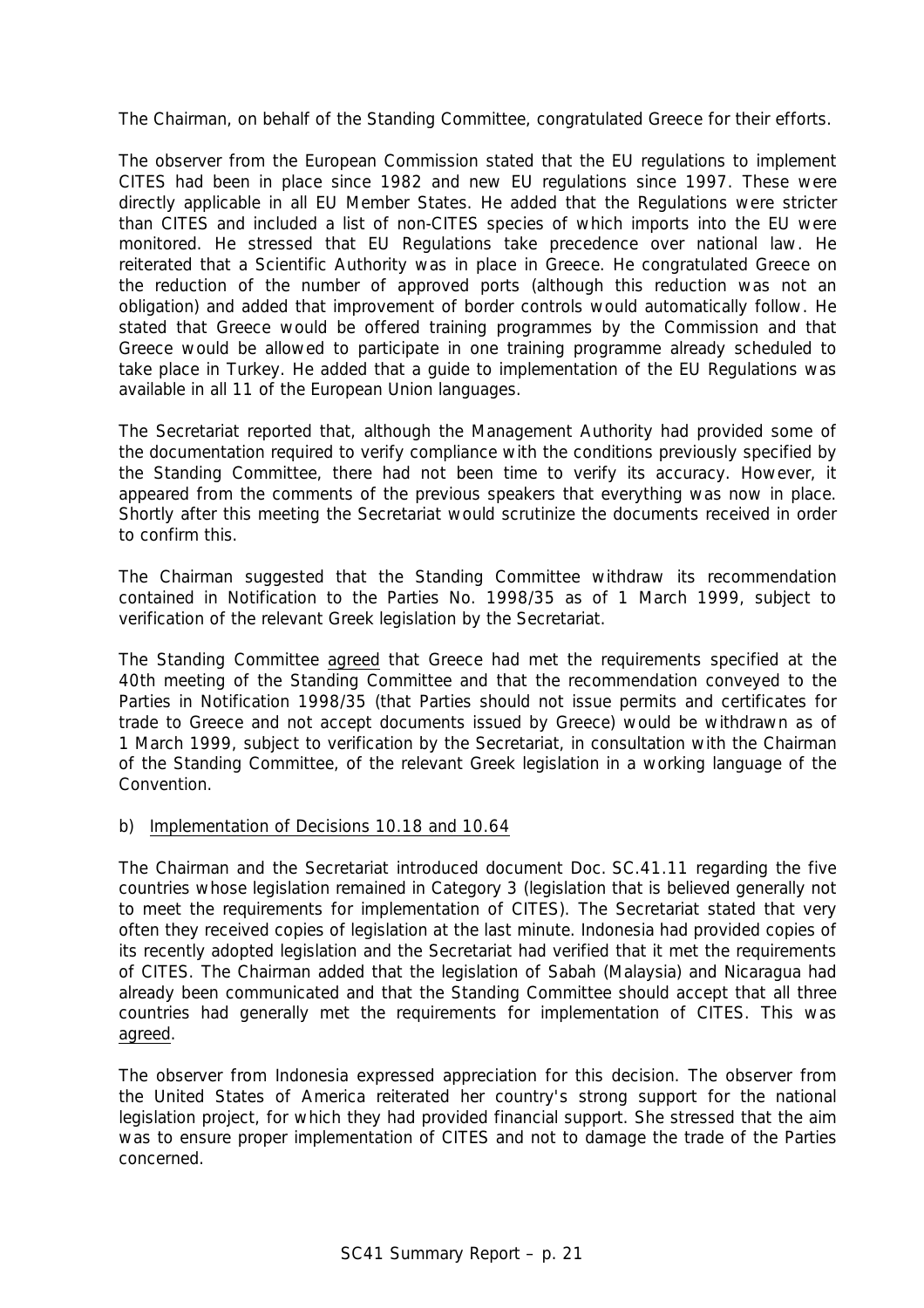# i) Democratic Republic of the Congo

Discussion of the Democratic Republic of the Congo was delayed as it was not represented at the session.

# ii) Egypt

The observer from Egypt read a statement on measures taken to improve compliance with and implementation of CITES. He reported that Egypt was currently in a period of transition but the proposed changes should be in place within 12 months. He requested the Secretariat to provide technical advice on legislation and training. In conclusion, the observer from Egypt asked the Standing Committee to defer a decision regarding Decisions 10.18 and 10.64 in order to allow time to complete the proposed measures.

The Secretariat said it was clear that there were still certain requirements to be fulfilled by Egypt. They stressed that the Secretariat does its utmost to provide assistance to Parties and comments on draft legislation.

The representative of Africa (Sudan) referred to previous difficulties in obtaining advice from the Secretariat and suggested that the decision regarding Egypt be deferred until the 42nd meeting of the Standing Committee. The representatives of Asia (Saudi Arabia) and Central and South America and the Caribbean (Argentina) seconded this proposal.

The Secretariat said that there had been significant improvement in communication between Egypt and the Secretariat in the previous three months. They acknowledged that a workshop planned for the Arabic-speaking countries had been delayed, but it had now taken place. In response to comments from the representative of Africa (Namibia) and Asia (Saudi Arabia), the Secretariat reported the availability of guidelines of requirements for legislation and a checklist for Management Authorities. They recognized, however, that these documents were sometimes difficult to understand for the non-specialist and, therefore, workshops were important. Finally the Secretariat suggested that it could work with Egypt in order to meet the deadline to report at the 42nd meeting of the Standing Committee.

The Chairman recognized the progress made by Egypt, but expressed concern regarding the points in the final two paragraphs, in document Doc. SC.41.11 Annex, under the heading "Progress since June 1998", particularly regarding the apparent impossibility under current legislation to seize illegally traded specimens such as ivory.

The observer from Belgium asked, if the decision on Egypt were postponed until the 42nd meeting of the Standing Committee, would the Secretariat confirm permits issued by Egypt in the meantime. The Secretariat noted the contents of Decision 10.64 and asked whether the Committee wished to recommend the rejection of permits issued by Parties whose legislation was in Category 3.

The observer from the Czech Republic suggested that, based on his country's experience in the matter, outside pressure on countries could help to accelerate the process of preparing legislation.

The observer from the European Commission stated that proposals seeking assistance from the Commission were welcome. He also suggested that, unless specifically decided otherwise by the Standing Committee, Parties without adequate legislation should not be treated worse than non-Parties.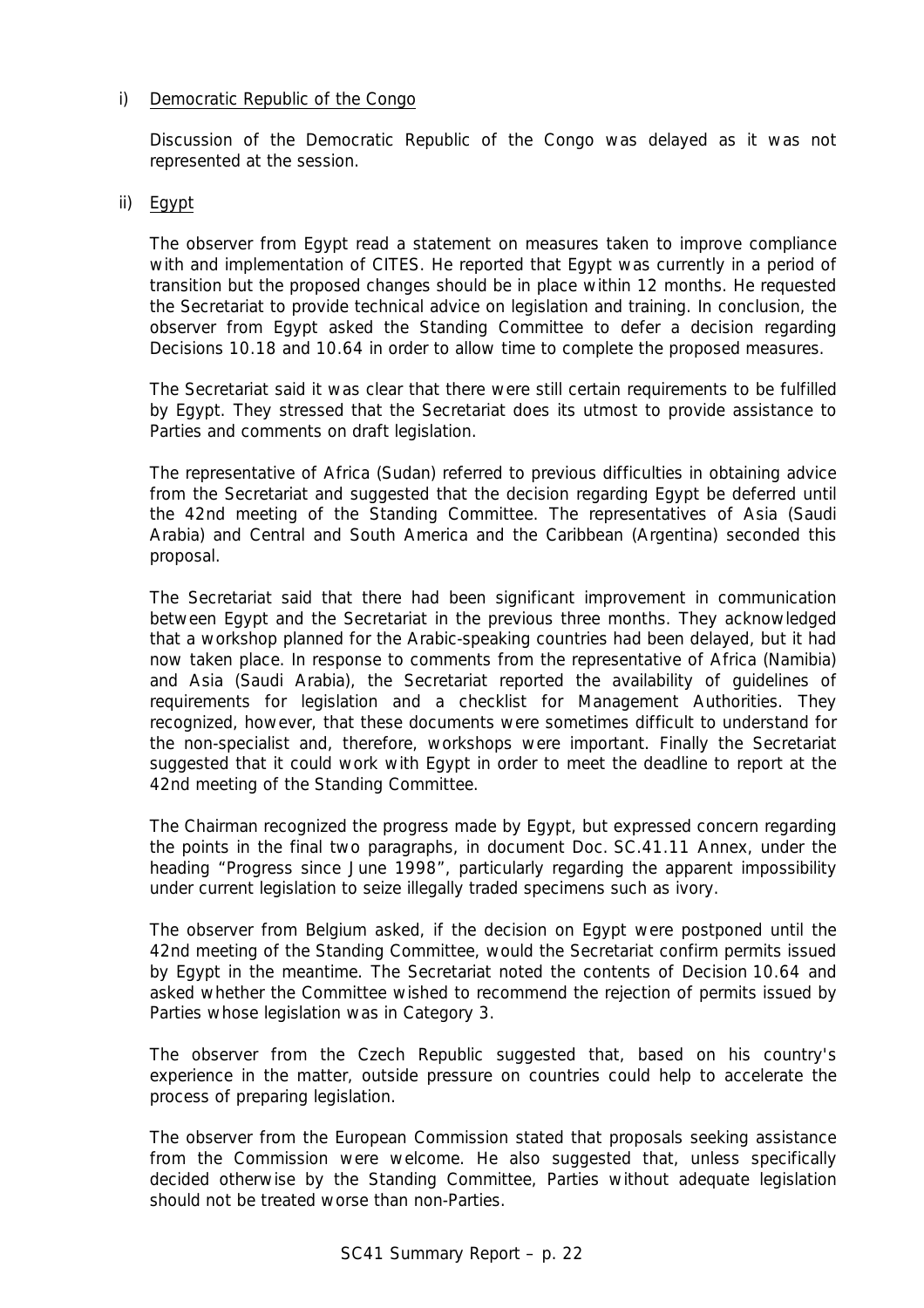The Chairman considered that the Standing Committee could reconsider the position of Egypt at the next meeting, in September, or agree a suspension now to be in effect from 30 September 1999 unless the Secretariat verifies in the meantime that Egypt has enacted legislation that generally meets the requirements of CITES. He also asked the Secretariat and donors to provide Egypt with assistance.

#### iii) Guyana

Discussion of the legislation of Guyana was delayed as it was not represented at the session.

The observer from the United States of America supported the taking of strong action regarding Guyana, which had had ample time and assistance to adopt CITESimplementing legislation. She also noted that the United States Embassy in Georgetown had had discussions with representatives of the Government of Guyana. She added that Guyana had a stable government and a functioning parliament, and should be able to adopt CITES-implementing legislation.

### iv) Indonesia

Compliance with the Convention by Indonesia was dealt with in the opening discussions of Agenda item 9b).

### v) Senegal

The observer from Senegal remarked that his country had always implemented all actions recommended by the Secretariat. They were in the process of revising their legislation and had made substantial progress since August 1998. A draft of this legislation had been submitted to the Secretariat at the beginning of this meeting. He listed the measures that Senegal had in place for the implementation of Decision 10.18. In response to a question from the Chairman, regarding controls on the import of specimens of non-native species, the observer from Senegal stated that if these were imported without permits they would be seized and the importer would be prosecuted. As an example, he referred to a seizure of 120 parrots imported from Gabon.

The observer from France noted the importance of Senegal as a transit point for a large quantity of wildlife specimens from Africa. He also commented that the guidelines for legislation published by the Secretariat were available only in English, which could explain the delays for some countries in preparing legislation. He requested the publication of these guidelines in French and Spanish.

The observer from Belgium commented on Senegal's effective follow-up to violations discovered at Brussels airport, resulting in the suspension of the activities of a trader.

The Chairman closed the session at 12h45.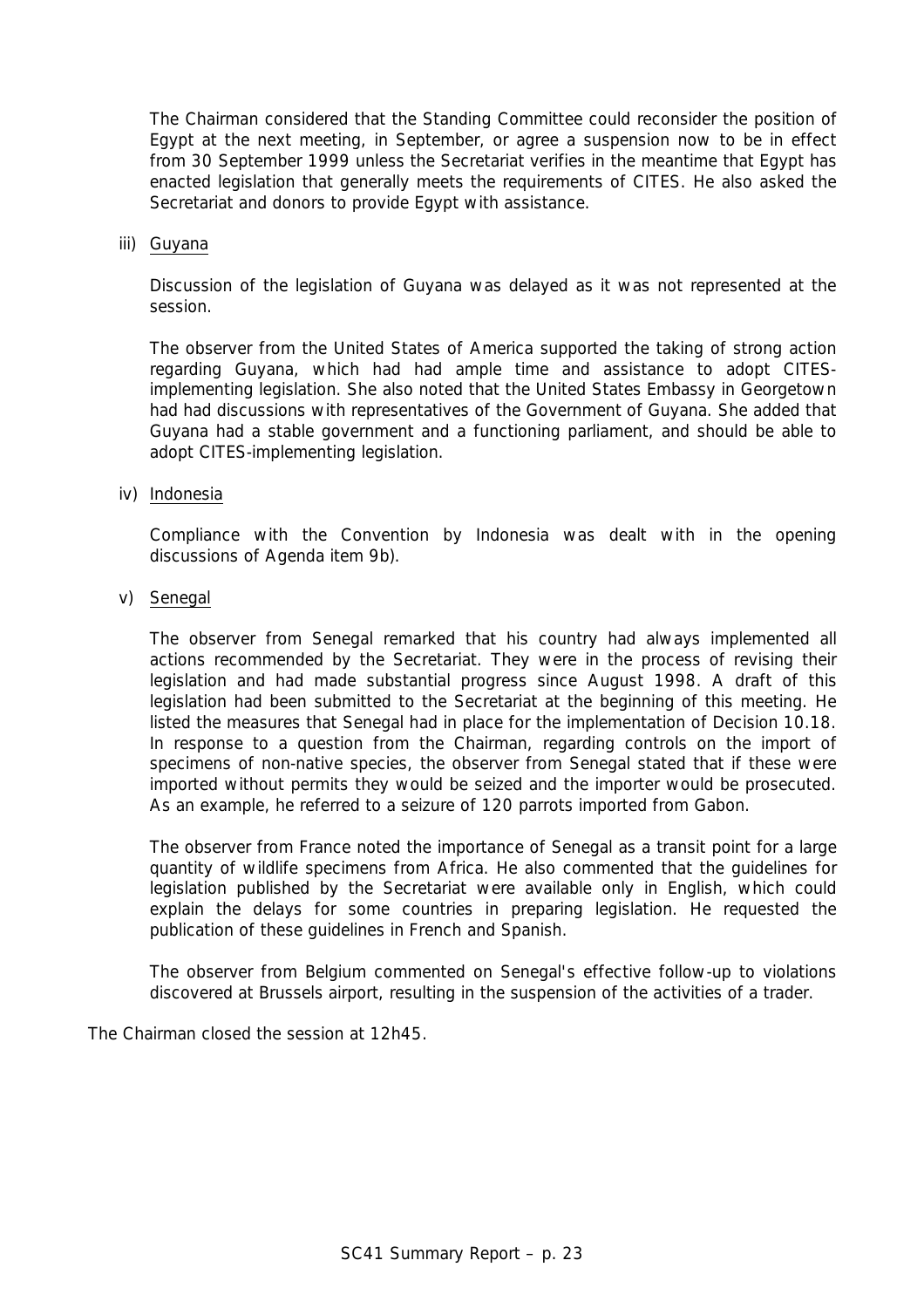# Sixth Session: 10 February 1999: 14h45 – 17h30

# 9. Implementation of the Convention in individual countries (continuation)

# b) Implementation of Decisions 10.18 and 10.64 (continuation)

### v) Senegal (continuation)

The Secretariat reported that they had received Senegal's draft legislation, which had not yet been enacted.

The Chairman asked whether the Committee could take action now. Comments from the representative of Africa (Namibia) and Europe (Italy and United Kingdom) and observers from Indonesia and South Africa, indicated that it was generally considered that Senegal was making steady progress, but pressure should be applied by the Parties to encourage early enactment of legislation.

The observer from Senegal suggested that it might be possible to submit the text of the draft legislation to its administrative body within two months. He explained that the National Assembly had a calendar of meetings and that he would do his best to have the draft legislation included before the next meeting of the Standing Committee.

The Committee agreed to defer until 30 September 1999 the recommendation to suspend trade in CITES specimens with Senegal and that there would be no such recommendation if, at its 42nd meeting, the Standing Committee agreed, on a recommendation from the Secretariat, that Senegal's enacted legislation generally met the requirements for the implementation of CITES.

The representative of Africa (Namibia) pointed out that, because Senegal was a major manufacturer of carved ivory, this would be a good opportunity to establish legislation to control this trade. He added that there were many people present at this meeting who could provide good advice. The representative of Europe (United Kingdom) endorsed these comments, and the representative of the Previous Host Country offered assistance with regard to controlling trade in carved ivory.

# ii) Egypt (continuation)

The representative of Europe (United Kingdom) stated that in the case of Egypt and considering the problems of controlling trade in ivory, it was particularly important to deal with the matter clearly and rapidly. He recommended that trade with Egypt be suspended from 12 August 1999. This proposal was supported by the Chairman and the representative of Oceania (New Zealand).

The observer from Egypt, in response to questions about controls on trade in specimens of non-native species, stated that a working group had been established to draft amendments to address this issue. It would look at how to deal with imports, exports and re-exports. He requested that the Committee postpone a decision regarding Egypt until its 42nd meeting, by which time drafts of legislation would have been sent to the Secretariat. He concluded that Egypt required the same treatment as Senegal.

The Committee discussed the options of deferring a decision for six months or until the 42nd meeting of the Standing Committee, or until 30 September 1999 (as in the case of Senegal).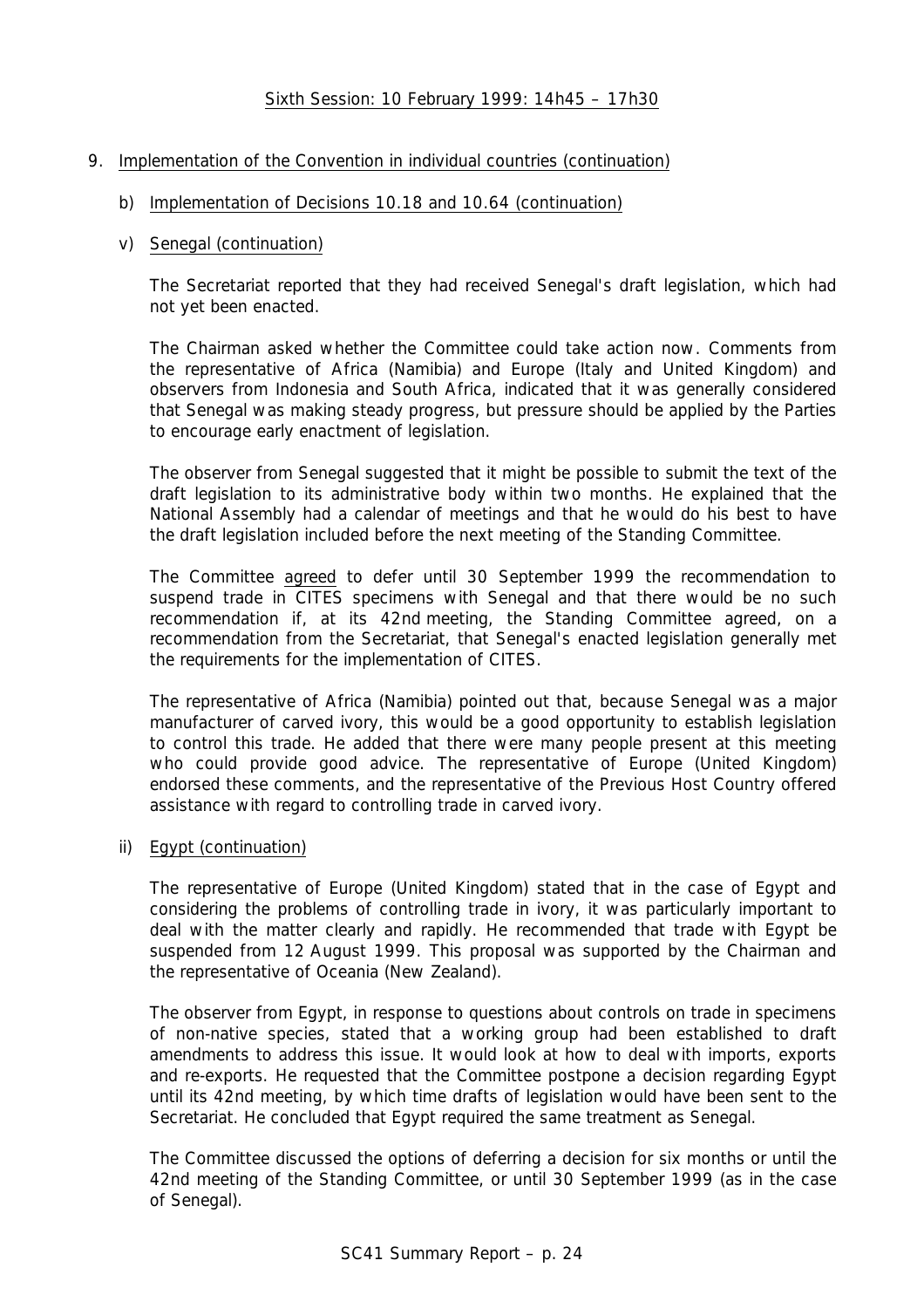The representative of Oceania (New Zealand) commented that Egypt had shown no sign of progress in CITES implementation in the past 20 years, but Senegal had. She implored the Committee not to become a group of 'toothless tigers'.

The Committee agreed to recommend that trade in CITES specimens with Egypt be suspended from 30 September 1999 unless the Secretariat certified, in the meantime, that Egypt had enacted legislation generally meeting the requirements of CITES.

The Chairman confirmed that there was still no representative present from the Democratic Republic of Congo or from Guyana.

### i) Democratic Republic of the Congo

The Secretariat presented the information in document Doc. SC.41.11 regarding the Democratic Republic of the Congo. Pertinent information had since been received by the Secretariat in faxes on 6 and 8 February 1999. These both indicated that the Democratic Republic of the Congo was taking note of the Secretariat's comments, and referred to the problem that parliament was not currently operational and therefore was unable to enact legislation.

The representative of Africa (Namibia) pointed out the need to consider whether the Democratic Republic of the Congo would be able to enforce any decision of the Committee at this time.

The representative of Europe (Italy) suggested that there should be a provision in international law for cases in which a country can not implement a treaty to which it is party. The Secretariat stated that there were no such specific provisions within CITES and pointed out that the Democratic Republic of the Congo was still trading and the Management Authority was still issuing permits. There had apparently been no problems with the acceptance of permits issued and daily business continued as usual although progress through parliament could not proceed. The observer from the Czech Republic concurred. The observer from Belgium also noted that they had not witnessed any problems with the issuance of permits in the Democratic Republic of the Congo.

The observer from Germany stressed that the issue was not the issuance of permits but the problem of enforcement because of inadequate legislation and civil war.

The observer from Botswana suggested that perhaps trade should be suspended during the period of civil unrest.

The observer from France pointed out that the Democratic Republic of the Congo had stated at a meeting of the World Customs Organization that, in view of the state of war, species were in peril in national parks. They had officially asked for financial and technical help in order to improve implementation of CITES. The Secretariat added that they had been present at that meeting and had then contacted the Democratic Republic of the Congo to ask whether they required the issuance of a Notification. The response was negative.

The Chairman suggested that the Committee should consider:

i) requesting the Secretariat to negotiate sending a technical mission or other help as soon as it is safe;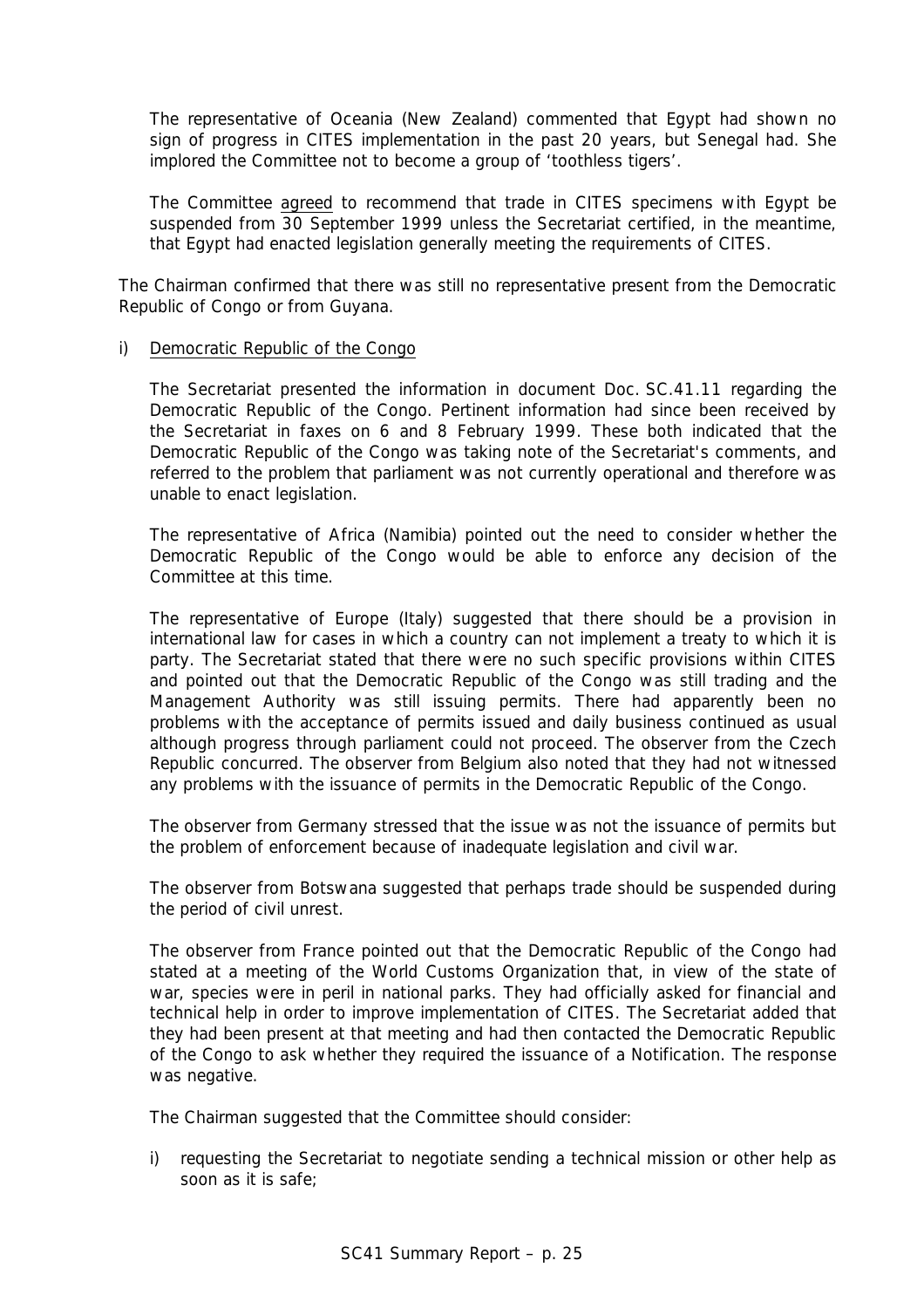- ii) reconsidering the question of compliance at the 43rd meeting (immediately before the 11th meeting of the Conference of the Parties);
- iii) inviting all Parties to be particularly vigilant in checking trade with the Democratic Republic of the Congo.

The representative of Asia (Saudi Arabia) felt that option i) could take some time and suggested that the Democratic Republic of the Congo be informed by letter first to make them aware of the situation.

The representative of Africa (Namibia) suggested also requesting the Executive Director of UNEP to appeal to all those involved in the conflict in the Democratic Republic of the Congo to take care to protect fauna and flora in that country. He suggested asking the regional representatives in the Standing Committee to contact the Democratic Republic of the Congo to find out their requirements and let them know of the concerns, this being especially important to avoid the Democratic Republic of the Congo believing that they were being penalized.

The Committee agreed to:

- i) defer a decision regarding the suspension of trade in CITES specimens with the Democratic Republic of the Congo until after a review of information at the 43rd meeting of the Standing Committee;
- ii) request the Secretariat to advise all Parties to be especially vigilant in checking permits and certificates for trade from the Democratic Republic of the Congo;
- iii) request the Secretariat to contact the authorities of the Democratic Republic of the Congo with a view to conducting a technical and training mission to this country to assist in the preparation of legislation to implement CITES;
- iv) request the Executive Director of UNEP to appeal to all involved in the civil conflict to respect wildlife;
- v) request the members of the African region on the Standing Committee to provide counsel and assistance to the Democratic Republic of the Congo.

#### iii) Guyana

Noting the absence of any participant from Guyana, the Secretariat drew attention to the second paragraph of section 3 of document Doc. SC.41.11, which describes the considerable assistance provided to Guyana in the formulation of legislation on trade in wildlife. They added that Guyana had not replied to correspondence in relation to Decision 10.18 until one week before this meeting and that it addressed only domestic legislation. The Secretariat pointed out that a proposed Wildlife Act in Guyana would provide for implementation of CITES, but that there was no indication of when it would be enacted.

Interventions from members of the Committee and observers indicated that Guyana should be sent a firm message that it must meet the requirements for implementing CITES.

The observer from the European Commission noted that a lot of work had been done to assist Guyana but to no avail and that the European Union was in a position to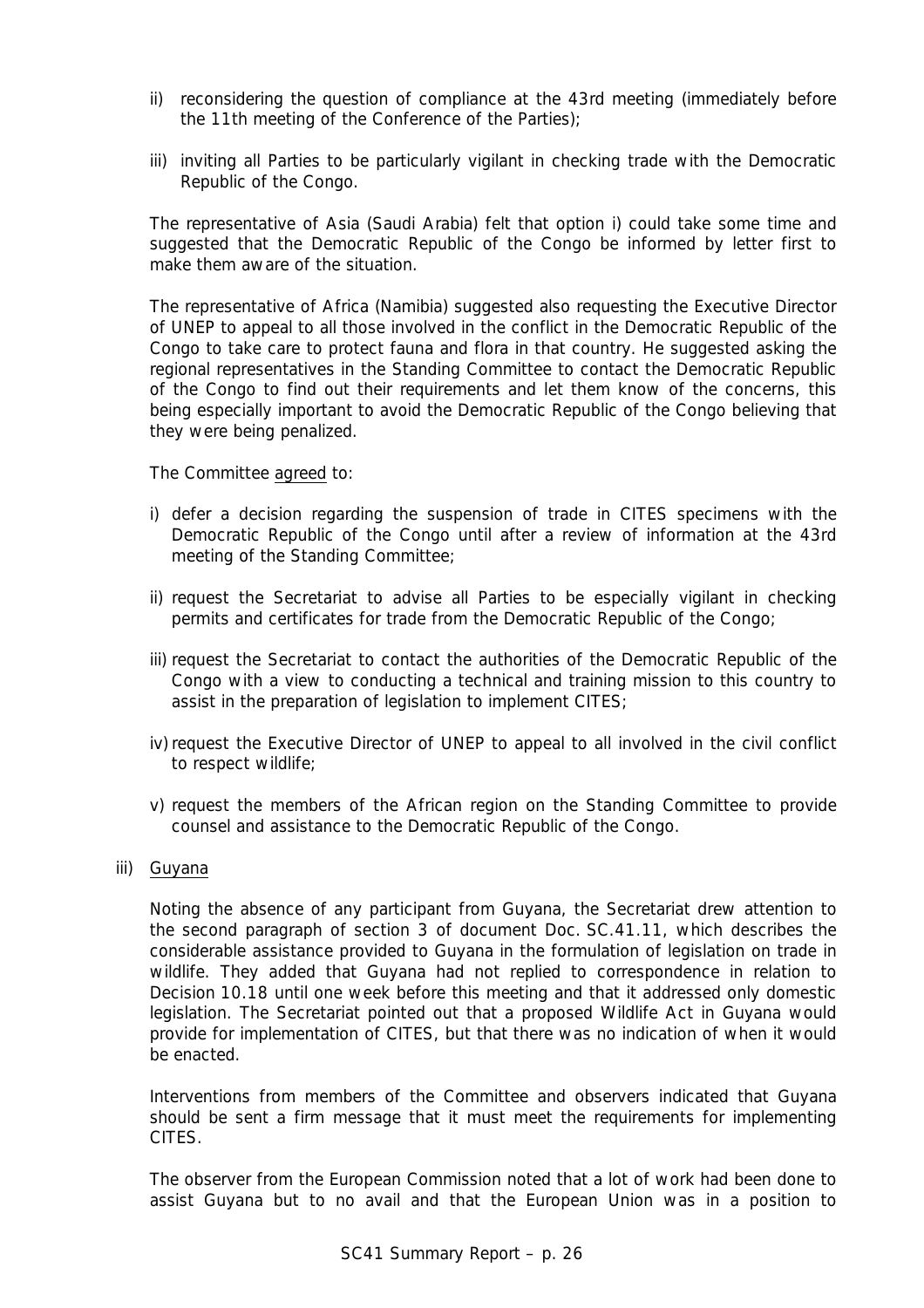implement Decision 10.18, paragraph a), immediately. The Chairman noted that the general feeling was that this provision should be implemented and that it was hard to find mitigating circumstances.

The representative of Central and South America and the Caribbean (Argentina) felt that Guyana ought to receive the same treatment as the Democratic Republic of the Congo. Whilst acknowledging that the circumstances were different, she pointed out that Guyana was currently suffering from disputed elections. She felt that a mission should first be sent to Guyana and then a decision taken at the next meeting of the Standing Committee.

The Chairman stressed that Guyana had been given an opportunity to submit requested information, but they had not done so. He added that in order to proceed by consensus some text was needed for further discussion. He adjourned the discussion of this subject.

- 8. Issues relating to species (continuation)
	- a) Elephants (continuation)

The Secretariat introduced document Doc. SC.41.6.4 (Rev.) [Operational procedure regarding implementation of paragraph g) of Decision 10.1, Part A], which had been redrafted to include changes suggested earlier. A few amendments were agreed and, with these, the document was adopted.

The Chairman then announced the decisions with regard to Decision 10.1:

- i) in respect of Namibia, Zimbabwe and Japan, all conditions had been met;
- ii) in respect of Botswana, all conditions had been met except those in paragraph a) which required a further verification by the Secretariat in consultation with the Chairman;
- iii) in respect of other general issues, all the conditions in Decision 10.1 Part A had been met.

Responding to a question from the observer from France, the Secretariat stated that it would be present at the time of shipment of the raw ivory stocks, to verify that there was full compliance with the precautionary undertakings discussed at the 40th meeting of the Committee.

The Chairman closed the session at 17h30.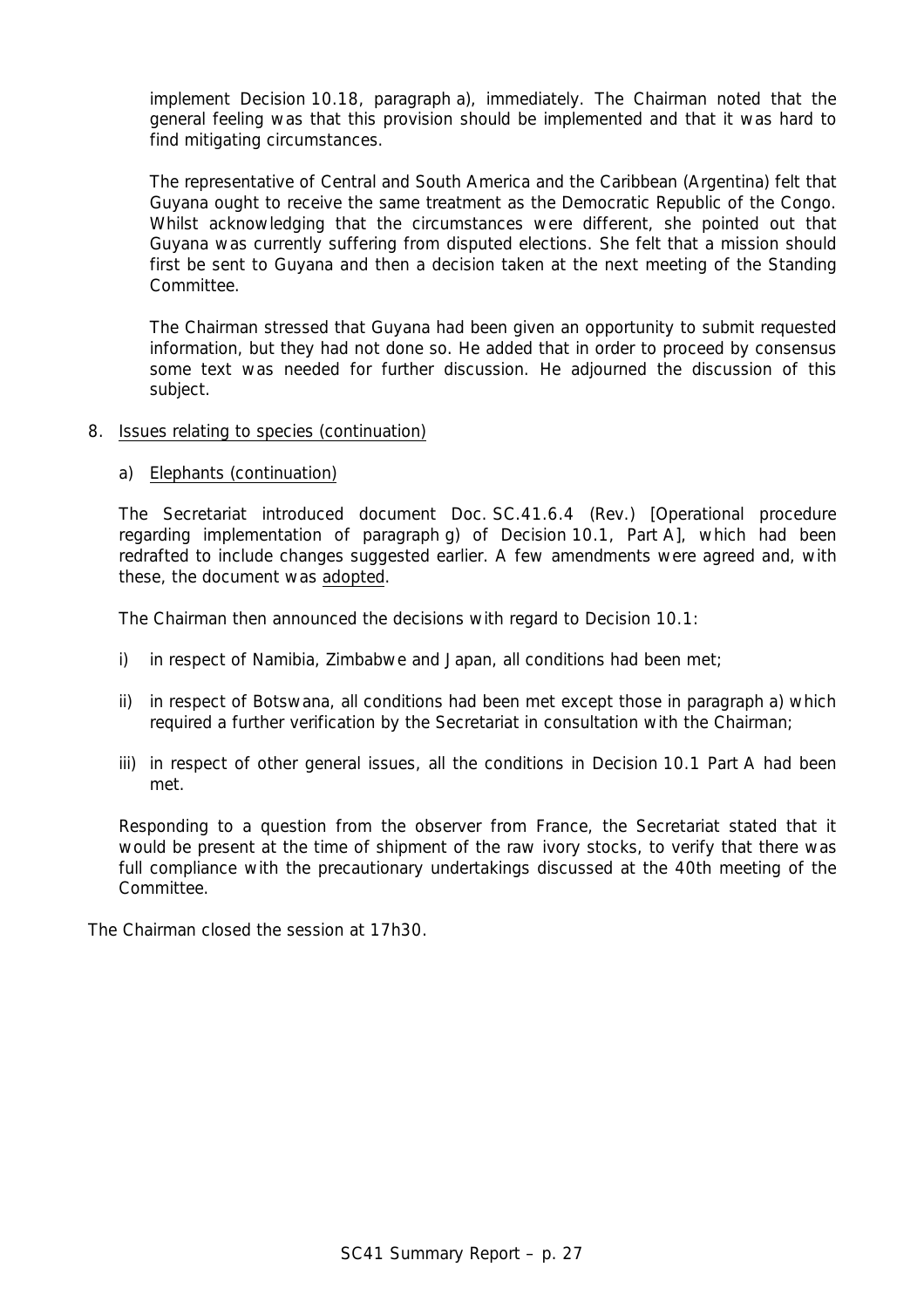Opening the session, the Chairman announced that there would be a press conference at 14h00 to which all participants were invited.

# 6. Finance and administration (continuation)

# c) Audited accounts for the biennium 1996 and 1997

The representative of UNEP introduced document Doc. SC.41.3 Annex 3 (Financial Report and Audited Financial Statements for the biennium 1996 and 1997). He explained that it was an extract from UNEP's Financial Report and Audited Financial Statements and Report of the Board of Auditors, which are presented to the General Assembly every two years. He added that the auditors had made no major substantive comments and that the only element of concern was the recommendation regarding budgeting on the basis of unpaid pledges, which had already been discussed. He directed attention to Chapter II, Part B of Annex 3, on financial issues. He then drew attention to the Annex to Part B - (Follow-up on action taken to implement the recommendations of the Board of Auditors in its report for the biennium ended 31 December 1995), in particular Recommendation 11 (b).

The representative of UNEP stated that the reserve in the Trust Fund amounted to USD 5 million, equivalent to about CHF 7 million. He explained that the differences in the balances in Tables I and II were due to the inclusion of pledges (included as voluntary contributions) in Table I, but not in Table II, which shows the actual cash balance.

The report was accepted.

# d) 1998 expenditures (provisional)

The Secretariat introduced document Doc. SC.41.3 Annex 4 (Rev.), a summary of 1998 expenditures from the Trust Fund up to 31 December 1998.

The observer from France requested an explanation of how the figures in the 'Approved Budget' column had been calculated, as they did not match the figures in document Doc. SC.40.2, submitted to the 40th meeting of the Standing Committee. The Secretariat stated that the footnote in the new document explained that it included funds accumulated since the 40th meeting of the Standing Committee. They understood the totals to be accurate on the basis of that addition.

The observer from the United States of America thanked the Secretariat for their restraint in expenditure, their effective management of the Trust Fund and the quality of the budget documents, adding that the United States of America supported the use of contractors. She added that the Secretariat should exercise restraint also on the funding of official missions.

The representative of Asia (Japan) endorsed these comments but questioned the difference between the approved budget and actual expenditures. The Secretariat stated that this was explained by the fact that, in accordance with the terms of reference for the administration of the Trust Fund, funds could not be spent until they were covered by the necessary income from the Parties. But many contributions come very late, creating problems for planning expenditure over the year.

The representative of UNEP interjected a note of caution. He referred to the introductory pages of document Doc. SC.41.3 emphasizing that the figures provided were provisional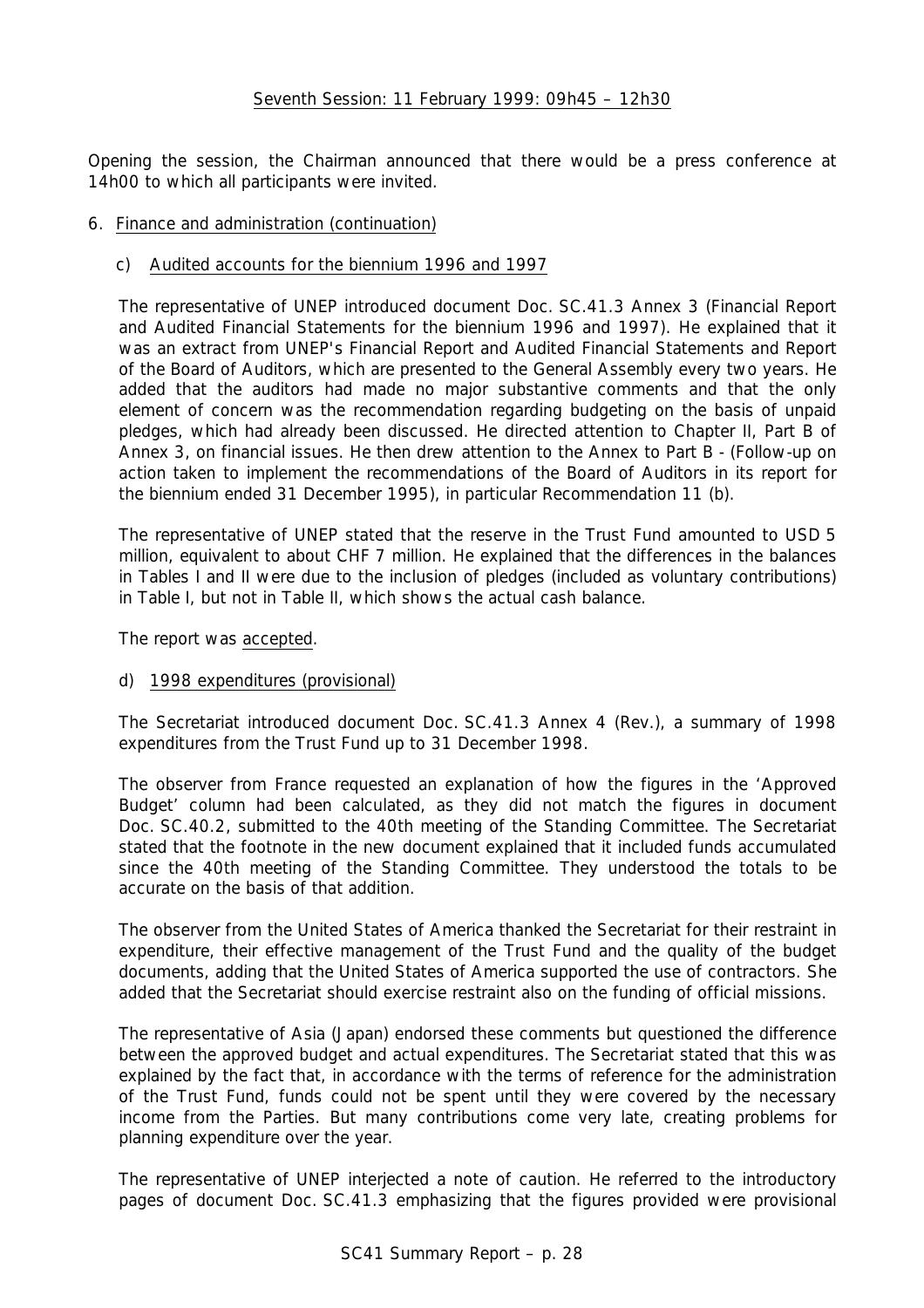and were not normally released before publication of the official accounts. The expenditures reflected the position at it appeared at the end of December 1998, but the accounts would be closed on 31 March 1999 when the final picture for 1998 would be produced. He reiterated that funds due (pledges) could be counted as income only after they had been received. The representative of UNEP agreed that, for the current year, UNEP would use its discretion and attempt to interpret the rules with maximum flexibility. It would authorize budgets based on current carry-over and actual receipt of contributions during 1998 and pledges of previous years. This would be sufficient to cover the proposed budget for 1999. He stressed, however, that this was not a secure system because a bad performance in one year could hamper the authority to execute the budget the following year. He concluded that a clearer workable system was needed within the existing UN Financial Rules and Regulations, which were not oriented to permanent trust funds like the CITES Trust Fund. He said that he felt sure that something could be developed and would be reported to the next meeting of the Standing Committee and the Conference of the Parties. The Chairman suggested that a working group be established to provide assistance to UNEP in this matter.

The observer from France stated that, although the information provided by UNEP was clear and useful, it was still difficult to engage in technical discussions without a final document. As the final accounts would not be available until after 31 March 1999, he asked that a document on the implementation of the 1998 budget be submitted to the next meeting of the Standing Committee. He also suggested that a small group be established to go through the budgets at the start of each session. The Chairman said that this suggestion could be addressed under Agenda item 7b) (Implementation of the Action Plan).

# e) Estimated financial requirements for 1999

The Secretariat introduced document Doc. SC.41.3 Annex 5 (Rev.), which provided an expanded explanation of proposals and requirements but did not include the additional funds detailed in Annex 6. He explained that the budget presented included a number of changes proposed by the Secretariat on the basis of its work programme for the year. The budget approved by the Conference of the Parties for 1999 had been prepared on the expectation that a meeting of the Conference would be held this year.

The representative of Europe (United Kingdom) drew attention to budget line 2104 (Significant trade - plants) and asked whether the funds allocated for 1998 had been spent.

With regard to budget line 2109 (Trade monitoring and technical support - WCMC) the observer from the United States of America asked whether the budget would be affected by the proposed negotiations between UNEP and WCMC about the future of the latter.

The observer from France expressed concern that whilst the seriousness of activities was reflected in budget lines 2100 and 3200, budgets for enforcement and measures against fraud appeared to have been overlooked. He was worried that this might give the impression that nothing was being done to prevent fraud.

The representative of Argentina commented that CHF 100,000 to set up a website was excessive.

Responding to comments, the Secretariat said that a CITES website was already set up, so the CHF 100,000 was for improvement of the site and the addition of a number of components, such as a database of material from the Identification Manual. However, if the Committee felt that the figure was too high then it would be possible to transfer funds to another budget line, for example to implement the decisions relating to elephants.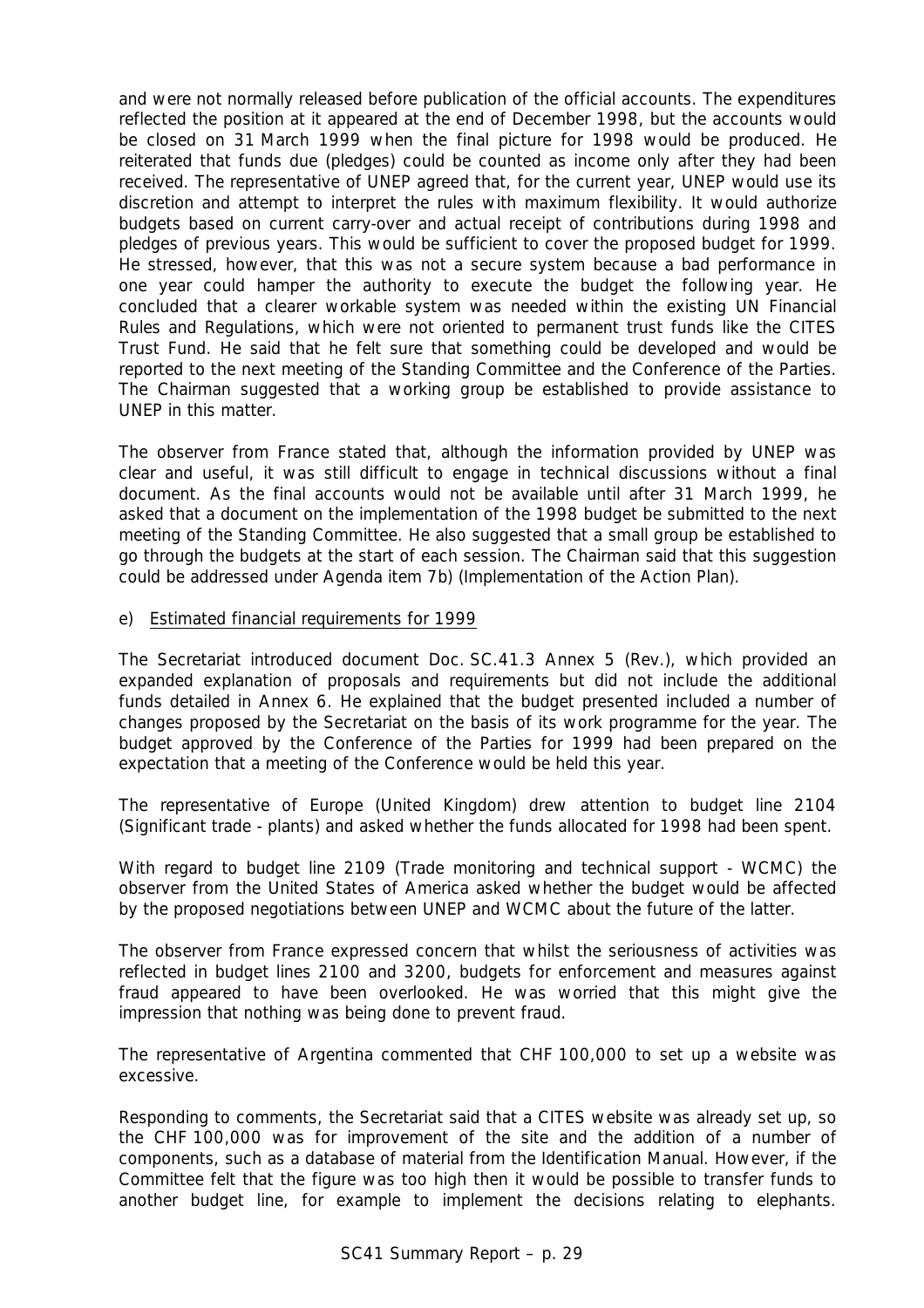Regarding budget line 2104, the Secretariat said that, at its 10th meeting, the Conference of the Parties approved CHF 249,333 of which more than 212,000 had been spent in 1998. The same amount was requested for the 1999 budget. They agreed with a comment made by the observer from France about the need to illustrate the importance given to enforcement work and that it would be helpful to have a Finance subcommittee assist the Secretariat to provide such reports.

Regarding the future of WCMC, the Interim Secretary-General, noting that he was also a board member of WCMC, stated that this organization is an important partner of CITES. Initially, WCMC had been a partnership of UNEP, IUCN and WWF and had undertaken some remarkable work. Recently it had been suggested that WCMC be brought closer to UNEP in its role as environmental assessor. This suggestion was under discussion and therefore the current arrangements with WCMC remained the same and were reflected by the figure in the budget line.

The observer from the European Commission added that the Commission had just approved a contract with WCMC for the next three years for services to the Commission and European Union Member States. He said that there were many products useful to CITES that were currently available and that the Secretariat and the Parties should try to avoid duplication. He advised caution in reducing the money available for the CITES website and suggested that the money for the list server could be redirected to the website.

The observer from the United States of America concurred, adding that she supported the intention to improve the website. She offered to cooperate with the Secretariat to avoid duplication and work on website links and methods to display information, and suggested for example the provision of the Identification Manual on CD-ROM. Whilst acknowledging that there were many Parties that still did not have access to the Internet, she also noted that the number was increasing all the time.

The representative of Africa (Sudan) voiced his concern about budget line 2105 (national legislation), considering the amount allocated to be too low to provide all the assistance needed by Parties. The Secretariat explained that no change had been proposed to the figure approved by the Conference of the Parties. Additional funds would be required for assistance to the Parties.

The observer from France expressed concern about the lack of detail in the report relating to the budget for staff salaries, considering that takes up such a large proportion of the budget. The Secretariat stated that there was no proposed increase in funds and additional details could be provided if they were required.

Regarding budget line 2114 (Elephant decisions), the representative of Africa (Namibia) pointed out the need to provide funds for meetings within Africa. The Chairman agreed that it was important to take into account the proposed Range State Dialogue meeting, adding that the decision of the previous day would mean that the next such meeting would be held just before the 11th meeting of the Conference of the Parties.

The Secretariat requested an indication of the increase required for budget line 2114, and from which budget line funds should be taken. The Chairman noted that funds for the implementation of the MIKE system would come from donors. The observer from the European Commission commented that although the Commission itself could not commit money at this stage, the fund-raising attempts of the Elephant Coordinator looked promising.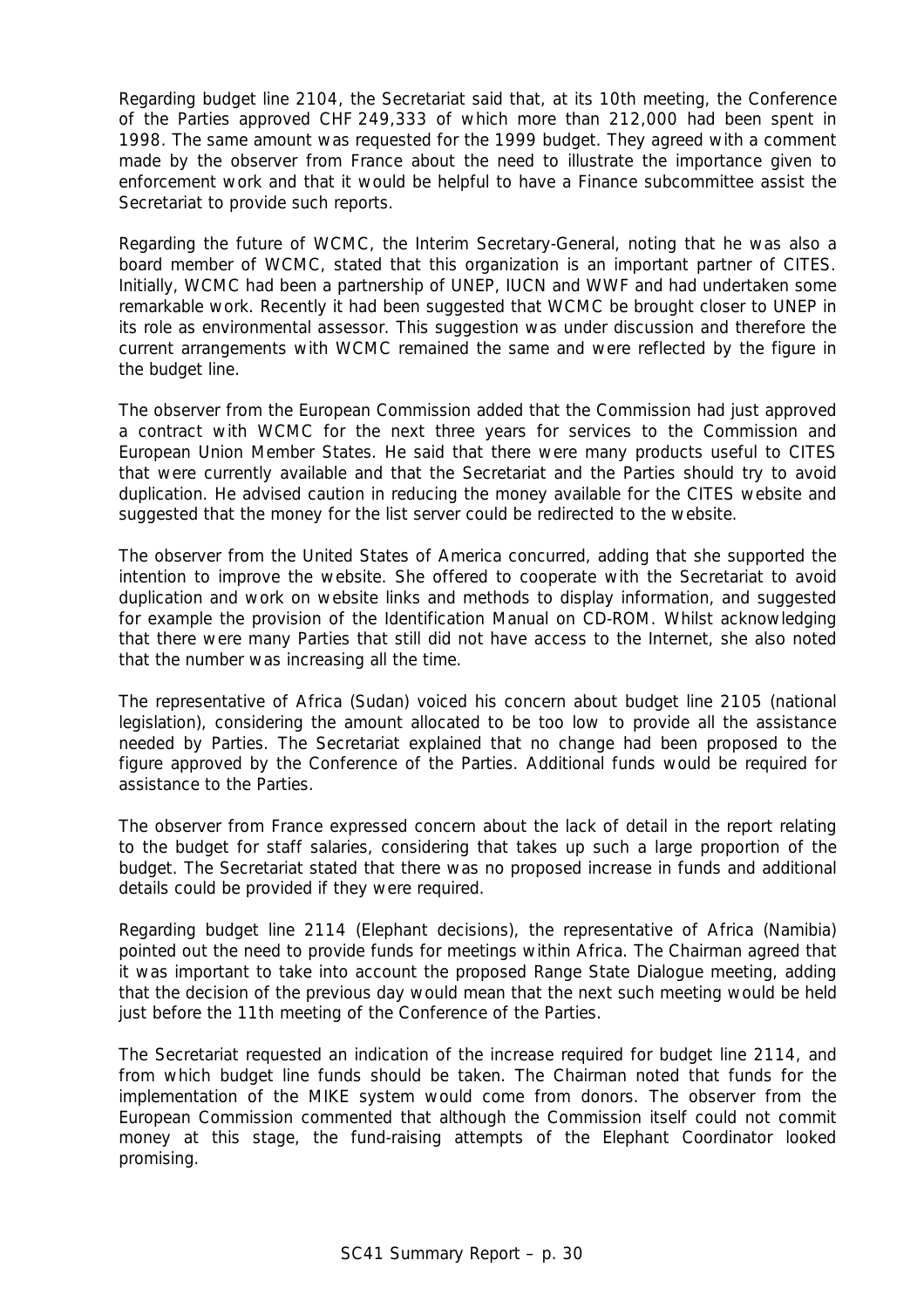The Chairman suggested that funds for the verification mission to Botswana could be taken from budget line 3304 (African Elephant Panel of Experts) but the Secretariat stressed that, if there were a proposal to transfer any further elephant population to Appendix II, these funds would be needed for a meeting of the Panel.

At the suggestion of the observer from the United States of America the Chairman established a working group convened by the United States of America, and comprising also the European Commission, Japan, Namibia and the United Kingdom, with IUCN and TRAFFIC as advisers, to identify the funding needs for implementation of elephant decisions and to make recommendations about the sources of funds.

The Chairman concluded that the Committee approved document Doc. SC.41.3 except the budget for 1999 and the additional funds for priority activities, which would be considered later.

# i) Permit confirmation

The Secretariat introduced document Doc. SC.41.3.1, which had been prepared following an internal review of the problems of permit confirmation. They drew attention to the fact that, in 1997, only 32 out of more than 140 Parties had made use of the permit confirmation service offered by the Secretariat and that this number had fallen to 27 Parties by early 1998. They concluded their introduction by stating that permit-issuing authorities needed to take more care in checking export permits and re-export certificates, rather than expecting the Secretariat to undertake routine confirmation. They stressed that their money and time should be better spent, for example, on the identification of fraud, a concern that had earlier been voiced by France.

The representative of the Depositary Government gave examples of the many Notifications to the Parties in which the Secretariat had requested Parties to confirm permits. He urged the Secretariat to repeal all Notifications to the Parties that were no longer valid.

The representative of Europe (Italy) stated that he understood the problems of the Secretariat and suggested that option b), in paragraph 28 of the document would provide the best solution. Parties could request advice on which permits needed checking and which did not. The Parties themselves would have responsibility for checking permits. He said that this would be an acceptable option provided the proposals in paragraph 29 of that document were addressed. The representative of Europe (United Kingdom) also preferred this option, adding that the United Kingdom rarely used the Secretariat's permit confirmation service.

The representative of Asia (Japan) preferred option a), referring to Japan's obligation to refer import permits to the Secretariat when a quota has been imposed. He added that this was an obligation under Resolution Conf. 10.2, section II, paragraph j) and that two-thirds of Japan's enquiries were connected with quotas.

The Secretariat offered to issue guidelines for the Parties as to when clarification should be sought about the validity of permits. They believed that Resolution Conf. 10.2, section II, paragraph j) should be interpreted to mean that Parties should merely inform the Secretariat about the permits they issue and accept in order that the Secretariat can maintain statistics and provide advice to Parties when there is a danger of exceeding quotas.

The representative of Central and South America and the Caribbean (Argentina) remarked that countries in her region were benefiting from the permit confirmation service. She said that they felt that confirmation helped to avoid fraud and reassured the Parties. She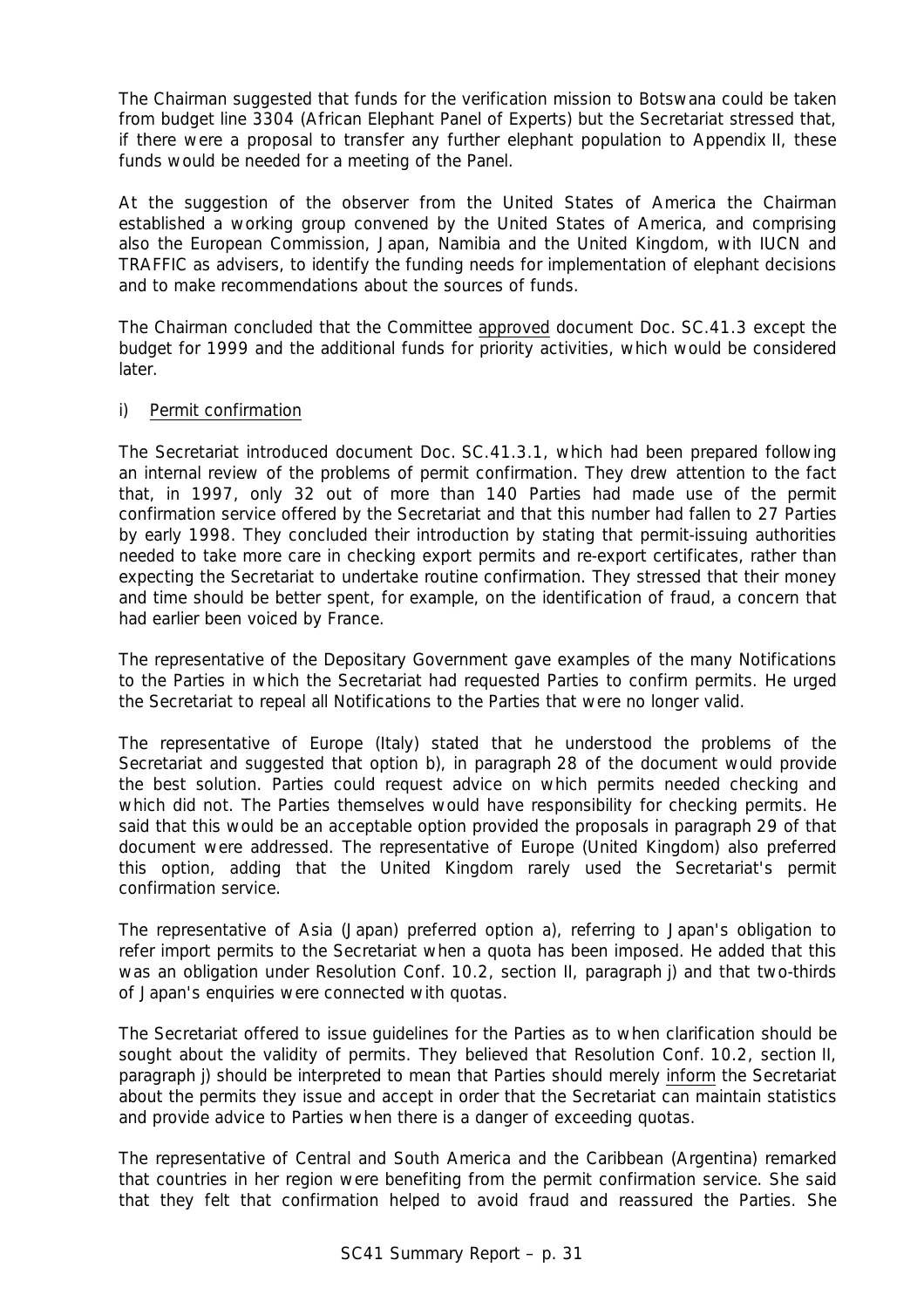stressed that this service was very important to the region and should therefore be included in the budget.

The observer from France concurred and emphasized that this matter was of more concern to some Parties than others. He felt that document Doc. SC.41.3.1 did not adequately explain the advantages of permit confirmation. He said that it was particularly important in terms of assessing fraud and has the advantage of immediate reaction to any problems detected. He added that, before the introduction of permit confirmation, problems were not generally detected until after analysis of annual reports, several years later, by which time it was too late to take action. He agreed that a clear list of relevant Notifications to the Parties was necessary. He added that permit confirmation was very important in assisting developing countries. Finally he suggested that there should be a half-time post assigned to permit confirmation as this practice was important to proper implementation of CITES.

The Chairman asked whether the observer from France was proposing that the permit confirmation service be continued without payment by the Parties concerned. The observer from France said that, yes, the Secretariat should rationalize the system they use, with clear guidelines for the Parties and should have a budget for this service.

The observer from the United States of America preferred option b) in the document, agreeing that routine confirmation should be discontinued but permit assistance from the Secretariat should be provided when there are problems. She added that it would be more effective for Parties to contact each other directly. She supported the views of the representative of the Depositary Government and the observer from France with regard to old Notifications to the Parties, but recalled that the Secretariat had recently sent out a Notification to the Parties indicating which notifications remained valid.

The observer from Germany remarked on the quality of the document and added support for option b). He said that Germany was not in favour of having two officers and that the service should be restricted only to urgent cases where assistance from the Secretariat is required. He also supported the need for an updated Notification to the Parties.

The observer from the Czech Republic pointed out that there were costs involved in asking other countries to confirm permits and that the funds could be better spent on conservation of the native fauna and flora. He urged Parties to consider whether requests for confirmation of permits were justifiable on a case-by-case basis. He also noted that, in 1997, the Secretariat had sent out a circular letter that requested that permits issued in Eastern Europe be confirmed before acceptance. He asked that the list be updated and that the Czech Republic be deleted. Finally, he said that the Czech Republic also preferred option b).

Option b) was also supported by the observers from Belgium, China and Spain. The observer from Spain stated that permit confirmation should not be stopped altogether as it was of benefit to many Parties. The observer from Belgium agreed that there was a need to rationalize the permit-confirmation process, stating that the time involved was lengthy and replies were sometimes incoherent.

The representative of Central and South America and the Caribbean (Panama) did not support option b). He referred to the previous discussions about domestic law and questioned the outcome for countries whose legislation required them to ask for permit confirmation. The Secretariat stated that there was no requirement for national legislation to refer to permit confirmation by the Secretariat, but there was a requirement for a nondetriment finding to be made by Scientific Authorities. They added that the Secretariat was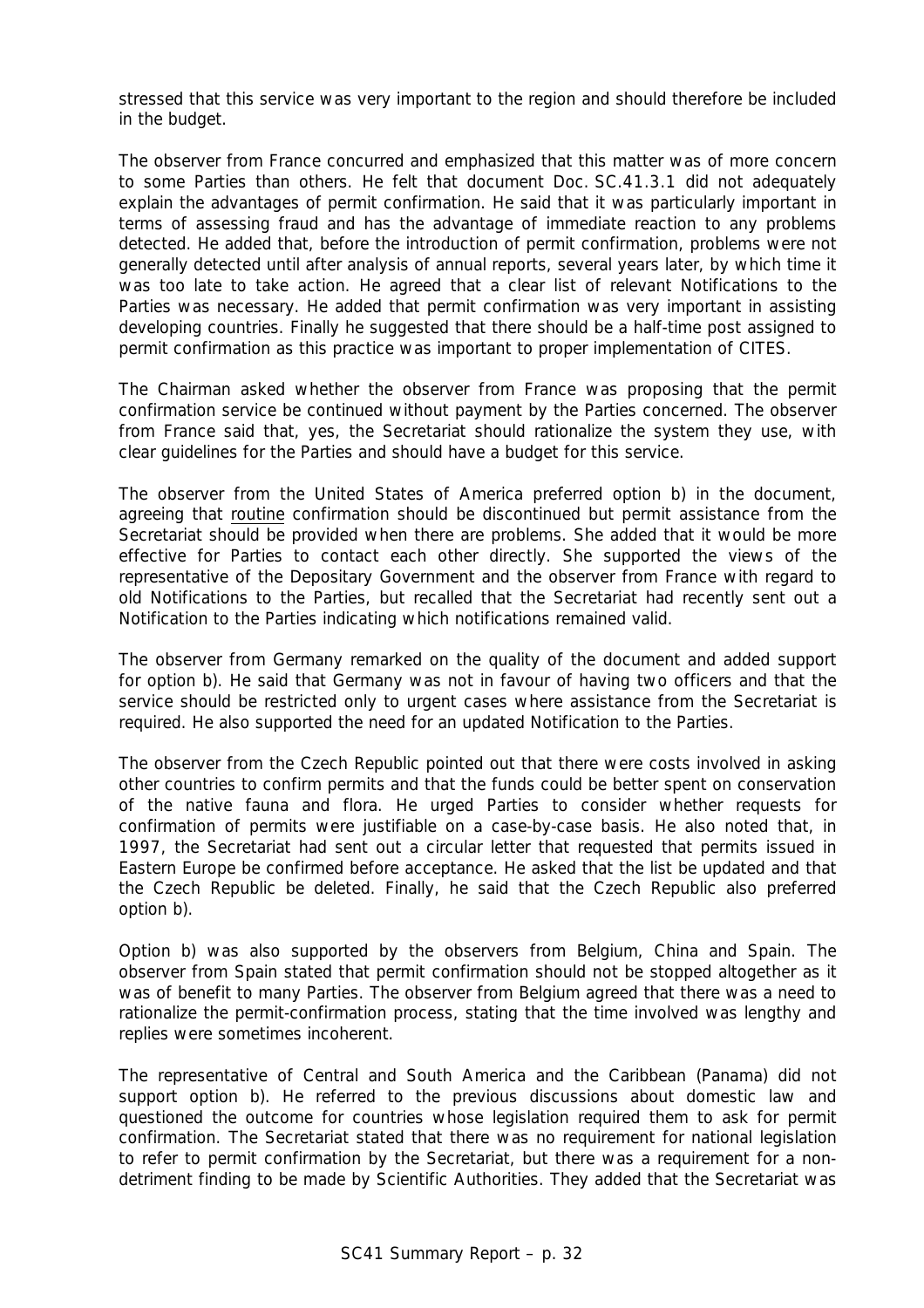available to respond to concerns about permit validity after countries had done their own confirmation. This was taken into account by option b).

The representative of Asia (Japan) stated that Japan would have a technical difficulty with regard to option b) as it would be necessary to specify all species for which the confirmation of permits was required.

The representative of Central and South America and the Caribbean (Argentina) suggested that more time was required to consider the implementation of option b).

The representative of the Depositary Government asked whether the two posts for permit confirmation in the Secretariat were currently occupied and, if not, whether money was available in the budget. The Secretariat replied that they were not currently occupied and money was available in the budget for 1999. The budget was provided from the drawdown from the Trust Fund, as decided by the Standing Committee at its 40th meeting, but the Committee needed to consider priorities for the available funds in 1999 under Agenda Item 6f).

The representative of Europe (United Kingdom) asked whether it was possible to determine which of the Parties that were significant users of the permit confirmation service had the requirement to seek confirmation included in their legislation. He pointed out that the United Kingdom did not, nor was it included in the EU legislation.

The representative of the Depositary Government suggested that all previous requirements for routine confirmation should be revoked and guidance should be given on how to proceed. He suggested that the Secretariat should look first to clear up conflicting requirements and preferences. He also suggested that the Secretariat should have a deadline for dealing with requests for confirmation of permits. These comments were supported by the representative of Europe (Italy).

Drawing the discussion to a close, the Chairman concluded that:

- 1. the majority of members and observers favoured option b) although there were general concerns about short-term effects;
- 2. there should be an immediate revision of Notifications to the Parties and other communications by the Secretariat with a view to issuing advice by 12 March 1999, which should include the countries/species with respect to which confirmation of permits should be sought as a matter of routine;
- 3. staff posts for permit confirmation should be immediately reduced to one and it should be filled temporarily;
- 4. this issue should be reviewed at the 42nd meeting of the Standing Committee, on the basis of a document to be prepared by the Secretariat, with specific targets, and proposals on how to proceed in light of experiences since this meeting.

The Chairman closed the session at 12h30.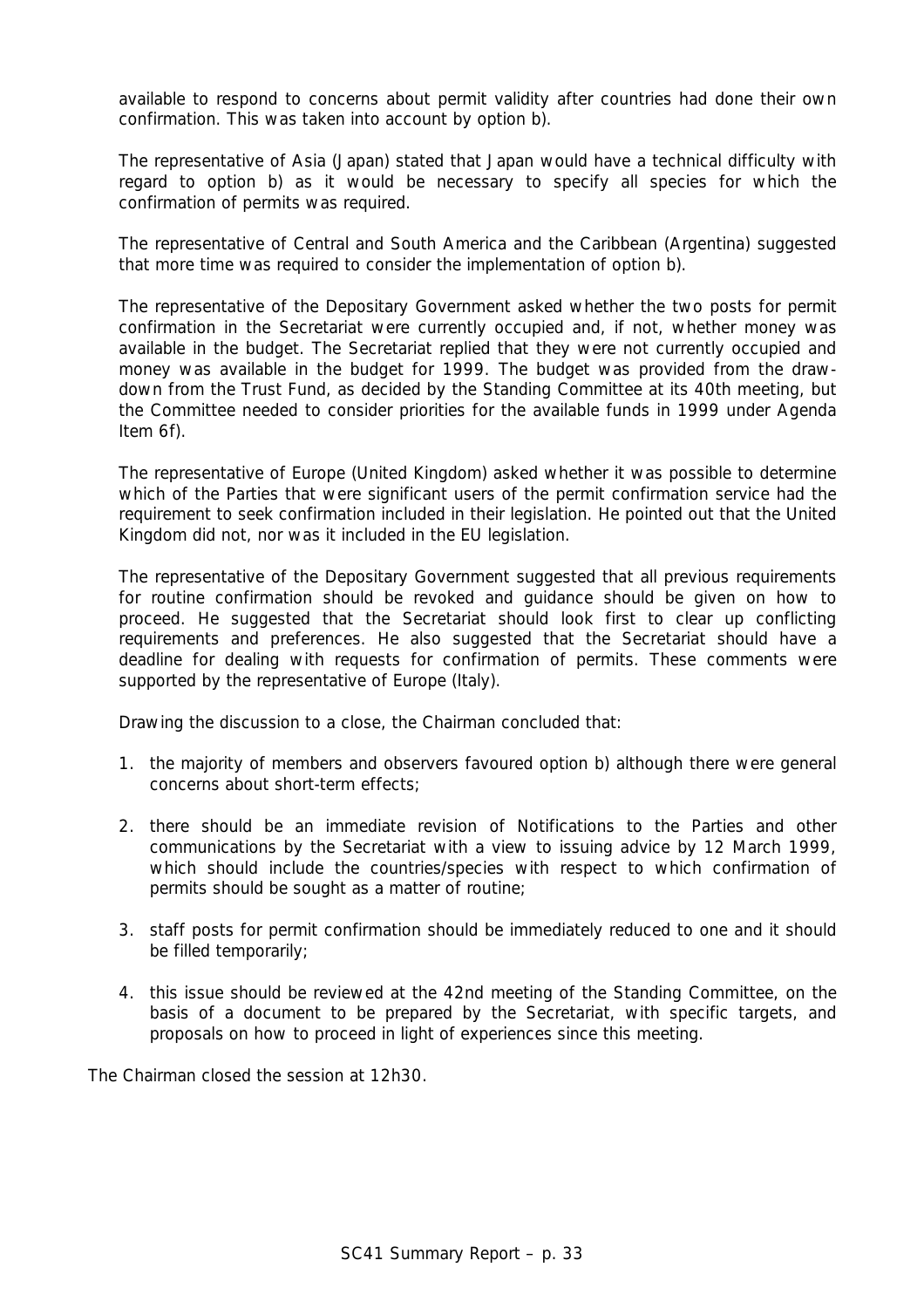# 6. Finance and administration (continuation)

i) Permit confirmation (continuation)

It was agreed that:

- 1. The Committee noted a consensus in favour of option b) of the recommendations in paragraph 28 of document Doc. SC.41.3.1, but also noted that there were concerns regarding the short-term effects of this option;
- 2 The Secretariat should immediately prepare a revision of its Notifications to the Parties and other communications regarding permit confirmation, with a view to issuing revised instructions to the Parties by 12 March 1999, including comprehensive advice on the countries or species for which confirmation should be sought as a matter of routine;
- 3. The two posts designated within the Secretariat for permit confirmation should immediately be reduced to one post, which should be filled as a temporary position;
- 4. This issue would be revisited at the 42nd meeting of the Standing Committee on the basis of information prepared by the Secretariat on how to proceed, taking into account views of the Parties and subsequent experiences. The document of the Secretariat should provide specific targets, for example a time limit for response to enquiries.

# f) Additional funds for priority activities in 1999

The Chairman invited the observer from the United States of America to present the report of the working group that was to discuss budgets for the elephant decisions.

The observer from the United States of America reported a consensus that costs associated directly with the implementation of Decision 10.1 should be supported by the CITES Trust Fund. These include costs associated with the technical mission for the re-verification of work undertaken in Botswana, verification of reports, monitoring and verification of sales. The Standing Committee should establish a working group on implementation of MIKE. Some members of the group would be able to pay their own costs associated with the work of the group but any shortfall should come from the CITES Trust Fund. The potential shortfall was estimated to be approximately CHF 55,000. The group recommended that the Secretariat refine this figure, and that it be given a high priority for funding.

Document Doc. SC.41.3 Annex 6 (Rev.) was introduced by the Secretariat. They drew attention to the priorities given in paragraph 2 of the document and then turned attention to the funding issues that had arisen during this meeting.

Implementation of the MIKE system was considered to be an integral component of decisions regarding elephants and the associated costs should be paid from external sources. There was a need for action on several programmes of work before the 11th meeting of the Conference of the Parties. There should be a full Range State Dialogue meeting and a regional meeting in Western or Central Africa to address concerns about refinement of MIKE. The costs of these two meetings would be USD 250,000. The start-up costs for MIKE were estimated to be USD 200,000 and were needed immediately for refinement and implementation of the system. The working group that had discussed the costs associated with the elephant-related decisions recommended that the Standing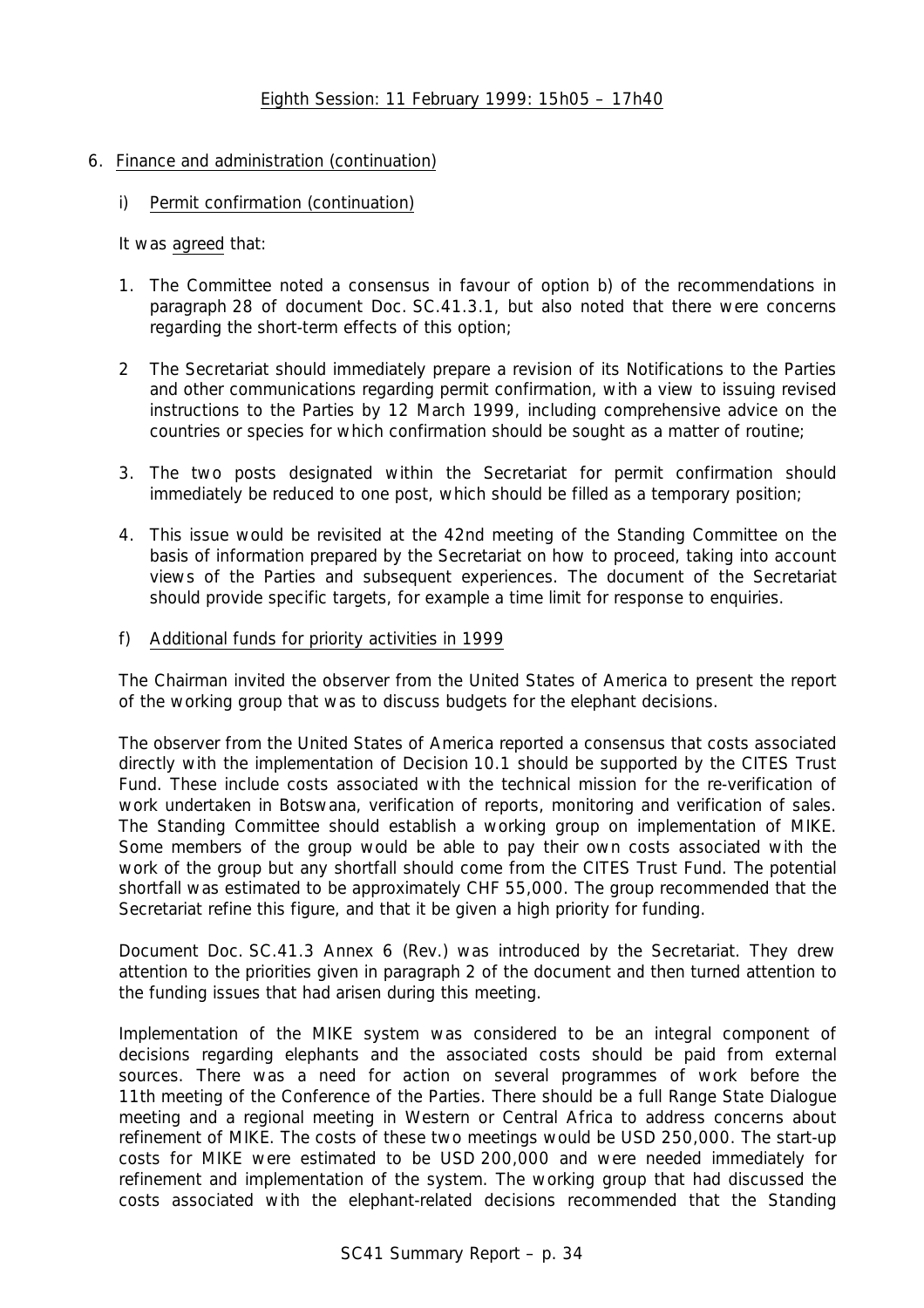Committee consider a one-off payment of USD 100,000 (c. CHF 140,000) from the Trust Fund, if external funding were not immediately available, to begin the implementation of MIKE. This should be listed separately as a high-priority item.

The Secretariat suggested that a mechanism should be developed for obtaining long-term funding. This should be considered by the Standing Committee working group on MIKE. Fund-raising should be a part of that Committee's work.

Taking the previous interventions into account, the Chairman noted that this would result in the need to add CHF 65,000 to budget line 2114 (Elephant decisions). The implementation and refinement costs of MIKE would need CHF 140,000 which should be included in a new budget line.

At the request of the Chairman, IUCN presented document Inf. SC.41.3, which referred to a proposal to request the Standing Committee, on behalf of the Parties, to consider providing support in 1999/2000 through the Trust Fund for IUCN's Analyses of proposals to amend the CITES appendices. The observer from IUCN said that it was planned to produce the English version of the Analyses eight weeks before the 11th meeting of the Conference of the Parties and the French and Spanish versions five to six weeks before the meeting. The total costs were estimated to be USD 343,203 and IUCN asked the Standing Committee to consider providing USD 100,000 (CHF 140,000). The Chairman thought that the Trust Fund could probably provide USD 100,000.

The Chairman invited the Secretariat to introduce document Inf. SC.41.5 (Interim report on developing indicators of success for evaluating rhinoceros conservation initiatives), and to indicate the funds required if there were another meeting in 1999.

The Secretariat turned to the revised table in document Doc. SC.41.3 Annex 6, page 4 (Additional Budget Items for 1999). They noted that CHF 696,000 were available for allocation in 1999, but the costs outlined in the proposed new budget lines amounted to CHF 1,136,000. A column had therefore been included to indicate suggested priorities for allocation, although this did not necessarily reflect the importance of each activity. The total cost for the budget lines given a high priority amounted to CHF 673,000. But the priorities could be changed.

The Chairman asked the Secretary-General Designate for his comments, as he would take up office in April 1999, on how these proposals relate to his own priorities. The Secretary-General Designate said that he would prefer not to comment until he had had the opportunity to discuss the budget with the Secretariat.

The observer from the United States of America noted the support given by the Conference of the Parties to the rhinoceros project, although it was not assigned a high priority. She strongly supported the securing of external funds for the IUCN project and said that external funding should also be found for other items.

The observer from France suggested that the Secretariat's proposals be presented at the next meeting of the Standing Committee, after the new Secretary-General takes up his post. He felt that it would be best to agree on the budget relating to elephant issues but to ask the new Secretary-General to make proposals for the rest of the budget. The Chairman concurred and was supported by the representatives of Europe (Italy and the Russian Federation).

Referring to the proposal from IUCN, the representative of the Depositary Government offered to provide some support for the Analyses. He added that in light of previous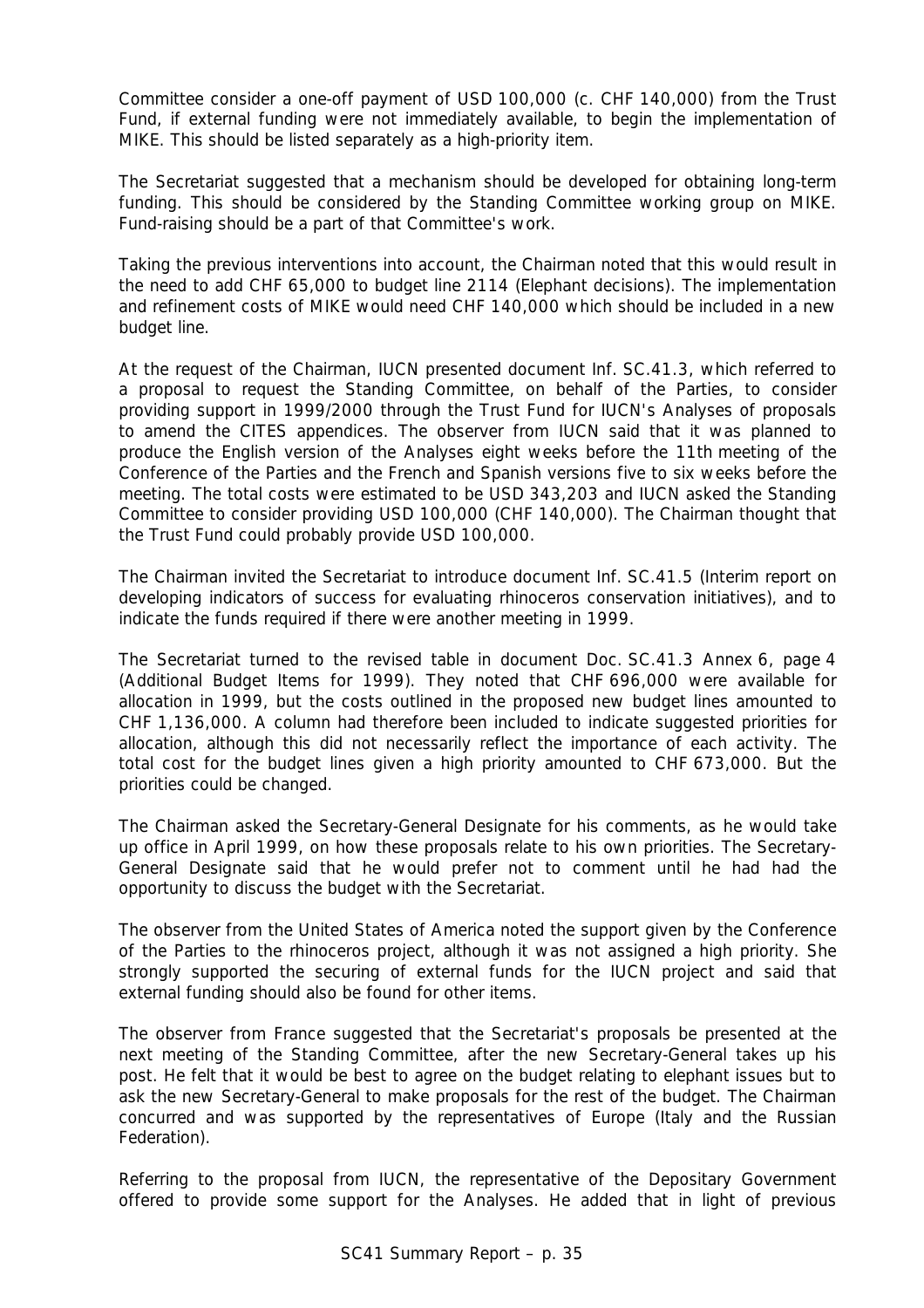discussions the budget lines could be revisited and savings made by eliminating one staff post, redefining the website and reducing travel expenses.

The representative of Central and South America and the Caribbean (Argentina) supported the idea of giving the new Secretary-General time to establish himself in his new position, but expressed concern about how to proceed and which savings could be made. She voiced doubts about the website, stating that most of the countries in her region did not yet have computers. She added that money was not available in the budget for this and that funds should be assigned to more urgent matters such as assistance with legislation.

The Chairman suggested that the meeting discuss budget lines that had already been approved, taking into account the comments just heard. He said that priorities for approval now were the Newsletter (budget line 5205) and the Tiger Mission (budget line 2116). He also considered that Assistance to Scientific Authorities (budget line 1206) should be given priority. This would leave two budget lines pending with regard to elephants, although one was to be funded from external sources. These budget lines, plus the proposal for the IUCN Analyses would add up to CHF 588,000. The Chairman asked the Committee whether there were any items he had omitted that needed to be included now. There were none.

The Chairman concluded that the Committee agreed on a maximum budget of CHF 588,000 and asked whether anyone would like to delete any of the six projects discussed:

| 1. Assistance to Scientific Authorities | CHF 70,000  |
|-----------------------------------------|-------------|
| 2. Newsletter                           | CHF 23,000  |
| 3. Tiger Mission                        | CHF 150,000 |
| 4. Commercial ivory shipments           | CHF 65,000  |
| 5. Reserve for MIKE                     | CHF 140,000 |
| 6. IUCN Analyses of Proposals           | CHF 140,000 |

The observer from the United States of America reiterated her country's strong support for IUCN's Analyses of species proposals. However, she stated that the United States of America believed that the decisions of the Standing Committee regarding new funding should focus on the priorities identified by the Parties at COP10. She added that the Parties at COP10 did not include the IUCN Analyses in their funding priorities, and so IUCN should be asked to obtain its support for this project, although vital, through external funding and not from the Trust Fund. The United States of America had increased its support to IUCN through its annual voluntary contribution to IUCN (from the budget of the State Department), with an allocation of USD 1,500,000 (covering far more than just CITESrelated work).

The observer from the European Commission stated that the Commission had also financed part of the cost of the IUCN Analyses in the past. He was surprised at the high estimated budget for the IUCN proposal, much higher than previously. The observer from IUCN replied that the estimate was a true reflection of the resources required and that in the past, costs had been hidden because staff were working above and beyond the time covered by the budget. The Chairman suggested that a contribution of CHF 70,000 could be made from the CITES Trust Fund.

The representative of Africa (Namibia) said that the value of the IUCN Analyses should not be underestimated and that they were of value particularly to developing countries. He confirmed his support of the requested CHF 140,000.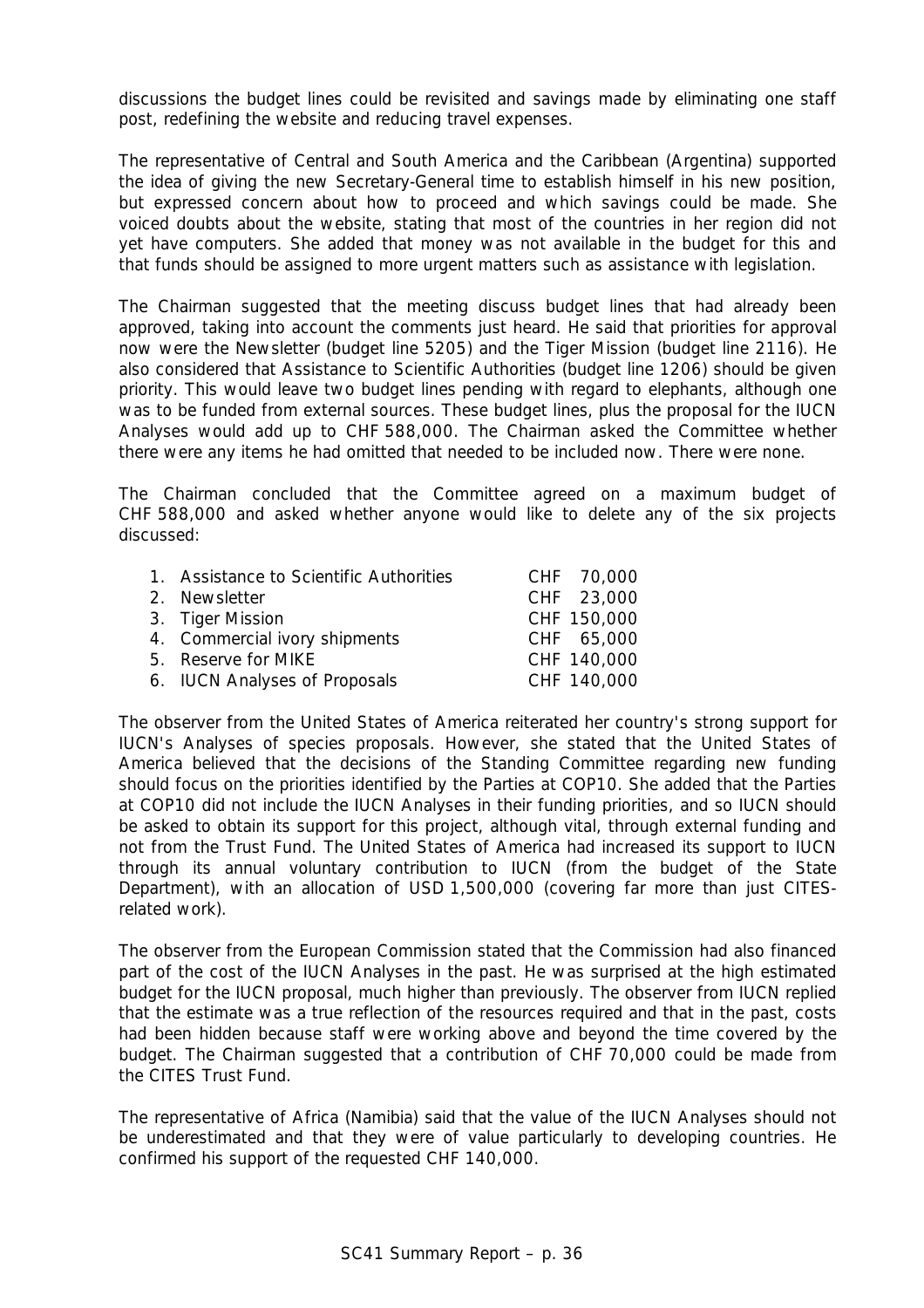There being no further comments, the list of figures previously presented by the Chairman was agreed.

# g) CITES banking arrangements

The Secretariat introduced document Doc. SC.41.3 Annex 7. They explained that any available cash was invested in a short-term savings account. The representative of UNEP recalled that banking arrangements were addressed under Agenda item 5. He explained that CITES was unique with regard to the investment of funds that are under the management of the UN and he recognized that the current system of dealing with investments was inadequate. It was soon to be addressed by the auditors and a study would be undertaken by United Nations.

The representative of the Depositary Government suggested other investment options, such as a low-risk investment fund and investment in Euros. The Chairman thanked him for the suggestions and asked UNEP to take these into account when preparing their analysis.

# h) Financial controls for CITES project funds

The Secretariat introduced document Doc. SC.41.3, Annex 8. He noted that the question of financial control of external projects was a long-standing problem. In 1998, UNEP installed a programme to track expenditures of all projects financed from the CITES Trust Fund.

The representative of Europe (Italy) was concerned about funds set aside for projects that were never completed. He suggested establishing a procedure to cancel such projects, so that resources could be reallocated. He asked about the current system of monitoring projects, including checking of the quality of the work and the flow of finances. He was particularly concerned about accumulated costs when projects were extended.

The Interim Secretary-General noted that there were indeed many projects that remained on the files as proposals requiring funding.

The Chairman agreed that there was a need for a good accounting system together with a good system to compare results with objectives. He asked whether more information would be forthcoming on the current status of projects. He suggested that the Committee should consider a brief report on projects at its 43rd meeting (output, up-to-date expenditure, etc.) and asked whether this report would come out of the new system. The Secretariat said that they thought it would be possible, given enough time, although it was quite difficult to trace some of the projects, but some information could be provided at the 43rd meeting.

The Chairman noted that a project officer was currently being recruited. He thanked the Secretariat for the financial documents presented and remarked that these were the best set of financial papers that had ever been presented to the Standing Committee.

# 5. Implementation of the Agreement between the Standing Committee and the Executive Director of UNEP

The representative of UNEP reminded the meeting that the Memorandum of Agreement between UNEP and the CITES Standing Committee had been discussed by a working group of the Standing Committee and presented to the 10th meeting of the Conference of the Parties. He presented document Doc. SC.41.26 (Report to the CITES Standing Committee on the provision of and support to the CITES Secretariat), which was self-explanatory. He explained that the responsibility for the budget and management had been transferred to his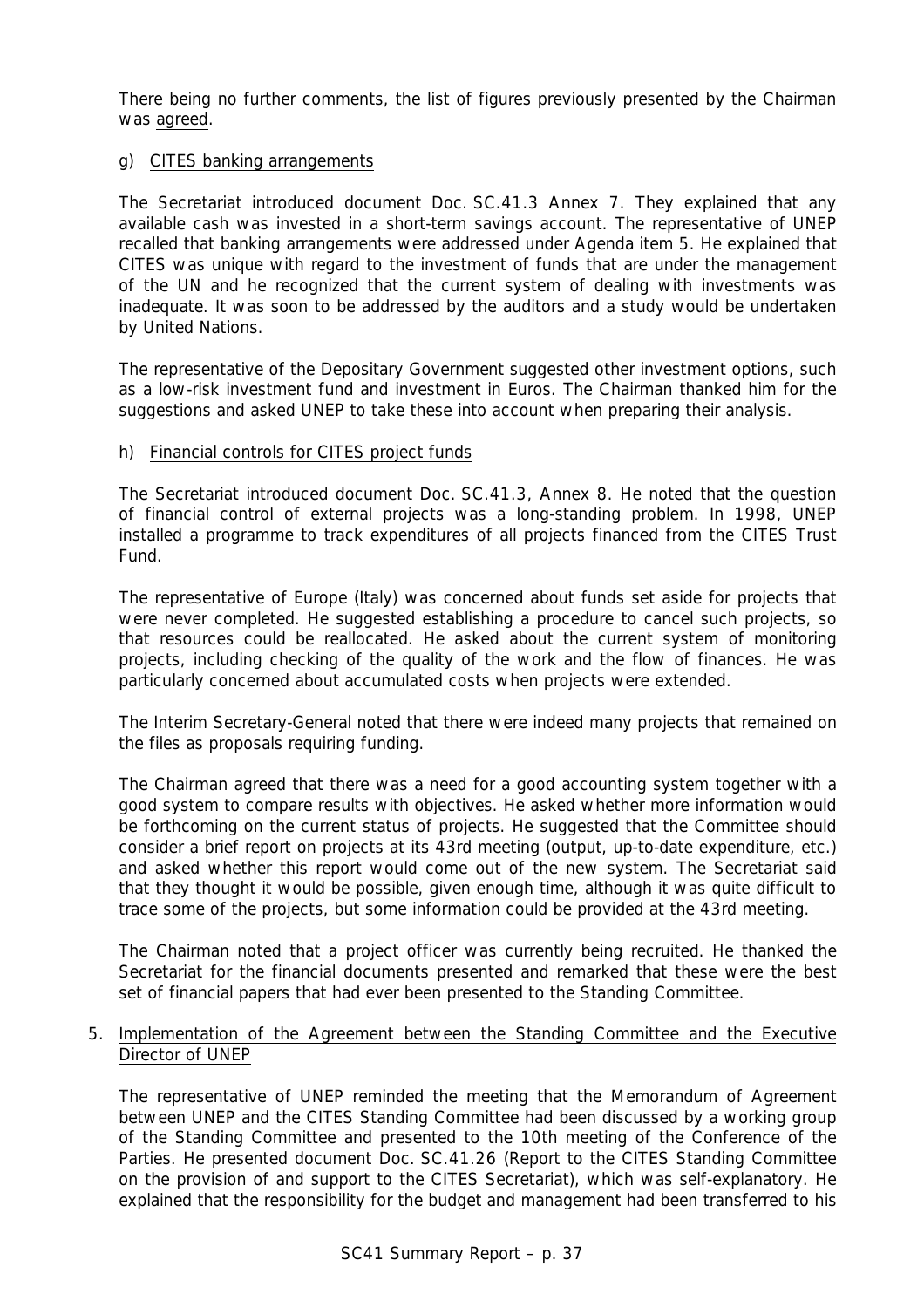division but regrettably the timing was such that UNEP had overlooked the new responsibility to produce this report. The representative of UNEP noted that this was UNEP's first experience with such a report and, if it did not meet the expectations of the Standing Committee, he would appreciate guidance on the format and content for the future.

The Interim Secretary-General pointed out that since the adoption of the Memorandum of Agreement (MoA), the situation in Nairobi had changed. If necessary, the MoA would be amended to update it before the 11th meeting of the Conference of the Parties.

The representative of Europe (Italy) congratulated UNEP on its report, commenting that UNEP was currently facing a challenge. He noted that several environmental conventions were expanding, resulting in requirements for financial management and increasing the need for UNEP's role as coordinator. He agreed that links with other environmental conventions were important and saw the appointment of the new Secretary-General as a step in this direction. He added that CITES faced possible absorption by the Convention on Biological Diversity. He hoped that UNEP would be able to play a coordinating role in order to avoid duplication and dispersal of resources.

The representative of Central and South America and the Caribbean (Argentina) said that she had been directly involved in the preparation of the Memorandum of Agreement, which had been initiated because of serious problems in the relationship with UNEP. Many of these problems had to do with the way in which the 13 per cent overhead was used by UNEP and with the services that the Parties were receiving in return for this overhead charge. She said that that, although such details were not included in the report, this absence was tolerable while UNEP was finding its feet with the new Executive Director. The way in which the Committee had participated in the selection process for the new Secretary-General was a good signal, and Central and South America and the Caribbean had appreciated such involvement, although there had been little time for consultations. The representative of Asia (Japan) associated himself with these comments, although he considered that the Standing Committee had not been well informed by UNEP with regard to the process of selection of the CITES Secretary-General. He stressed that he was not complaining about the choice that had been made, but that Japan would have liked to have received more information on the criteria and process.

The observer from France congratulated the representative of UNEP on his first report. He suggested that there should, in future be more information on the use of the 13 per cent paid to UNEP for administrative costs. In connection with the comments made by the representative of Asia (Japan), he recalled that the Memorandum of Agreement provides that information about all posts should be made available to all Parties. In this instance, information was posted only on the Internet and in Nairobi. Use of the Notifications to the Parties would be preferable. The Chairman agreed that it was important to ensure that the maximum number of people are informed about new posts.

The representative of Africa (Namibia) welcomed the report of UNEP. He endorsed the remarks made by the observer from France but felt that, overall, the report was good and transparent.

The Chairman suggested that the representative of Asia (Japan) should meet with the representative of UNEP to discuss the concerns raised. He felt that full information had been provided on the selection of the Secretary-General of CITES, but perhaps the representative of Japan was referring to the process following the interviews. With regard to the services provide by UNEP, the Chairman agreed that it was important to see how the 13 per cent payment was spent, especially if CITES work could be delegated to UNEP.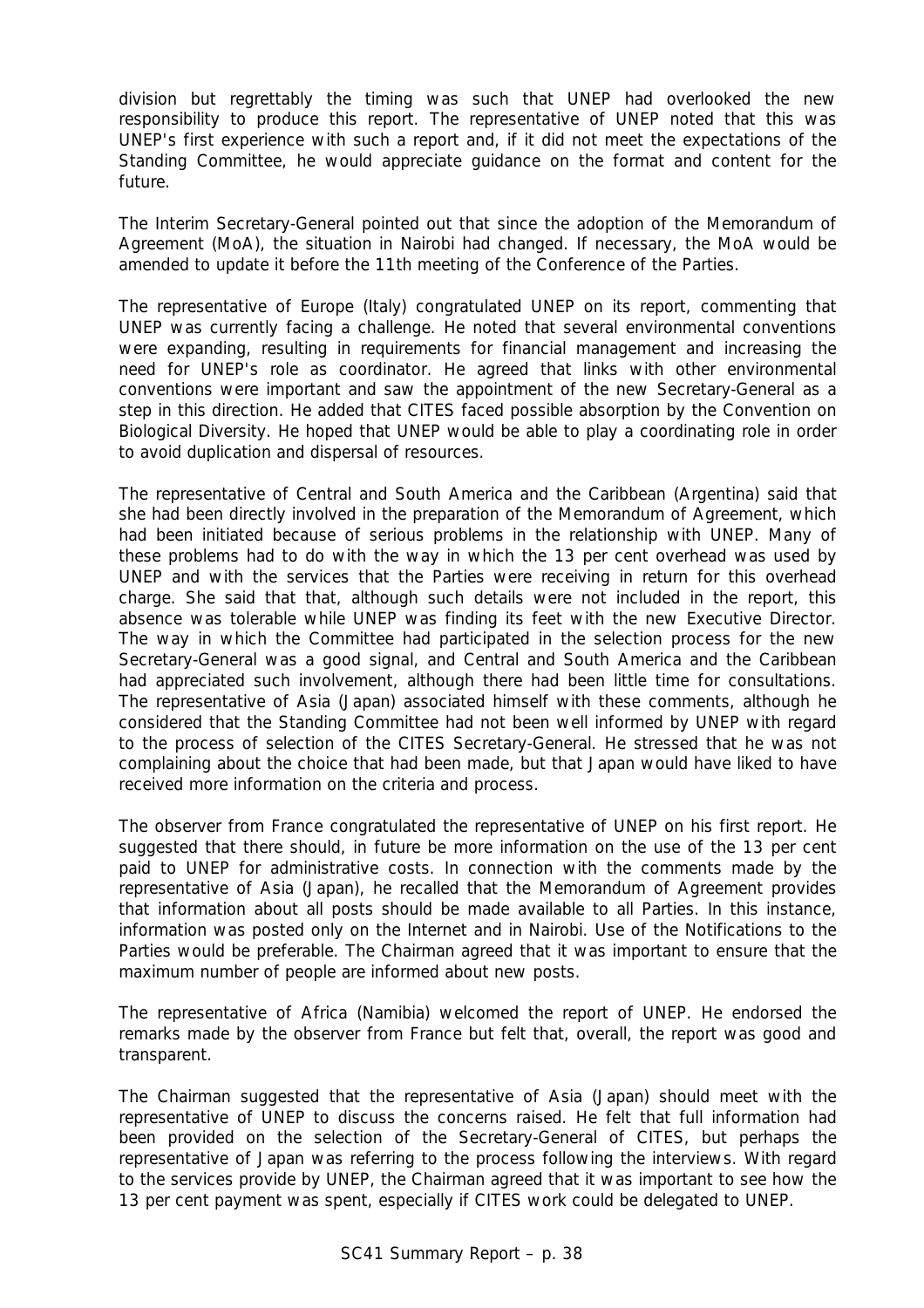The representative of Asia (Japan) referring to item 5c) of the report of UNEP (selection of other staff), expressed a wish that an equitable geographical balance be taken into consideration during the selection of new staff. The Interim Secretary-General agreed with these comments and said that for this reason he had not pushed to fill other positions until the new Secretary-General had been selected. The observer from France added that there should also be an equitable balance among the three languages.

7. Planning

### a) Preparation of the Strategic Plan for the Convention

The Secretariat introduced document Doc. SC.41.4 and pointed out the three recommendations. They reminded the meeting that, at the 40th meeting of the Standing Committee, a working group was convened to consider a process for completing a Strategic Plan for the Convention. The observer from the United States of America, as Chairman of the working group, explained that it was an informal group that needed a framework to give direction to the work to be completed by the 11th meeting of the Conference of the Parties.

The Chairman thanked the Secretariat and the Chairman of the working group and asked the Committee to consider the formation of a new group of the original members (Colombia, Japan, the United Kingdom, the United States of America and Zimbabwe). He suggested including the Chairmen of the Animals and Plants Committees.

The Secretariat reported that all credentials had been accepted up until two days previously when two additional delegations arrived who had not yet submitted credentials.

The Chairman closed the meeting at 17h40.

# Ninth Session: 12 February 1999: 09h45 – 12h30

The Chairman opened the session at 09h45. He announced that the Committed might have to defer some non-urgent business until the 42nd meeting, in September.

- 9 Implementation of the Convention in individual countries (continuation)
	- b) Implementation of Decisions 10.18 and 10.64 (continuation)
	- iii) Guyana

In the absence of any observer from Guyana, the representatives of Central and South America and the Caribbean (Argentina and Panama) proposed that Guyana receive the same treatment as Egypt with regard to compliance. The Standing Committee agreed to recommend that trade in CITES specimens with Guyana should be suspended from 30 September 1999 unless the Secretariat verifies in the meantime that Guyana has enacted legislation that generally meets the requirements of CITES.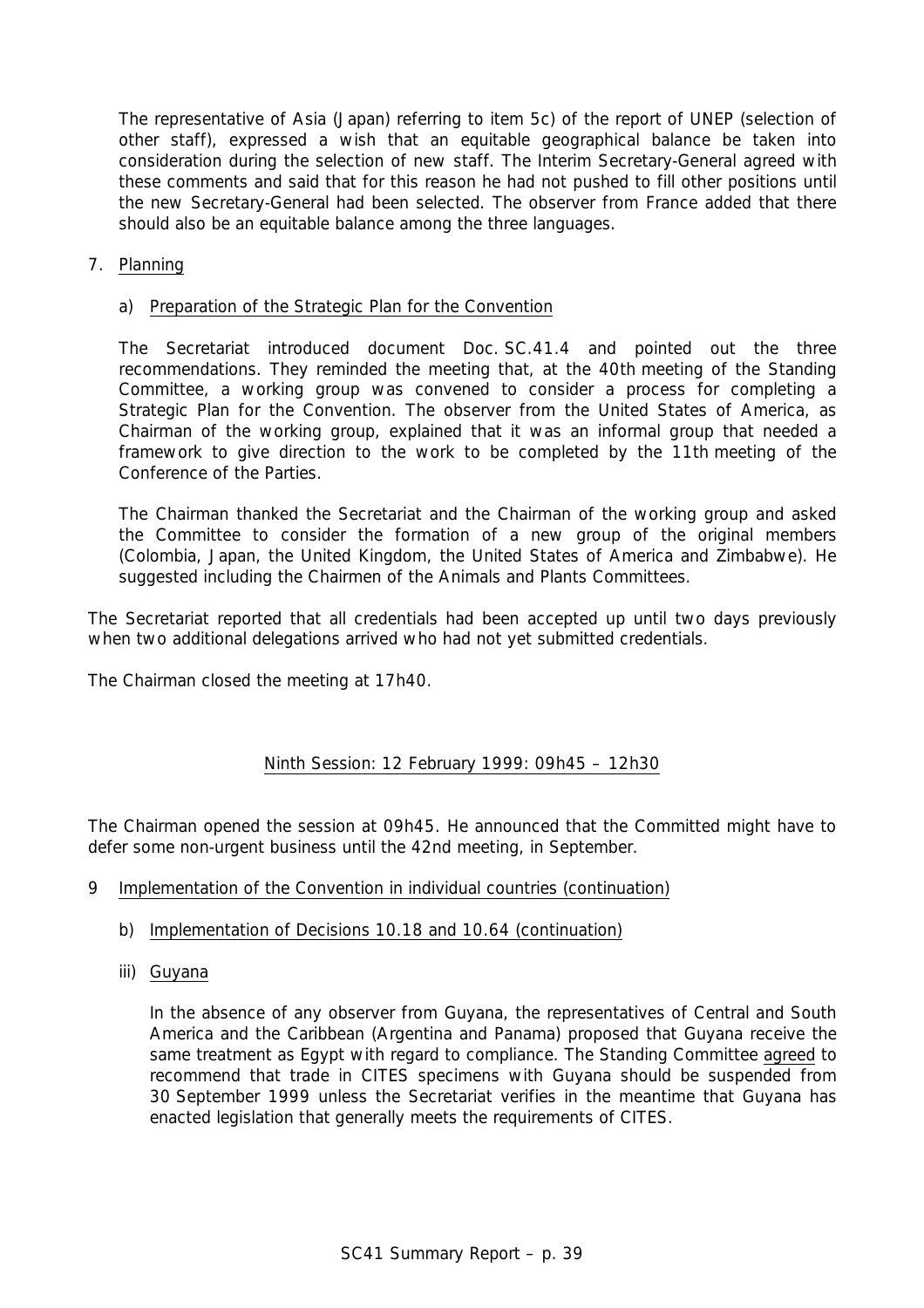# 10. Future meetings of the Conference of the Parties

# a) Preparations for CoP11 (UNEP, Gigiri)

The Chairman explained that discussion of this subject had been requested by Japan with the support of the Depositary Government. He stressed that it was not a question requiring a decision, as the convening of meetings of the Conference of the Parties was the responsibility of the Secretariat. He recalled that, after Indonesia withdrew its offer to host the 11th meeting of the Conference of the Parties, the Secretariat had undertaken a twostage consultation. During the first stage, three or four countries indicated an interest but no firm offers were received by the deadline and the Secretariat chose a UNEP venue for the meeting. The Chairman stressed that this decision had already been made, but recognized that some Parties had concerns. He asked for constructive comments with regard to the venue of Gigiri, but reiterated that there was no point in asking for it to be changed.

The Interim Secretary-General explained the steps that had been taken to find a venue. He said that the decision had to be taken quickly so that the meeting of the Conference of the Parties could be held within a reasonable time. He had reported to the Executive Director of UNEP as CITES requires and was informed that a whole year could not be lost again. It was suggested, therefore, that since UNEP was hosting the Conference of the Parties of the Convention on Biological Diversity in Gigiri, the facilities would be available to host the 11th meeting of the Conference of the Parties to CITES. The Interim Secretary-General had returned to Nairobi to make sure that the meeting could be accommodated in the UN premises at Gigiri. After several visits to Nairobi, he considered that everything would go well and that by September it would be possible to outline the exact logistics for the meeting of the Conference of the Parties.

The representative of Asia (Japan) expressed concern that the facilities at UNEP were not sufficient for a meeting of the Conference of the Parties. He said that the largest room could accommodate only 500 people and that it was likely that more than 2000 people would want to attend. He referred to the need for extra meeting rooms and transport between the conference centre and hotels. He suggested that there was still time to find another venue.

The representative of the Depositary Government referred to correspondence between the Chairman of IWMC and the Secretariat. A number of questions had been raised by IWMC but had not been answered by the Secretariat. He added that when Indonesia had withdrawn its offer to host the meeting, the Swiss Government had budgeted CHF 150,000 in case the meeting had to be held in Geneva. This budget provision had been cancelled but could be re-established if the meeting were moved to Geneva.

The observer from Portugal suggested that Portugal could host the meeting if there were problems in Nairobi.

The representative of Central and South America and the Caribbean (Argentina) stated that she had already communicated the concerns of her region in writing, particularly that this would be the second consecutive meeting held in Africa, while there were important conservation problems in Latin America.

The representative of UNEP reassured the Committee that improvements were being made to the Conference Centre in Gigiri. He explained that the configuration of conference rooms was being altered and there would be enough space, including rooms for working groups, regional groups and NGOs. The conference organizer had been provided with all the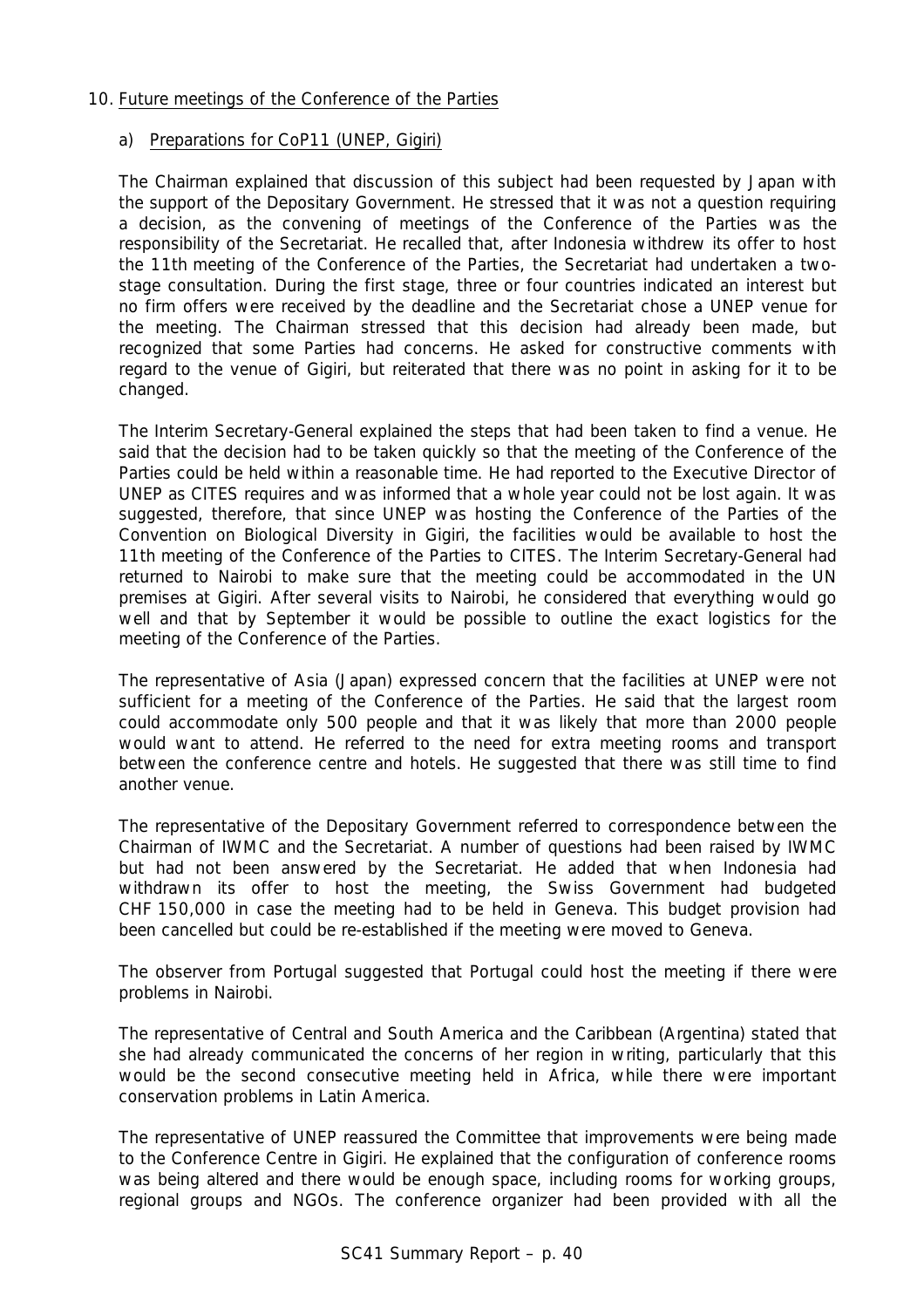requirements and was fully committed to them. He said that there would be no problems with transportation as UNEP was a regular host of international meetings and was an experienced organizer of meetings. He added that the Conference Centre at Gigiri was under-used and that UNEP was the only United Nations organization in the developing world with such a facility. He concluded that he was confident that all logistics would be properly arranged at UNEP Headquarters, Gigiri.

The Interim Secretary-General addressed the concerns of the Depositary Government with regard to the letter from the President of IWMC. He assured participants of his familiarity with the needs for a meeting of the Conference of the Parties, stating that he had attended all but the meeting in Botswana. He had replied to the President of IWMC saying that his letter was based on misinformation. With regard to the maximum capacity of rooms, IWMC said that they could hold only 350 people, however, even without alterations, the Interim Secretary-General reported they could easily seat 1500. The Trust Fund would not have to pay for alterations. With regard to hotel rates, those quoted by IWMC were out of date. He pointed out that it was not Kenya that would be hosting the meeting, but the United Nations Environment Programme, which would be meeting with management of all the hotels to discuss a reasonable price. He added that he was very concerned about participation of NGOs, and therefore UNEP would be making additional provisions for them at moderate rates. In conclusion, the Interim Secretary-General said that he did reply to IWMC, but that his reply was very diplomatic and perhaps he had left something out. The Interim Secretary-General added that there would also be a saving in interpretation costs.

The Chairman said that he had recently visited Gigiri. He confirmed that the plenary meeting hall could readily accommodate 1500 delegates, and there were plans to make it larger. The galleries were also available for meetings and there were many seminar and 'break-out' rooms. He added that additional caterers would be brought in if necessary and that there were upgrades in progress such as laptop terminals for all delegates and an electronic screen facility to quickly provide a speakers' list and rapid counting of votes.

The observer from Zambia, on the basis of her personal experience, noted the ease of coordinating with hotels in Nairobi and making travel arrangements and offered her assistance with advice on hotels and restaurants.

The observer from Kenya referred to the statement of the representative of UNEP, stating that Kenya took pride in hosting UNEP and that its headquarters had recently risen to the status of the UN Headquarters in New York. He added that the meeting was scheduled to take place during Kenya's peak tourist season and the Kenyan Government would ensure the availability of relevant documents for visits to national parks.

The Chairman closed the discussion, saying that the Secretariat and UNEP would take note of the comments raised and issue further information on logistics as soon as possible.

The Interim Secretary-General reminded the Committee that the meeting was to be held on UN premises and therefore there would be no automatic chairman of the meeting of the Conference of the Parties, because there was no host country. A candidate for chairmanship of the meeting would have to be chosen at the 42nd meeting of the Standing Committee. The Chairman noted that any such decision would have to be ratified by the Conference of the Parties.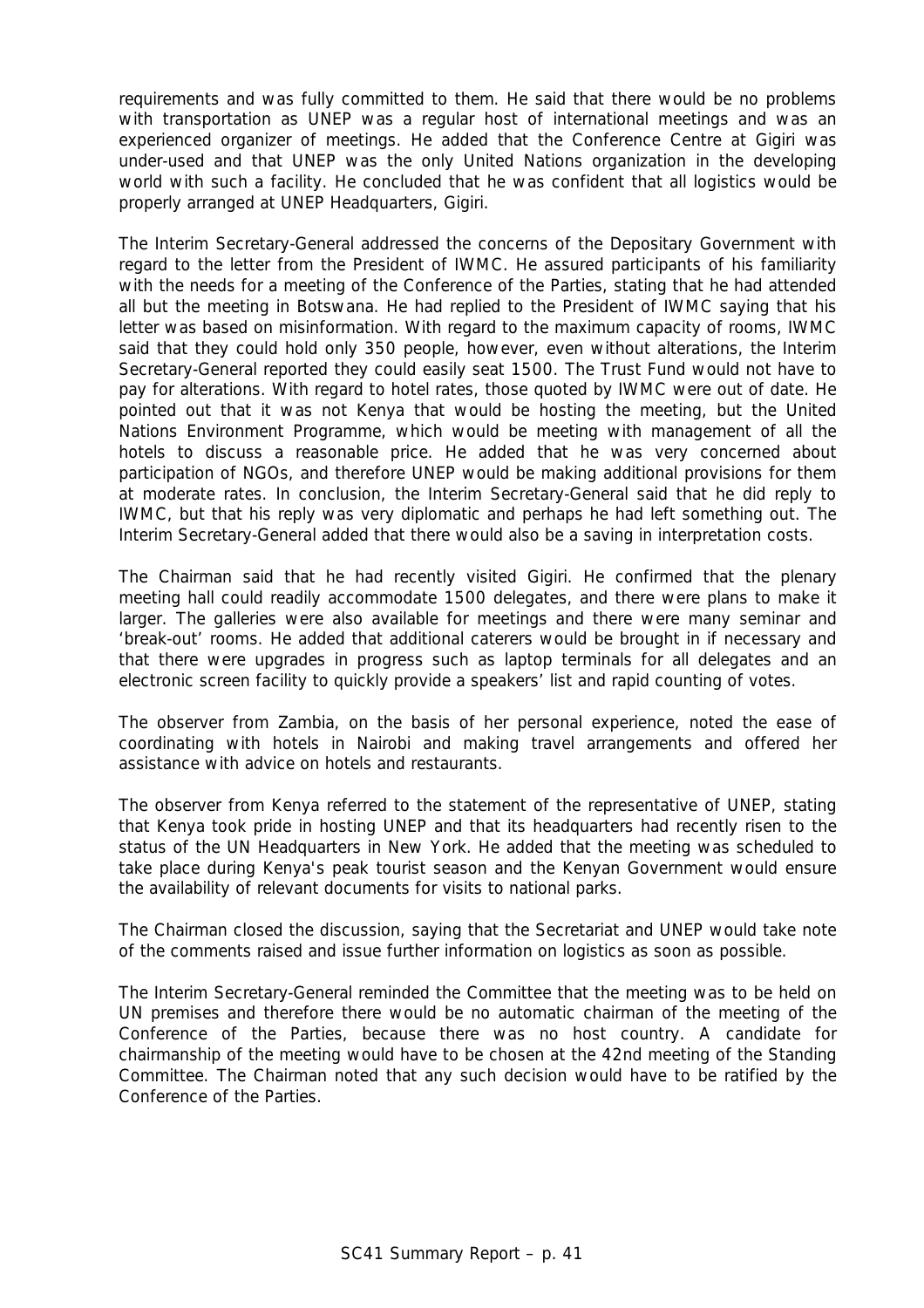# 7. Planning (continuation)

# a) Preparation of the Strategic Plan for the Convention (continuation)

The Chairman called for further discussion of document Doc. SC.41.4. He referred to the recommendations that needed to be addressed by the Committee and mentioned the reconstitution of the working group. He asked for comments on how to achieve draft goals 5 and 6.

The representative of Africa (Namibia) said that the document provided a useful start but needed further consideration and that effort must be made to ensure that no options are left out at this early stage. He was concerned that emphasis was placed only on goals 5 and 6. The observer from South Africa concurred, adding that goal 3 was also very important. He had questions with regard to goal 2.

The Chairman sought comments on the broader issues, reminding participants that the document presented was not even a draft plan, just a framework. The observer from South Africa stated that he would provide specific comments direct to the Secretariat, for the working group.

The representative of Europe (Italy) expressed the view that goal 5 was the most crucial. He stressed the need to avoid the risk that one convention with a broad scope might duplicate the work of smaller, more focused conventions.

The representative of Oceania (New Zealand) endorsed these comments and said that the document was excellent, covering the full scope of issues. Specific comments from Oceania would be sent direct to the Secretariat.

The representative of the Previous Host Country said that there was much room for improvement and agreed with previous speakers that comments should be written and submitted to the Secretariat for the working group.

The observer from Mali referred to goal 2, saying that, in several countries in Africa, populations are 80 per cent illiterate and even when they have appropriate legislation the general population will be left out. He therefore proposed to add a new phase to goal 2.1 to provide for assistance in education and increase the awareness of the local population. The representative of Europe (Italy) supported these views.

The observer from the Netherlands also appreciated the document. He added that several goals were rather institutional, but the core business of CITES should not be neglected, for example goal 3. The representative of Africa (Namibia) agreed generally with these comments. He suggested several improvements such as a visionary statement to be included in goal 6, and requiring recognition of the role of CITES. This goal should emphasize that CITES adds value to conservation programmes and it should support national conservation activities.

The observer from the European Commission supported the comments of the observer from the Netherlands on the importance of goal 3, suggesting that some of the other goals should become sub-goals to make 3 achievable, like 5. He was concerned about goal 1 with regard to the qualification of Parties. The Chairman suggested that the Committee consider amending goal 1 to refer to implementing Parties not contracting Parties.

With regard to goal 7, the observer from Indonesia suggested that strengthening the capacity of Scientific Authorities should strengthen the Convention.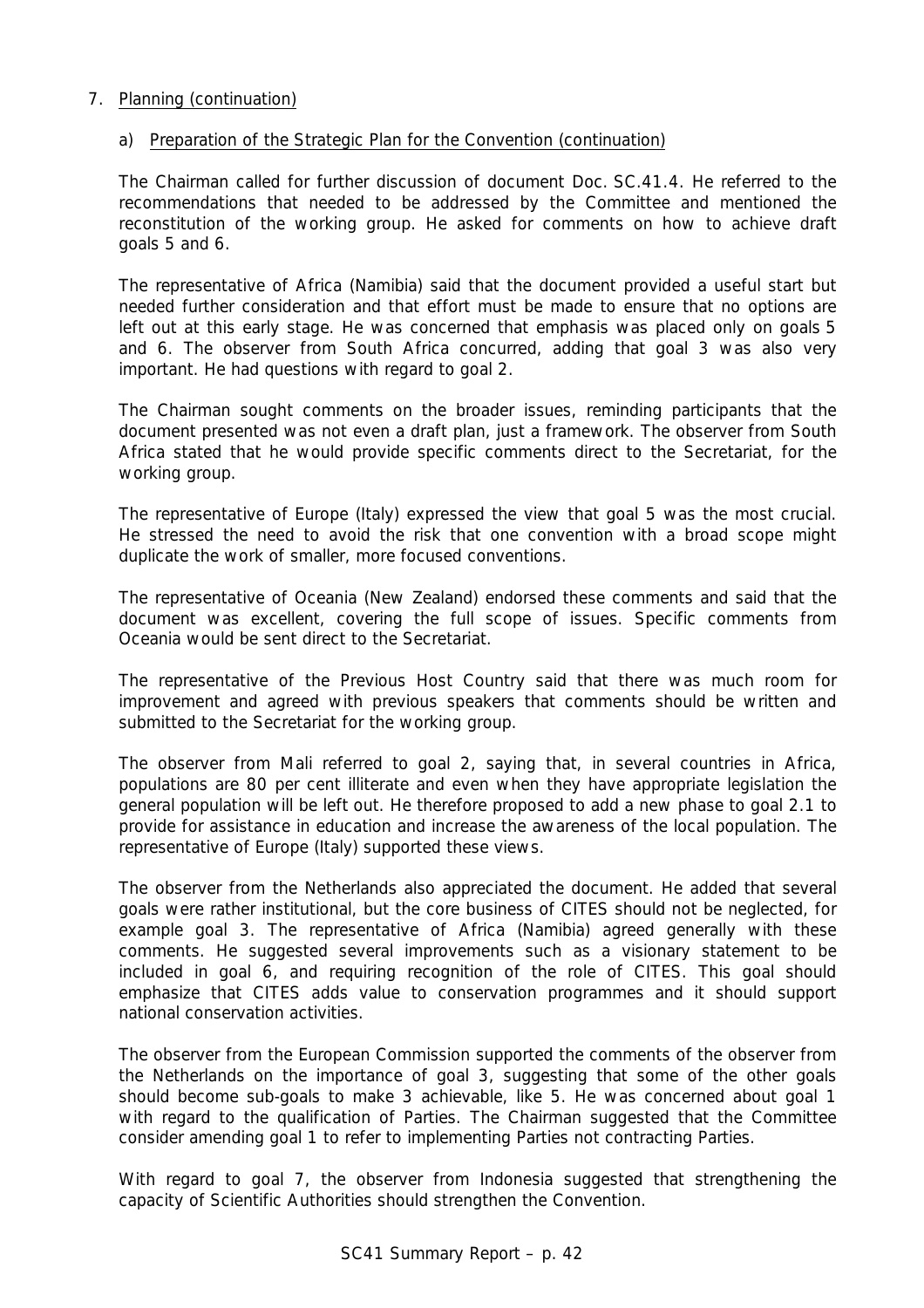The Chairman thanked the speakers for their comments and stated that the goals could be revised by the working group. He added that most would agree that goal 3 is what CITES is all about.

The Chairman put proposed that the Secretariat advance on the basis of this working document. It should then be remitted to the working group to report to the 42nd meeting of the Standing Committee. The Secretariat should be asked to circulate the document to all Parties and request them to submit comments to the Secretariat to be considered by the working group. The working group was asked to consider comments made at this meeting, particularly those by the regional representatives.

The observer from China was generally in favour of the plan especially goal 3. China was particularly in favour of the implementation of CITES in developing countries and the focus on close cooperation with other organizations such as WTO and WCO.

The observer from the United States of America suggested that the Committee should also consider the process and schedule as outlined in Annex 1, adding that there was ample opportunity for all Parties to participate in this process. The Chairman thanked the United States of America, grateful for being reminded that the Standing Committee was in effect being asked to endorse a process and should aim for the 42nd meeting of the Standing Committee and then possible discussion at the 43rd meeting.

The observer from Spain offered support for the comments regarding goal 3 and, as a consequence, goal 7. She pointed out that the comments over the previous two days had emphasized the importance of the participation of the Animals and Plants Committees in the working group.

In summary, the Chairman commented that he had heard no problems with the suggested way of proceeding, so a decision was needed on the composition of the working group. He recognized the interest of France and with the inclusion of representatives from the Animals and Plants Committee there would be eight members in the working group. Bearing in mind that the Committee would have to meet, the Chairman suggested that this should be the maximum number of members. He invited the observer from the United States of America to continue in his capacity as chairman of the group. This was agreed.

With regard to the preparation of the Strategic Plan for the Convention, the Committee agreed to:

- 1. proceed on the basis of the working document presented in document Doc. SC.41.4, requesting the working group to report at the 42nd meeting of the Standing Committee;
- 2. instruct the Secretariat to circulate the document to all Parties and to request that they submit comments to the Secretariat in order that they may be considered by the working group;
- 3. request the working group to consider, in addition to any comments from the Parties, the comments made at this meeting, particularly those of the regional representatives to the Standing Committee;
- 4. expand the original working group to include representatives from the Animals and Plants Committees and France.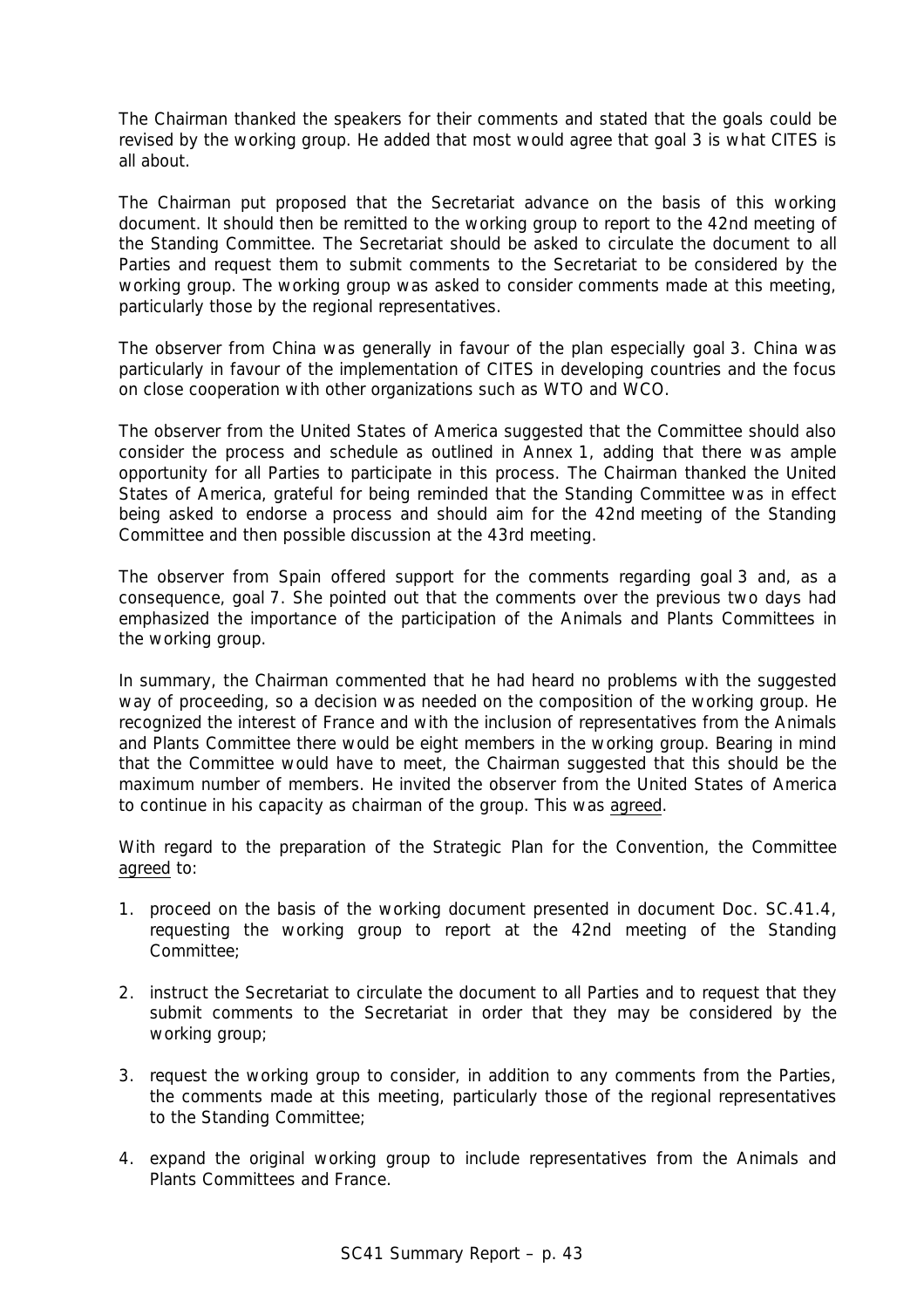### b) Implementation of the Action Plan

The Secretariat introduced document Doc. SC.41.5 and drew attention to the decisions in the Annex, suggesting that each decision be dealt with separately.

Decision 10.59

The Chairman asked whether a separate subcommittee was needed or whether the working group on the Strategic Plan could cover it. The Chairman of the working group for the Strategic Plan (United States of America)) recommended that the two processes be merged in order to be more effective. The Committee agreed to merge the process for preparing a Strategic Plan with that for the implementation of the Action Plan. The working group dealing with the Strategic Plan would therefore need to consult the Nomenclature Committee and the Identification Manual Committee in order to include representatives at least in a consulting capacity.

Decision 10.60

The representative of Central and South America and the Caribbean (Argentina) informed the meeting that there was not yet a proposal available for consideration. She suggested that between this meeting and the 42nd meeting of the Standing Committee there be a document prepared describing the resolutions under consideration.

Decision 10.61

The representative of Africa (Sudan) felt that this was a very important decision, but said that they had so far failed to conduct meetings and would appreciate help.

The observer from the United States of America supported the recommendation in the document but recommended that it be strengthened. She discussed Decision 10.3, noting that it was adopted unanimously at CoP10. She recommended that the Standing Committee, in consultation with the Secretariat, produce a document for regional representatives outlining their responsibilities, in order to assist new representatives and to summarize responsibilities for existing members. This document would list the responsibilities and tasks of a regional representative, including consultation with countries in their region. This would allow for better decision-making, more effective implementation of Resolution Conf. 10.3 and greater assistance to new regional members of permanent committees.

The representative of Europe (Italy) agreed on the importance of regional meetings, saying that it was fundamental to develop personal relationships with colleagues. He agreed that it was sometimes difficult but there are many communication tools to be used. He thanked the delegations of the United Kingdom and the Russian Federation for their help in facilitating this work.

The representative of Asia (Saudi Arabia) supported the recommendation of the United States of America and the recommendation that membership be expanded to include the chairmen of the Animals and Plants Committees as well as representatives of the Standing Committee.

The observer from the European Commission referred to his statement during the first session of the meeting with regard to consolidating resolutions. He said that the Committee should consider practical regulations for implementation and delete those that were no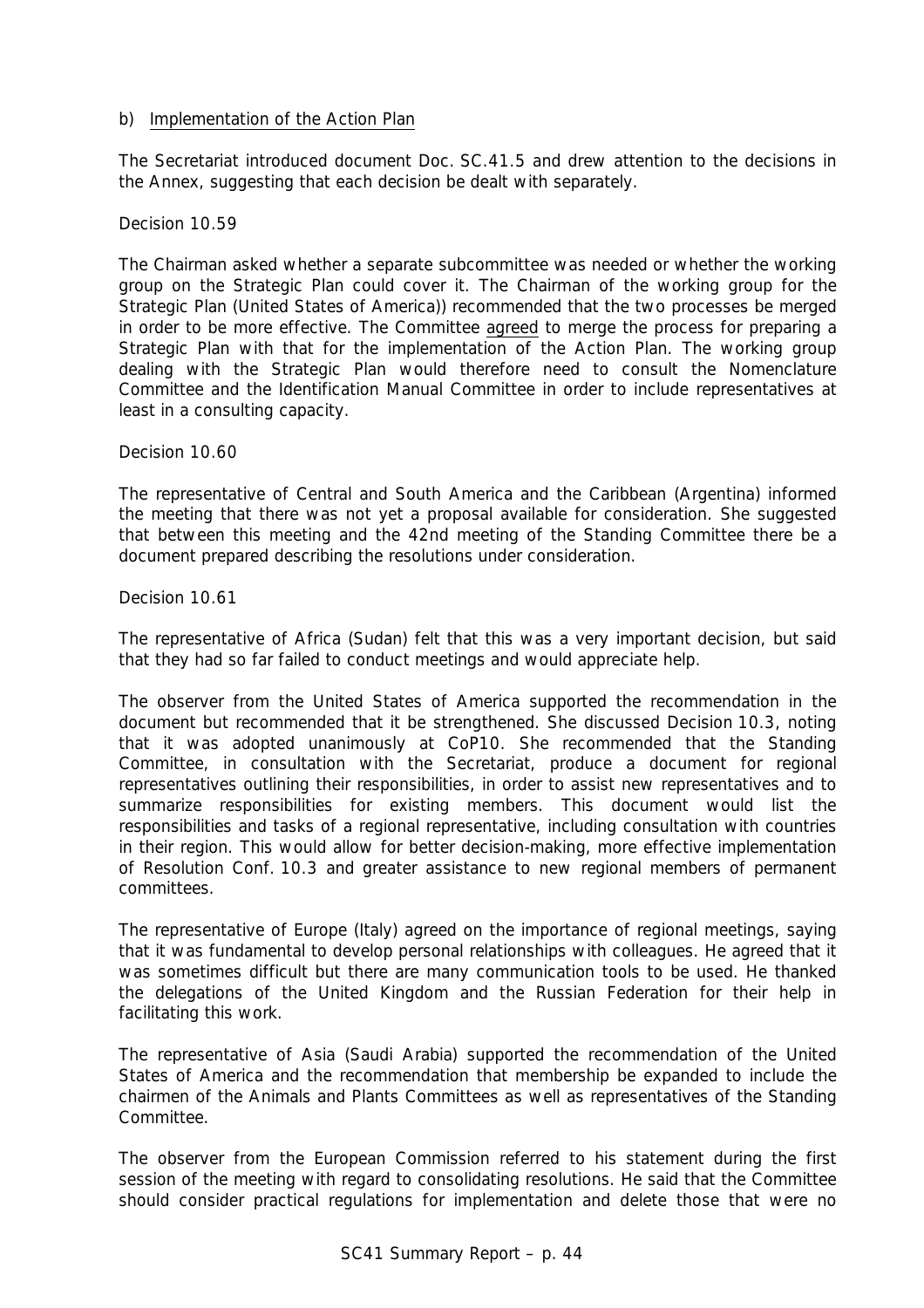longer valid. He added, however, that that would be contrary to Decision 10.60. With regard to Decision 10.61, he stated that the European region was fortunate to hold regular meetings, and he hoped that the Commission would consider providing assistance in the future. He explained that the regional meetings should facilitate smaller meetings of the Standing Committee, decreasing duplication. Finally, he said that the European Commission would contribute as much as possible.

The observer from China offered strong support for Decision 10.61 and agreed with the comments made by the observer from the United States of America. He hoped that the regional representatives would keep in close contact with the Parties in their region.

The Chairman summed up the discussion on Decision 10.61, noting the comments made by the members of the Standing Committee. The Committee requested the Secretariat to issue updated guidance to members of the Committee on their role both as members of the Committee and as regional representatives. With regard to the exercise of consolidation, the Secretariat was requested to give priority to technical resolutions in Decisions in a document to be presented at the 42nd meeting of the Standing Committee.

Decision 10.62

The Chairman drew attention to the need for a decision on this point. He referred to the suggestions of several participants on the need to convene a Finance Subcommittee at future meetings. He asked the Committee whether this should be discussed first and then a subcommittee be established or whether to wait to establish a subcommittee at the start of each new meeting.

The representative of Europe (Russian Federation), drawing on experience from other conventions, said that if a meeting of the Finance Subcommittee took place the day before the first day of the Standing Committee, then it would be possible to review the accounts. This was supported by the Chairman and the representative of Central and South America and the Caribbean (Argentina), who added that there were two important points: the establishment of a subcommittee to analyse and provide a link and the opportunity for indepth discussion with the Secretariat and UNEP of budgetary matters not made clear in documents.

The representative of Asia (Japan) concurred with the last comments but said that Japan would have difficulty with the date because the expert would come from Tokyo. Japan would therefore prefer the subcommittee meeting to be on the preceding Friday. The Chairman pointed out that this would be a problem owing to the costs involved in an extra three days.

The observer from the United States of America voiced support for the establishment of a Finance Subcommittee and recommended that the composition should be small enough to ensure efficiency, but broad enough to cover all regions and therefore a representative of each region should be a member.

The representative of the Depositary Government, in reply to the comments from the representative of Japan, suggested that now that decisions had been made with regard to elephant issues, the next Standing Committee only needed to meet for four days. Therefore, the Finance Subcommittee could meet on Monday and the meeting of the Standing Committee could begin on Tuesday.

The observer from the European Commission asked whether there was to be a link to the Budget Committee established by the Conference of the Parties and suggested that the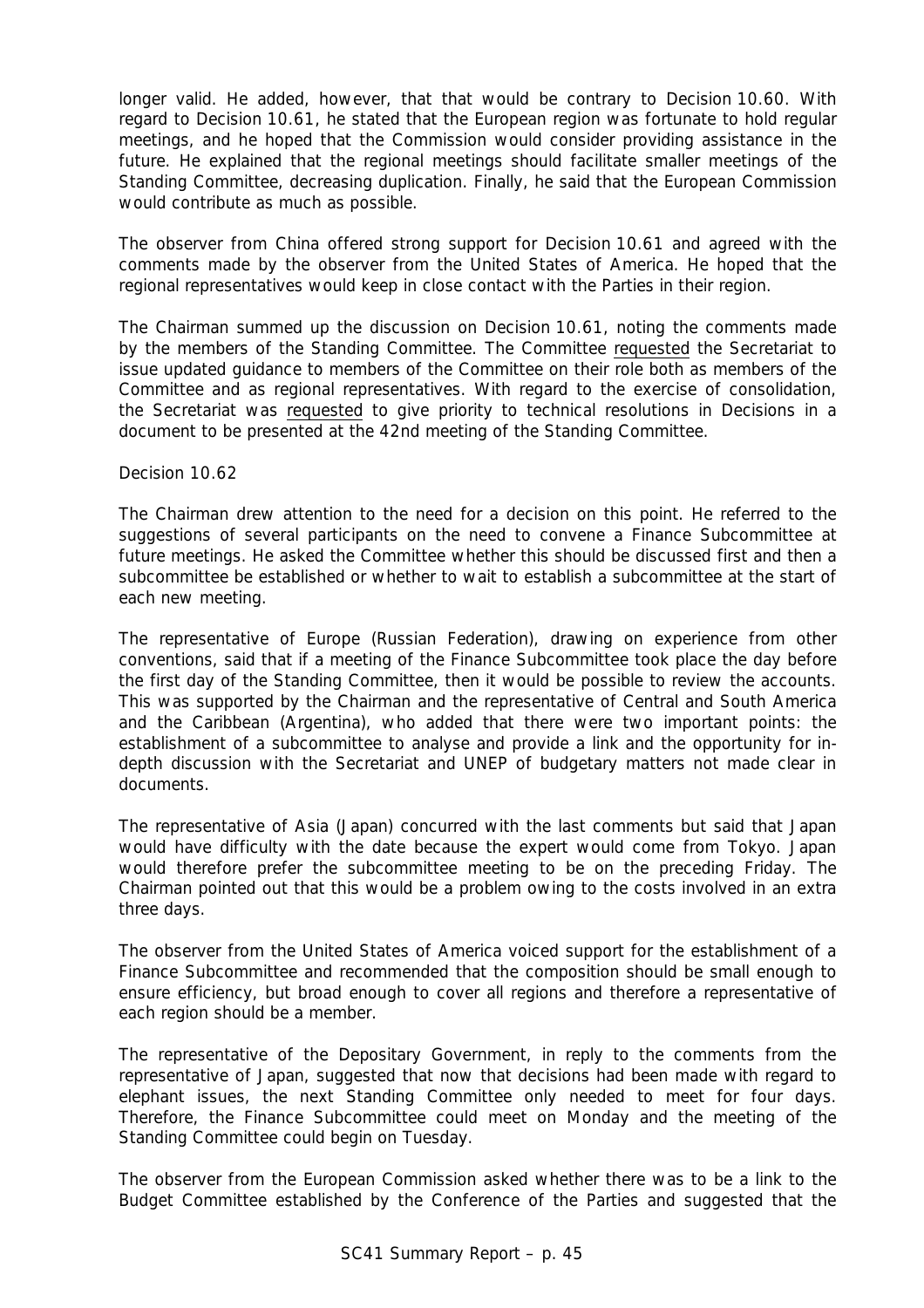subcommittee be formed by the members that also serve on Budget Committee. The Chairman reminded participants that the participation in committees at meetings of the Conference of the Parties is open to all Parties.

The Chairman proposed that the Standing Committee agree to establish a Finance Subcommittee and that it be convened the day before the meeting of the Standing Committee, which would then be limited to four days. He suggested that this be tried out at the 42nd meeting. This was agreed. With regard to the composition of the Finance Subcommittee, the observer from the United States of America suggested the participation of one member from each region. The Depositary Government as representative of the country that hosts the Secretariat also asked to participate in the Committee.

The Chairman invited each region to inform the Secretariat later which country would participate and to include the representation of alternates provided that this did not lead to additional costs to the Trust Fund.

The representative of Central and South America and the Caribbean (Argentina) suggested that the Finance Subcommittee should be relatively informal, and one representative per region plus the representative of the Depositary Government should be sufficient, but this could be reviewed if necessary. The representative of Europe (Italy) agreed and that participation should be open for alternates if they are willing to participate without adding to the cost.

The representative of Oceania (New Zealand) said that she would find an appropriate person from her region. She added, however, that that there was a problem with participation from her region at CoP 11 as Oceania had only one or two delegates and sometimes the Budget Committee takes three days. This would therefore leave a member of the Scientific Authority to cope alone as the member from the Management Authority must attend the meeting of the Budget Committee. She said that making it clearly a suggestion that there is continuity could solve this and leave it to the region to ensure there is a competent person at the meeting of the Conference of the Parties.

The Chairman's proposal was adopted.

# 8. Issues relating to species (continuation)

b) Tigers

The Secretariat introduced document Doc. SC.41.7 on technical and political missions to tiger range and consumer States, to assist in developing strategies for improving control of tiger trade and related activities. They apologized sincerely for omitting Canada from a list of countries visited by the team, in paragraph 4. Moving to paragraph 5, they pointed out that the Global Tiger Forum meeting had been moved to March 1999. They then explained that the technical team would be transiting through the Republic of Korea, but would not be formally visiting this country.

The Secretariat stated that the first stage had begun, and a ceremony was held at the London Zoo with the Minister of Environment and the Foreign and Commonwealth Minister of State of the United Kingdom. Representatives of the 14 countries that the team intended to visit were present at the launch and there was an extremely large media presence. They reported that the first phase went well, with visits to the Canada, the Netherlands, the United Kingdom and the United States of America. Many suggestions had been made which the team could adapt to help enforcement officers, the general public and educational facilities.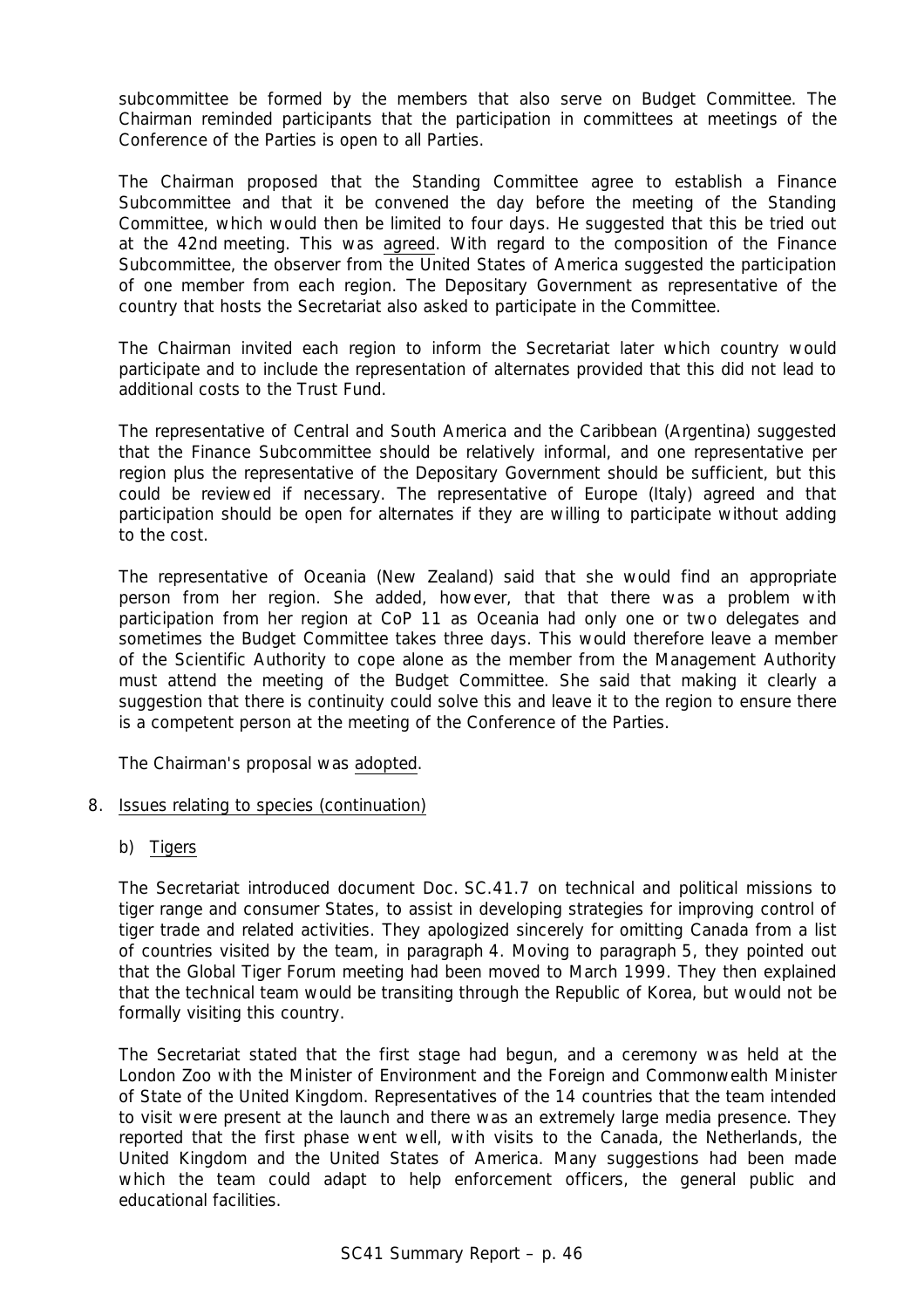The Secretariat announced that the second phase - visits to China, India and Japan, Nepal and the Russian Federation - was to begin on 15 March 1999. The Enforcement Officer informed the meeting that unfortunately this phase would have to be postponed as he urgently required surgery and was unable to undertake the mission. He added that it was impossible to replace him with another staff member of the Secretariat. Phase 2 had been postponed until June 1999.

The third phase would include visits to Cambodia, Indonesia, Malaysia, Myanmar and Viet Nam. The Secretariat said that the technical team would submit its report to the Chairman of the Standing Committee. Finally, they remarked that, in paragraph 6 of the document, it was suggested that Parties be encouraged to participate and that there had been a tremendous response. It was clear that this subject was taken very seriously.

The Chairman paid tribute to the Secretariat and TRAFFIC for supporting the mission and ensuring maximum impact in both consumer and range States.

The representative of Europe (United Kingdom) thanked the Secretariat for their comments. He stated that the United Kingdom took tiger conservation very seriously and had put in considerable effort at both the national and international levels. One aspect of this was the development of a poster, which they hoped would be distributed by the Secretariat to all Parties. Its production had been a collaborative project involving China, the Russian Federation, the United Kingdom, members of the Chinese community in the United Kingdom and TRAFFIC.

The representative of Asia (Japan) welcomed the Tiger mission to Japan at any time. He then read a statement indicating that there had been no imports to Japan of tiger bone in medicinal preparations since 1993.

The observer from the Netherlands stated that the mission was an essential step and was pleased to welcome it to the Netherlands in January. There was no clear evidence in the Netherlands that there was a demand for tiger products, but he raised the possibility that as in the case with Appendix I orchids, it is a problem of labelling. He explained that labels are removed or names of ingredients scratched away, so that there is still a need for forensic studies. He thanked the United Kingdom for the initiative and development of the poster.

The representative of Oceania (New Zealand) reported that her region regards this as a very serious matter, saying that both the plight of the tiger and trade is significant. In New Zealand, the interception rate of Chinese traditional medicine that includes tiger products was escalating and was characterized by smaller consignments.

The representative of Europe (Italy) suggested that television was the best medium to spread the message, as leaflets were usually discarded. He suggested hiring a private agency to produce advertisements promoting the elimination of consumption of products containing tiger products.

The observer from the Republic of Korea offered assistance in practical arrangements for the Mission's transit through Korea.

The European Commission referred to the question from Japan regarding a 'seal of approval' and asked whether there was a mechanism for use of the CITES logo on acceptable products. The Chairman asked the Commission and Japan to discuss this bilaterally.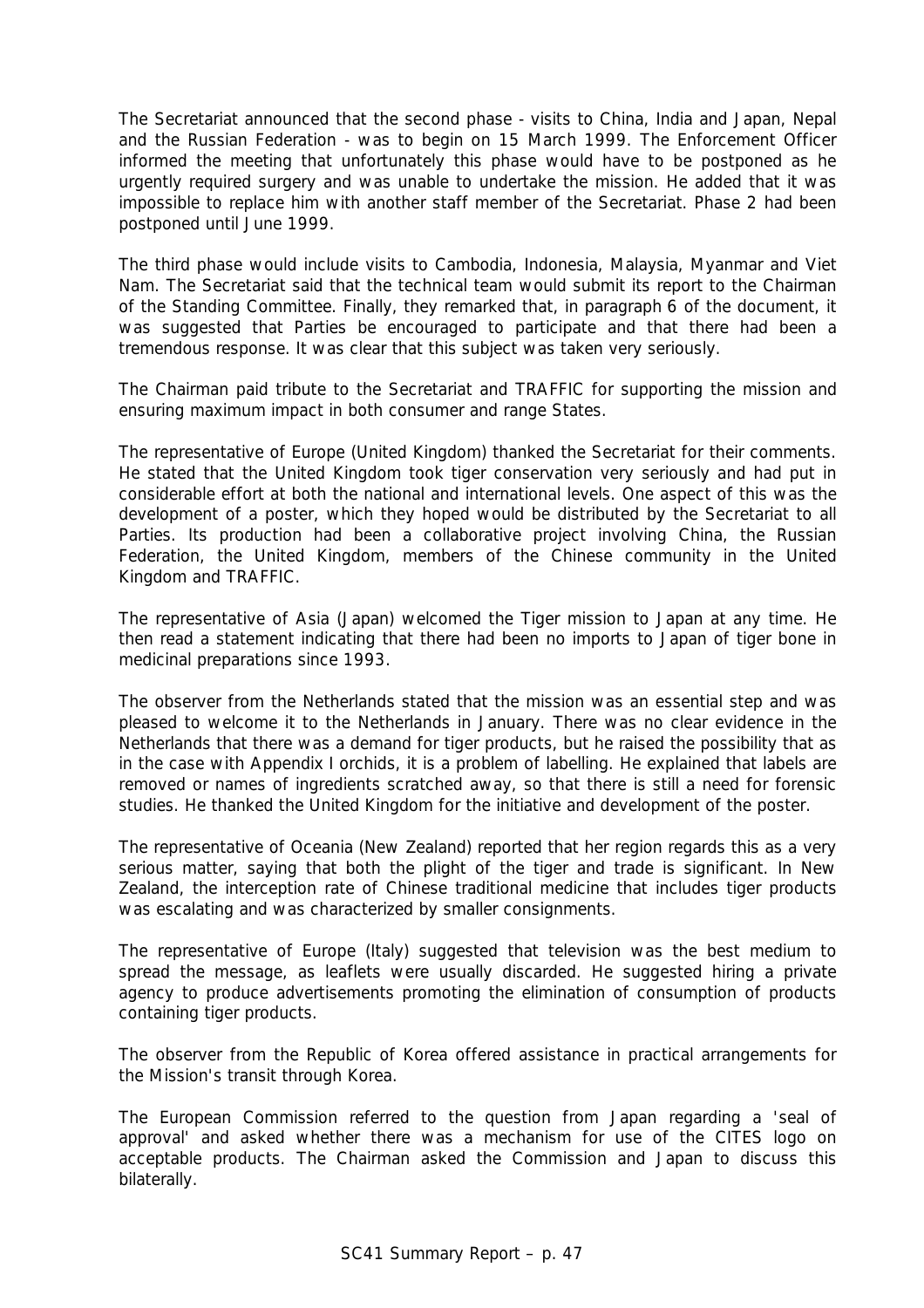The Chairman drew the discussion to a close, saying that he was pleased to hear the interventions and expression of welcome to the Mission. He noted that the timetable would now be quite tight with the second phase taking place in early May, the third phase mid-May to early June and then a high-level political mission in late June to early July. The final Mission would go to selected countries. The Mission would then report back at the 42nd meeting of the Standing Committee. In addition, the Interim Secretary-General would attend the Global Tiger Forum meeting in New Delhi in early March. The Chairman said that this was a good time for the Standing Committee to emphasize the importance of the Tiger Mission to all countries in the way that they think best.

Before closing the session, the Chairman announced that the executive summary would be discussed immediately after lunch. He agreed that Panama could take five minutes before the lunch break to address a query from the region of Central and South America and the **Caribbean** 

Taking into account the little time remaining for discussion in the final session of the meeting, the Chairman proposed to postpone discussion of Agenda item 12 (Approval of new projects) and asked the participants to consider submitting comments to the Secretariat to be discussed at the 42nd meeting. The Chairman also said that Agenda Item 11b) (Review of the criteria for amendment of Appendices I and II) was not a matter for the Standing Committee to decide, but that the Chairmen of the Animals and Plants Committees should be asked to address it.

The representative of Central and South America and the Caribbean (Argentina) made a counterproposal. She explained that there were one or two proposals from her region and she would now have to explain that they had not been discussed. She said that she would prefer not to discuss the more general items such as Agenda items 13) (Cross-border movement of live animals), 15) (CITES Implementation Manual) and 16) (Synergy between the biodiversityrelated conventions and other organizations). The Chairman listed the Agenda items that were included only for information. He added that he would ask the Secretariat to produce a list of Agenda items that require a decision from the Standing Committee.

The representative of Africa (Namibia) suggested that if some of the projects were not to be looked at before the next meeting of the Standing Committee then perhaps the Animals and Plants Committees could comment on them. The observer from the United States of America agreed and added that the representatives and alternates might also be asked to submit comments on the proposals.

The observer from the European Commission pointed out that the Commission was under heavy pressure to spend its budget as soon as possible and not to carry over unspent funds to next year. He was concerned that the funds might have to be spent before the Secretariat's projects were approved. The Chairman replied that he did not propose to drop Agenda item 12.

The representative of Europe (United Kingdom) also agreed that projects should be looked at first by the Animals and Plants Committee and suggested including this in an extension to the executive summary.

The observer from France requested ten minutes to discuss elephants. The Chairman suggested that he do this during consideration of the executive summary.

The representative of Central and South America and the Caribbean (Panama) drew attention to a crocodile project which had been presented at the 36th meeting of the Standing Committee. He explained that the Standing Committee considered that it had too high a budget and the European Commission and Depositary Government had objected to it. At the suggestion of the United States of America, the budget had to be redone and the proposal brought to the 37th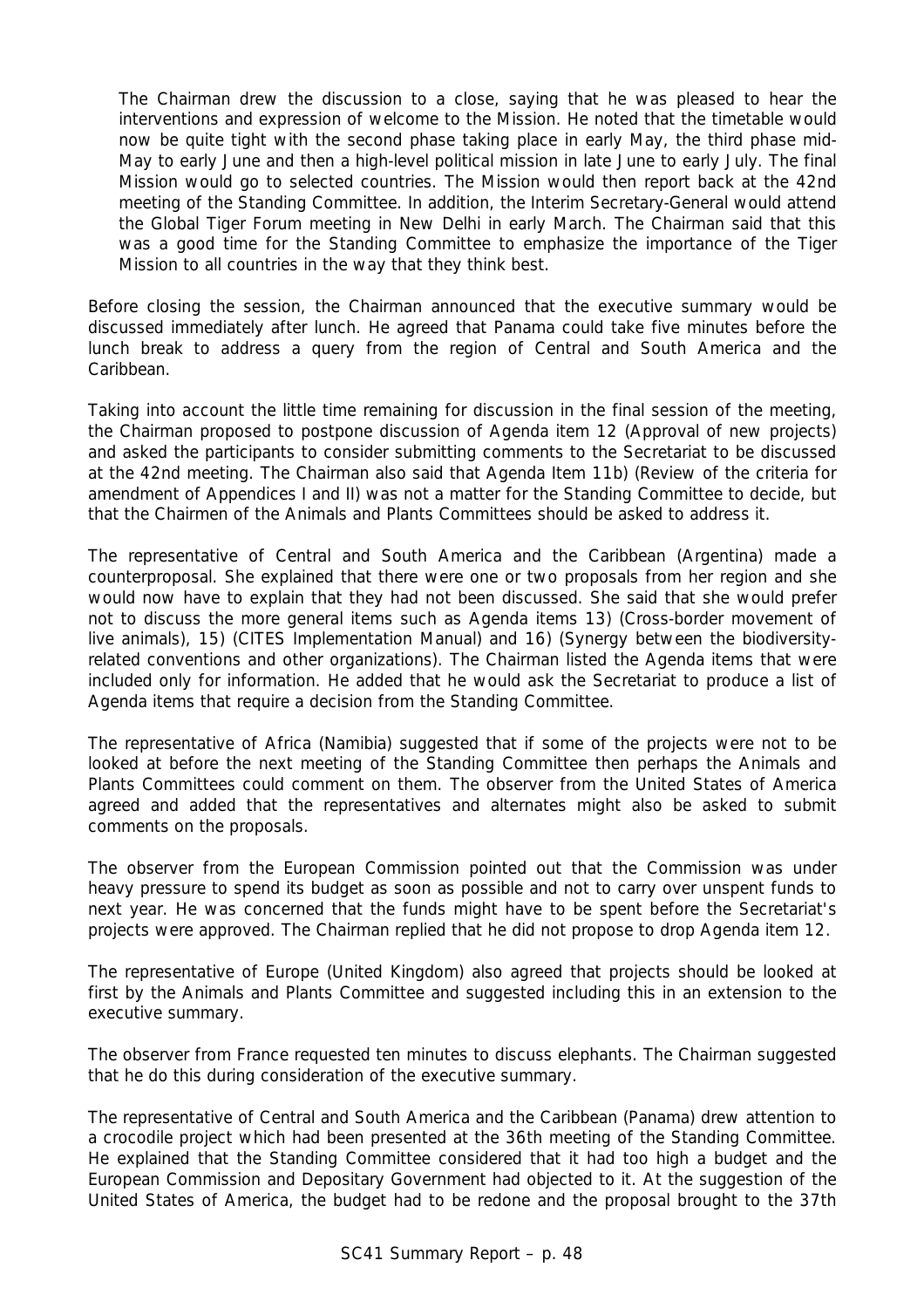meeting of the Standing Committee meeting. At that time the Secretariat agreed to send the budget for project 108 to Standing Committee members. The representative of Central and South America and the Caribbean (Panama) asked the Secretariat whether the project had been discussed and whether they were going to be in touch with members of the Crocodile Specialist Group. The Chairman asked the Secretariat to respond to this question after lunch.

The Secretariat confirmed that all credentials but two had been accepted, however, the participants concerned had not contributed to the debate so this was not a problem.

# Tenth Session: 12 February 1999: 14h00 – 17h30

The observer from France insisted on having an answer to her request that the Secretariat should carry out an evaluation to ascertain whether the Japanese control of the ivory market is working well six months after the arrival of the ivory stock in Japan. Following a discussion, this proposal was put to a vote and rejected.

The Chairman asked the Secretariat to respond to the question raised by the representative of Central and South America and the Caribbean (Panama) at the end of the previous session.

The Secretariat confirmed that project 108 (crocodiles) had been approved in principle at the 37th meeting of the Standing Committee, subject to approval of the budget. They explained that for a number of reasons a revised budget had never presented to the Standing Committee for approval. It was agreed that the seven countries participating in the project, not the Secretariat, would prepare a revised budget. The Chairman asked that this be recorded, especially the need for donor assistance for this project.

There was a short discussion on the draft executive summary of decisions and a few minor adjustments to it were agreed.

- 8. Issues relating to species (continuation)
	- c) Bears

The Chairman reminded the Committee that no formal proposal on bears had been received. The Secretariat introduced document Doc. SC.41.8. They drew attention to the last sentence in paragraph 2 of the document and reported that Parties had now made contact with the Secretariat and it had become apparent that many importing countries view trophies as personal effects, not subject to CITES regulations.

The Chairman thanked the Secretariat for their work on this subject, agreeing that the trade in bears should continue to be monitored.

#### d) Significant trade

The Secretariat introduced document Doc. SC.41.9. Paragraph 5 lists countries for which the Standing Committee has recommended that Parties suspend imports of specimens of the species indicated. He drew attention to the project proposal from China regarding *Ptyas mucosus*. The Chairman asked the Standing Committee whether they could accept the recommendation in paragraph 9.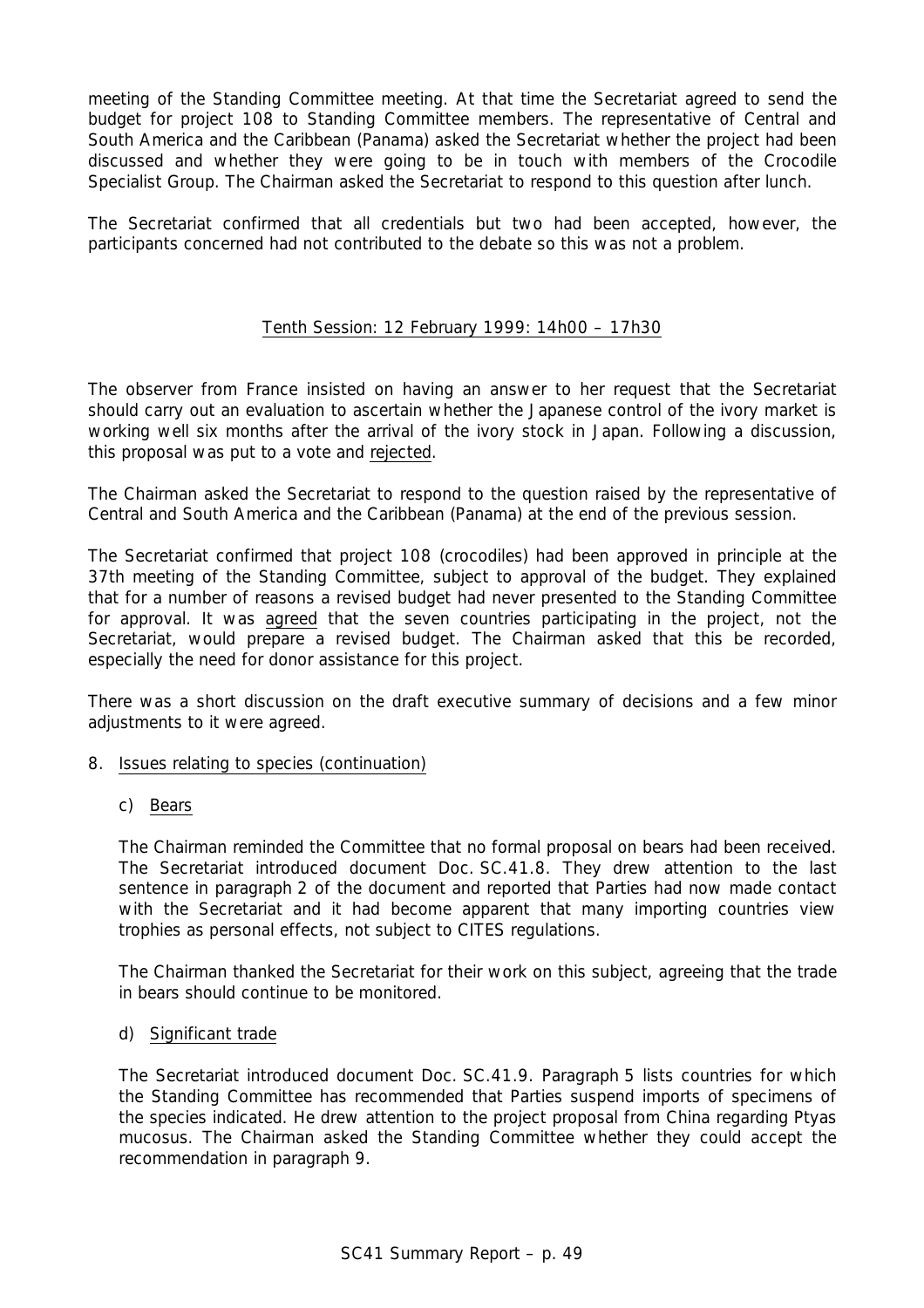The representative of Europe (United Kingdom) considered that the proposal should first be presented to the Animals Committee, but the Secretariat explained that the correct procedure in Resolution Conf. 8.9 does not involve the Animals Committee.

The representative of the Depositary Government asked for guidance in this instance regarding confirmation of permits. He requested criteria concerning when confirmation should be required.

The Chairman asked the Secretariat to consider this request when reviewing existing Notifications to the Parties. He suggested that permit confirmation should be needed only when there were doubts.

The observer from the United States of America stated that they had concerns with regard to checking a permit for skins that were taken from the animal over five years before. The observer from Indonesia wished to assure the Committee and the observer from the United States of America that the skins were acquired before CITES came into force and that the stockpiled skins were all now registered. The observer from the United States also noted that she was concerned with the request from Indonesia, since the skins may have been obtained in a manner detrimental to the survival of the species in the wild.

The representative of Central and South America and the Caribbean (Argentina) stated that trade in skins is permitted and confirmation is the responsibility of the countries concerned. She also stated that Argentina could confirm that the number of skins match the number on the permits issued.

The representative of the Depositary Government noted that approximately 1000 leather articles could be made from the skins, but as long as re-exports were approved, then he saw no problem with the recommendation.

The Chairman asked whether there was any objection to Indonesia selling its stockpiles of skins or whether the wording of the recommendation should be changed. No one objected and the recommendation was approved.

The Secretariat turned to paragraph 10, regarding the *Lynx lynx* project in Latvia. The Secretariat's recommendation that Latvia be deleted from the list referred to in paragraph 5 of the document was approved.

With reference to *Strombus gigas*, discussed in paragraph 12, the Chairman asked whether there was any objection to the Secretariat's recommendation in paragraph 13. This recommendation was approved.

The Chairman and the Secretariat suggested that the following list of Agenda items be excluded from debate during this meeting and deemed for information only:

- Item 9c) Progress report on the National Legislation Project (Doc. SC.41.12)
- Item 9f) Designation of Management and Scientific Authorities (Doc. SC.41.15)
- Item 9g) Late submission of annual reports (Doc. SC.41.16)
- Item 11b) Review of the criteria for amendment of Appendices I and II (Doc. SC.41.19 and Doc. SC.41.19.1)
- Item 11c) Timber Working Group (Doc. SC.41.20)
- Item 13) Cross-border movement of live animals
- Item 15) CITES Implementation Manual.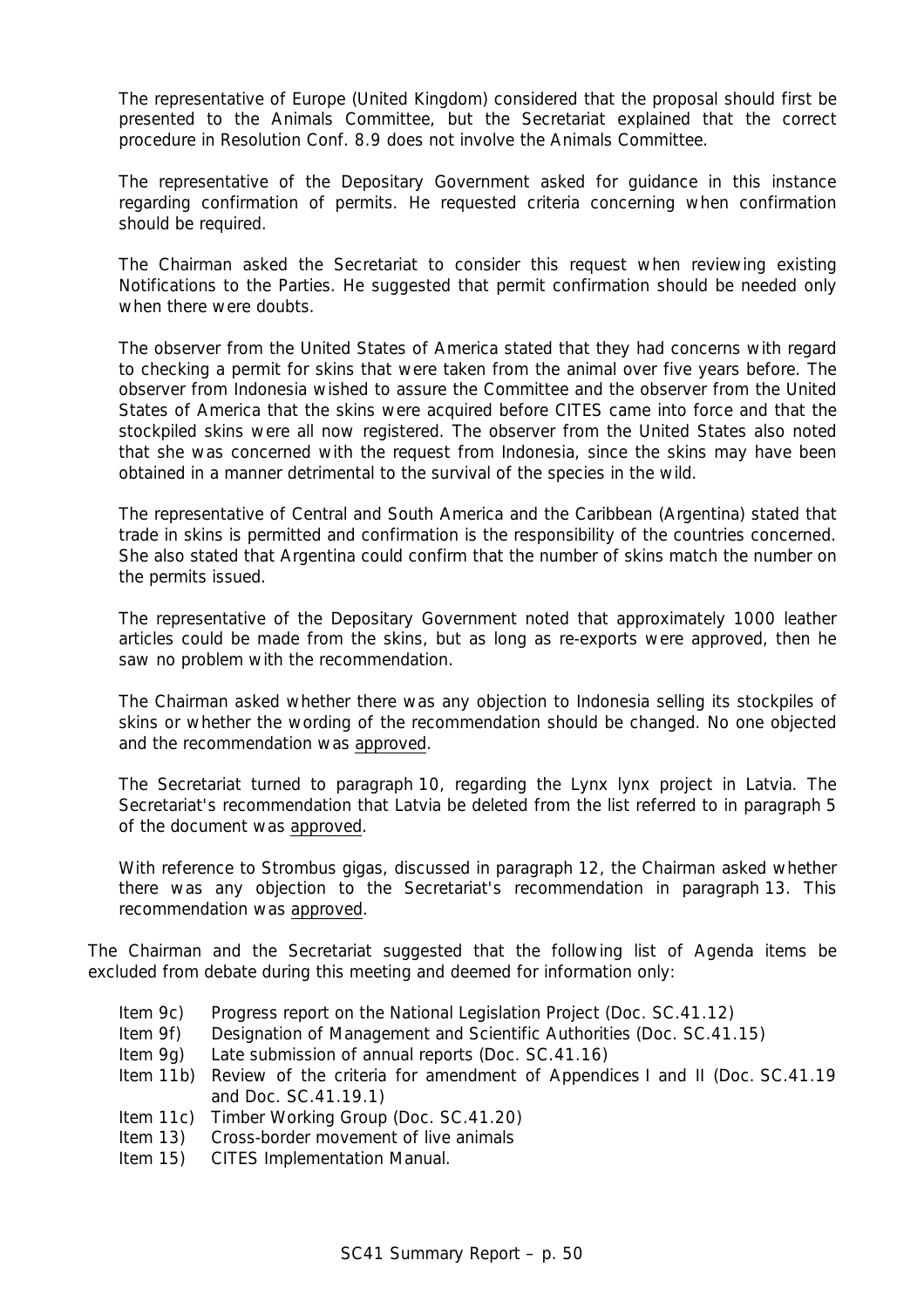At the request of the observer from the United States of America the Chairman agreed that that comments on the above information items should be submitted directly to the Secretariat. It was noted that there were no decisions regarding any proposed actions in the documents relating to the information items.

With regard to Agenda item 15, the observer from the European Commission stated that he intended to include the book Evolution of CITES as part of the Implementation Manual and also make it available on the CITES website.

# 9. Implementation of the Convention in individual countries (continuation)

# d) Stricter domestic measures (Decision 10.103)

The Chairman directed the Committee to the recommendations in paragraphs 12 and 13 of document Doc. SC.41.13 and asked whether they were acceptable.

The observer from the United States of America stated that his country did not agree with the recommendation in the document, preferring that the Secretariat undertake a survey of stricter domestic measures as discussed at the 10th meeting of the Conference of the **Parties** 

The representative of Europe (United Kingdom) expressed support for the study but not the working group at this stage. The observer from France agreed with these comments and those of the observer from the United States of America.

The representative of Europe (Russian Federation) informed the Standing Committee that the Russian Federation was trying to improve its domestic legislation and had the support of WCMC.

The representative of the Secretariat noted that the proposed study would cost CHF 50,000. The Chairman stated that there was money in the budget and asked whether anyone objected to the study.

The observer from the United States of America pointed out that Decision 10.103 referred to a survey and not a study and stated that the United States would be willing to help with a survey, but did not believe that it would cost CHF 50,000. The Chairman said that they should bear in mind staffing requirements and other considerations.

The observer from the United States of America expressed concern that the Secretariat's document contains observations regarding the implications of Decision 10.103 that went beyond the scope of the Decision or the responsibilities of the Secretariat. The observer from the United States of America stated that they did not see the need either to expand the review of the national legislation of Parties or to convene a working group for the express purpose of analysing the impact of stricter domestic measures when the authority for the enactment of such measures by Parties is firmly established in the Convention. The United States of America considers this recommendation form the Secretariat to be a misinterpretation of Decision 10.103, which calls only for a survey of stricter domestic measures, but not for a review of the impacts of such measures.

The Secretariat responded that simply to send out a questionnaire and then report the results of the responses would not work. They said that what was needed was an investigative study and this would require a reasonable budget. The Chairman concurred, adding that, in order to have an accurate and comprehensive account, containing sensitive information, it might be necessary to contract consultants and possibly an independent law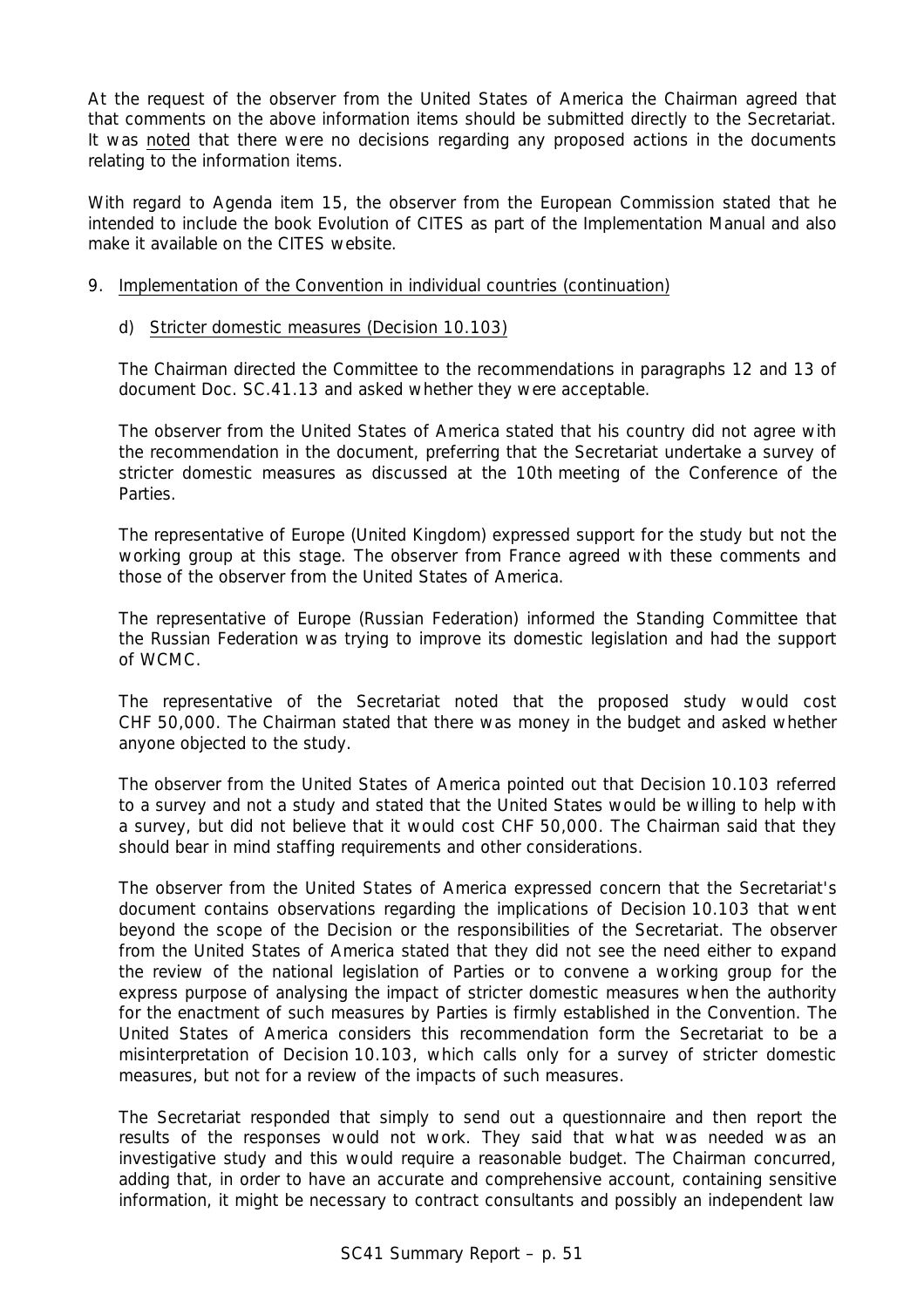centre. The observer from the European Commission agreed, adding that the European Union had implemented stricter domestic measures and a copy of these was available.

The representative of Oceania (New Zealand) clarified that the Chairman was asking the Committee to approve two things. With regard to the establishment of stricter domestic measures by means of a survey, she agreed. With regard to the allocation of funds, she had concerns. She explained that if New Zealand were being asked to allocate money either for countries trying to implement their national legislation or for implementation of stricter domestic measures, then they would allocate funds to the former.

The Chairman felt that the Committee did not support the allocation of funds. Therefore, donor funding was required in order for the consultancy to begin and an appeal would be included in a Notification to the Parties.

The representative of the Previous Host Country stated that he was convinced that CITES was becoming more and more complex and suggested that maybe some of the tasks directed to the Secretariat could be delegated to the regional representatives. He recommended that this study should be made by the regional representatives without going through a consultancy, which would require a large budget.

The observer from France asked to what extent the IUCN Environmental Law Centre could help and suggested that each country could provide a law student to the centre and that information could then be brought back to the country.

The Chairman noted the various views on how to proceed. With regard to the comments of the representative of the Previous Host Country, he felt that the suggestion of the dispersal of responsibility to the regional representatives would not be practical. With regard to the comments of the observer from France he suggested that IUCN be asked to undertake the work using resources they already had. If no funding was available, perhaps IUCN would undertake to acquire the necessary funds.

The Standing Committee agreed that the Secretariat should arrange a study of stricter domestic measures, subject to external funds being available. However the Secretariat's suggestion to conduct an analysis of the impact of stricter domestic measures was not agreed.

### e) Enforcement matters

The Secretariat announced that document Doc. SC. 41.14 (Enforcement matters) was for information only and document Doc. SC. 41.14.1 (Customs procedures) concerned significant information on future intentions of the World Customs Organization. The Secretariat indicated that no decision was required at this meeting.

The Chairman recommended that the Secretariat transmit this information back to the authorities of each Party and region, particularly to Customs specialists. He added that their comments on this issue may be needed regarding what CITES can do about a process that can not be stopped. He suggested that this issue be considered at the 42nd meeting of the Standing Committee on the basis of any comments from Parties.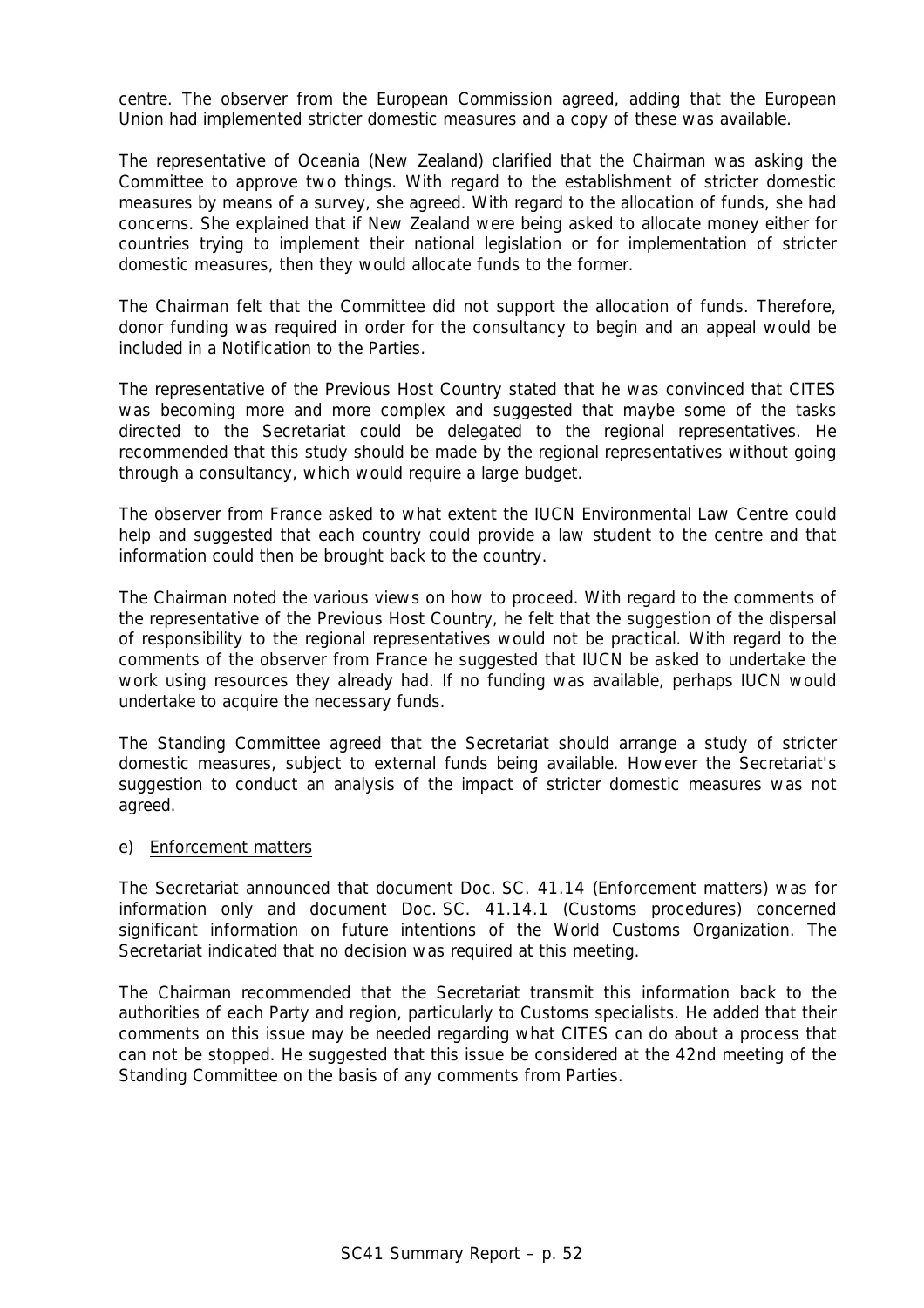# 10. Future meetings of the Conference of the Parties (continuation)

# b) Organizational and procedural arrangements

This was an information item. The Chairman asked that any comments be sent directly to the Secretariat.

# 11. Issues relating to the appendices

# b) Review of the criteria for amendment of Appendices I and II

The Chairman noted that there had been discussion of this issue by an informal group of participants prior to it coming up on the agenda, and a draft decision with terms of reference was submitted to the meeting. It was generally agreed that the review of the criteria should be a CITES-driven process, with leadership and direction from the Animals and Plants Committees. The Standing Committee agreed to request the Chairmen of the Animals and Plants Committees to prepare terms of reference for undertaking the review of the criteria for amending Appendices I and II, pursuant to Resolution Conf. 9.24, and report these terms of reference to the Conference of the Parties at its 11th meeting. It was further agreed to request the Chairmen of the Animals and Plants Committees to jointly oversee this review, and to complete it in time to consider the findings and develop any recommendations for consideration at the 12th meeting of the Conference of the Parties. Both Committees were encouraged to consult with international technical bodies, such as FAO and COFI, whilst ensuring that the work plan for the review remains a CITES process.

The observer from the Netherlands stated that there were no problems with the review. As a point of information, he reported that WCMC had now finished a report on tree species as a contribution to the evaluation of the criteria.

# a) Use of annotations in the appendices (Decision 10.70)

The representative of the Depositary Government explained that on the first day of this meeting, a working group (Argentina, Canada, Germany, Namibia, United States of America and the Secretariat) reviewed the draft Resolution of the Conference of the Parties on the use of annotations in the Appendices and had reached a consensus on a draft resolution.

The Chairman thanked the working group for the document and for the work undertaken to gain a consensus. The Standing Committee agreed with the text in the draft resolution, and agreed to submit it for consideration at the 11th meeting of the Conference of the Parties

# 12. Approval of new projects

The Secretariat announced that projects and proposals for new donors had been received and were listed in document Doc. SC.41.21. The Secretariat suggested that, in view of the shortage of time, the members of the Standing Committee should inform the Secretariat in writing of the proposals of which they disapprove. The Chairman asked the Standing Committee whether anyone had any objection to including any of the proposals on the approved list.

The representative of the Depositary Government asked for clarification of the status of project regarding *Mantella* since a study had already been sponsored by the Depositary Government regarding *Mantella* in Madagascar. The Secretariat said they would check the status of the project to which he referred. The Chairman suggested that the current proposal should not be approved, pending the outcome of enquiries.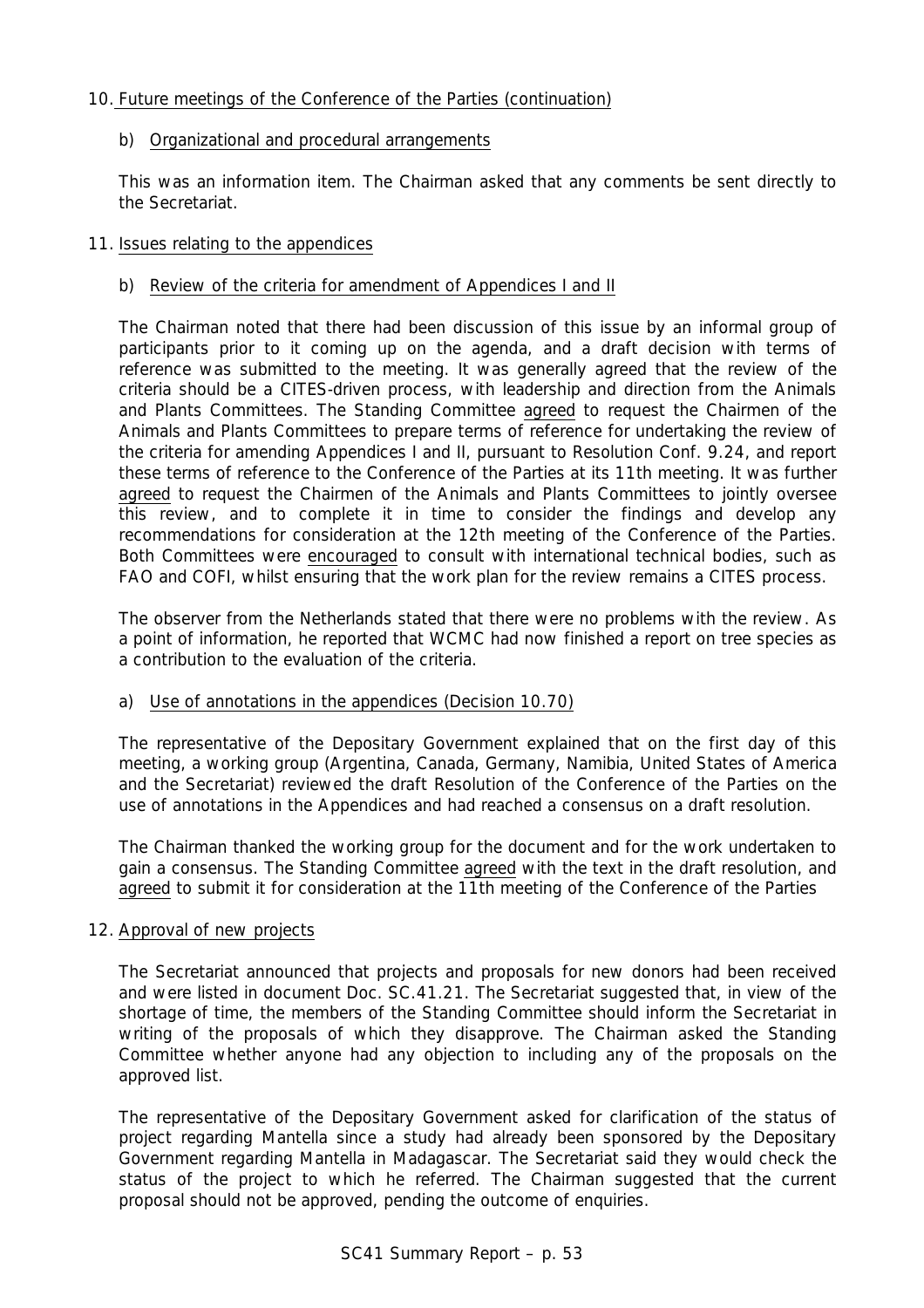The observer from the United States of America said that they had no objections in principle to projects 1 - 4, but did have some specific technical and other concerns with the proposed methodology, which would be forwarded to the Secretariat.

The representative of Europe (United Kingdom) stated that they had some concerns with project S-99/07-P, genetic identification of species of the genus *Crocodylus* in Colombia.

The representative of Central and South America and the Caribbean (Argentina) asked for clarification regarding the proposal from Colombia. She said that she had been informed that Colombia was sending two project proposals but only one was presented here. She asked whether the other had been received.

The Secretariat replied that the project proposal on crocodiles had been received. They said that they had discussed the proposal with the authorities of Colombia who had agreed to it being presented at the 42nd meeting of the Standing Committee.

The representative of Central and South America and the Caribbean (Panama) requested clarification on the other proposal from Colombia included in Annex 8 of document Doc. SC. 41.21.

The Secretariat explained that the information on project proposals had been distributed in November 1998, but the document from Colombia with the second project proposal did not arrive until January 1999.

With regard to document Doc. SC.41.21, Annex 8, the observer from the European Commission said that it was impossible to commit funding unless there was a full project proposal. The Chairman drew attention to the fact that this related to a request for donor approval, not project approval. The proposal for a new donor (Doc. SC.41.21, Annex 8) was approved.

The representative of Central and South America and the Caribbean (Argentina) pointed out that Colombia had submitted two crocodile proposals, one concerning genetic identification and the other concerning conservation management, but only one was included in the table in document Doc. SC.41.21. She asked whether there could be discussion of the proposal regarding genetic identification.

The Chairman added that it was difficult to determine the relevance to CITES and whether, if carried out alone, it met the established criteria; if so, then it could be approved. It was approved and the Committee members were requested to submit comments to the Secretariat as soon as possible.

The Chairman briefly returned to the executive summary. A few comments were noted.

#### 17. Organization of work of the Committee until CoP11

#### Time and venue of the next meeting

The Chairman asked the Secretariat whether they had received any proposals for the date of the next meeting of the Standing Committee and suggested that if not, his proposal would be for the week beginning 27 September 1999.

The observer from Portugal announced that Portugal wished to host the meeting. The Chairman, supported by the observer from France, thanked Portugal for its generous offer.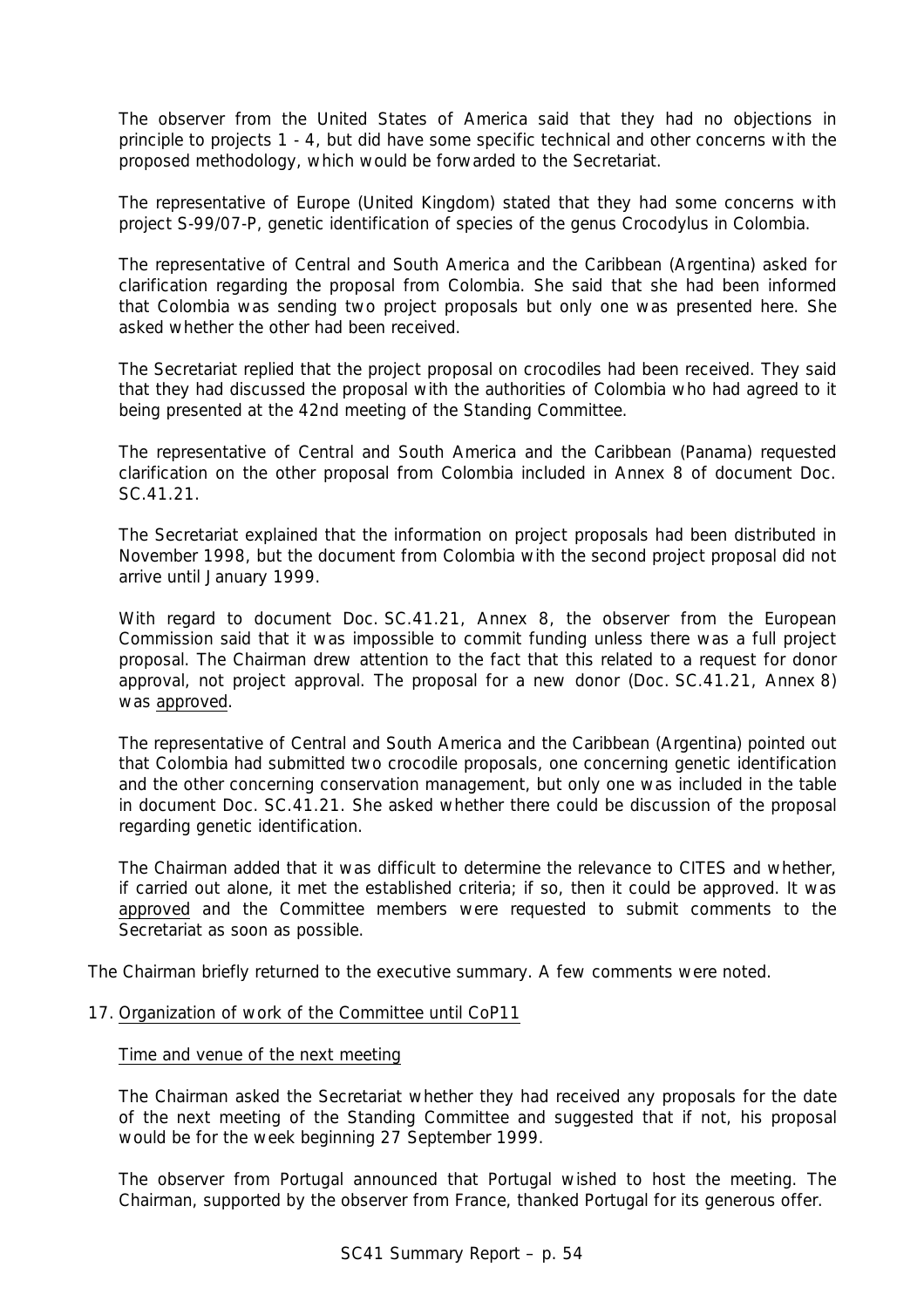### 18. Any other business

### a) Letterhead on CITES Notifications

The representative of Asia (Japan), who had earlier raised this question, expressed surprise that the CITES letterhead had been changed without consultation and expressed concern that UNEP was given importance over CITES, the letterhead made CITES appear to be a United Nations organization and languages other the working languages of the Convention appeared on the letterhead. There was concern that the basic principles of the relationship stated in the Memorandum of Understanding had not been respected. The representative of Japan pointed out that CITES is not a United Nations organization and is not a member of the United Nations family. He requested an explanation for the change and the present state of affairs. The representative of Central and South America and the Caribbean (Argentina) supported these comments.

The Interim Secretary-General intervened to provide background information. He mentioned that he had received a letter from the Depositary Government on this subject, which he had referred to UNEP Headquarters. The Executive Director of UNEP had instructed all convention secretariats administered by UNEP, as well as parts of the UNEP Secretariat, to use the new UNEP letterhead. He assured the Standing Committee that the Executive Director of UNEP had no bad intention when he gave the instruction. The Interim Secretary-General stated that when he referred the correspondence of Japan and the Depositary Government to UNEP Headquarters, the question was reviewed by the legal office of UNEP, which saw no difficulties with the Executive Director's decision.

The observer from the United States of America agreed with the representative of Asia (Japan), noting that CITES is not a United Nations convention. While recognizing the importance and value of UNEP's administrative support to the CITES Secretariat, the United States of America stressed that although the convention calls upon UNEP to provide administrative support, it is not appropriate to subsume CITES under UNEP.

The Chairman suggested that the UNEP letterhead be used when linkage with the United Nations is useful.

The observer from the United States of America suggested that the old letterhead was sufficient for purposes of linkage because it included the UNEP logo.

The representative of Central and South America and the Caribbean (Panama) said that in his view the new letterhead had been imposed by UNEP.

The representative of Africa (Namibia) argued in favour of redesigning the letterhead.

The representative of Asia (Saudi Arabia) remarked that a trivial question had become a complicated question of policy.

The representative of the Depositary Government declared that the question was very delicate, because of conflicting interests of UNEP and CITES. He was opposed to unilateral decisions and felt that it was legitimate for CITES to have an independent identity.

The representative of Oceania (New Zealand) requested closure of the debate, but pointed out that the Standing Committee should not decide this question without legal counsel.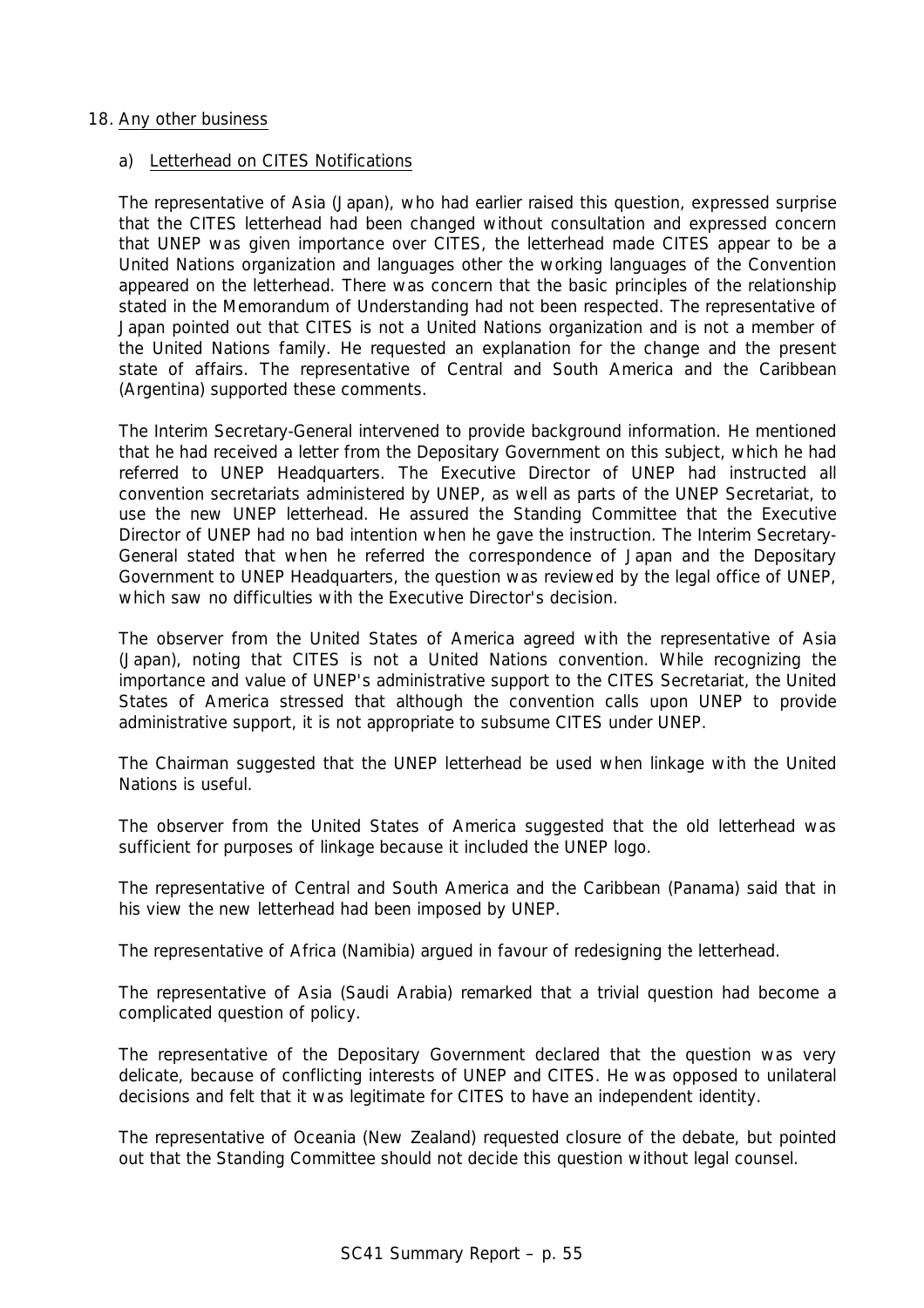This led to a discussion of interpretation of the motion to close debate with interventions by representatives of Asia (Japan) and Europe (the Russian Federation and the United Kingdom). The Chairman followed the Rules of Procedure by putting to a vote the proposal to close the debate. The result of the vote was four in favour and five against and the proposal was thus rejected.

The representative of Central and South America and the Caribbean (Argentina) proposed using the old letterhead for all external communications and the UNEP letterhead for internal communications. She found the action of UNEP to be offensive and suggested that the Interim Secretary-General could act as an intermediary.

The Chairman suggested that the Secretary-General Designate be asked to transmit views to UNEP. In the meantime the Committee agreed to the proposal of Argentina. Thus The Standing Committee agreed that this issue would be discussed further at the 42nd meeting of the Standing Committee, and possibly at CoP11. Until that time, for all correspondence with the Parties, including Notifications, the Secretariat should use the old letterhead; for correspondence with UNEP and the general public, the Secretariat should use the new letterhead. UNEP was asked to provide its legal opinion on its authority regarding the use of the new letterhead.

# b) Bushmeat report

The representative of Europe (United Kingdom) asked members to note the contents of the report on the bushmeat trade prepared by the Ape Alliance and circulated to the meeting earlier in the week. The report made important recommendations about the impact of the timber trade in Africa and called for traders to sign up to a code of conduct to protect endangered species.

#### 19. Closing remarks

The Chairman drew the 41st meeting of the Standing Committee to a close. He remarked that it had been the most pleasant and constructive Standing Committee meeting in recent years and this had been reflected particularly in the decisions with regard to elephant trade measures. He said that he was sorry that there had been any vote at all on this issue, but on other substantive issues decisions had been made by consensus.

The Chairman thanked the members of the Standing Committee, the observers, the technical advisers of IUCN and TRAFFIC and the Secretariat for guidance and help behind the scenes and on the podium. He thanked the working groups, interpreters and translators. He expressed his gratitude to the Executive Director of UNEP and to the Interim Secretary-General for stepping into the breach when CITES was at a low ebb, reiterating the achievements with regard to finance. He wished to pay a special tribute to the rapporteurs for recording the discussions and finally he thanked Portugal for the generous offer to host the next meeting of the Standing Committee.

The Chairman closed the meeting at 17h30.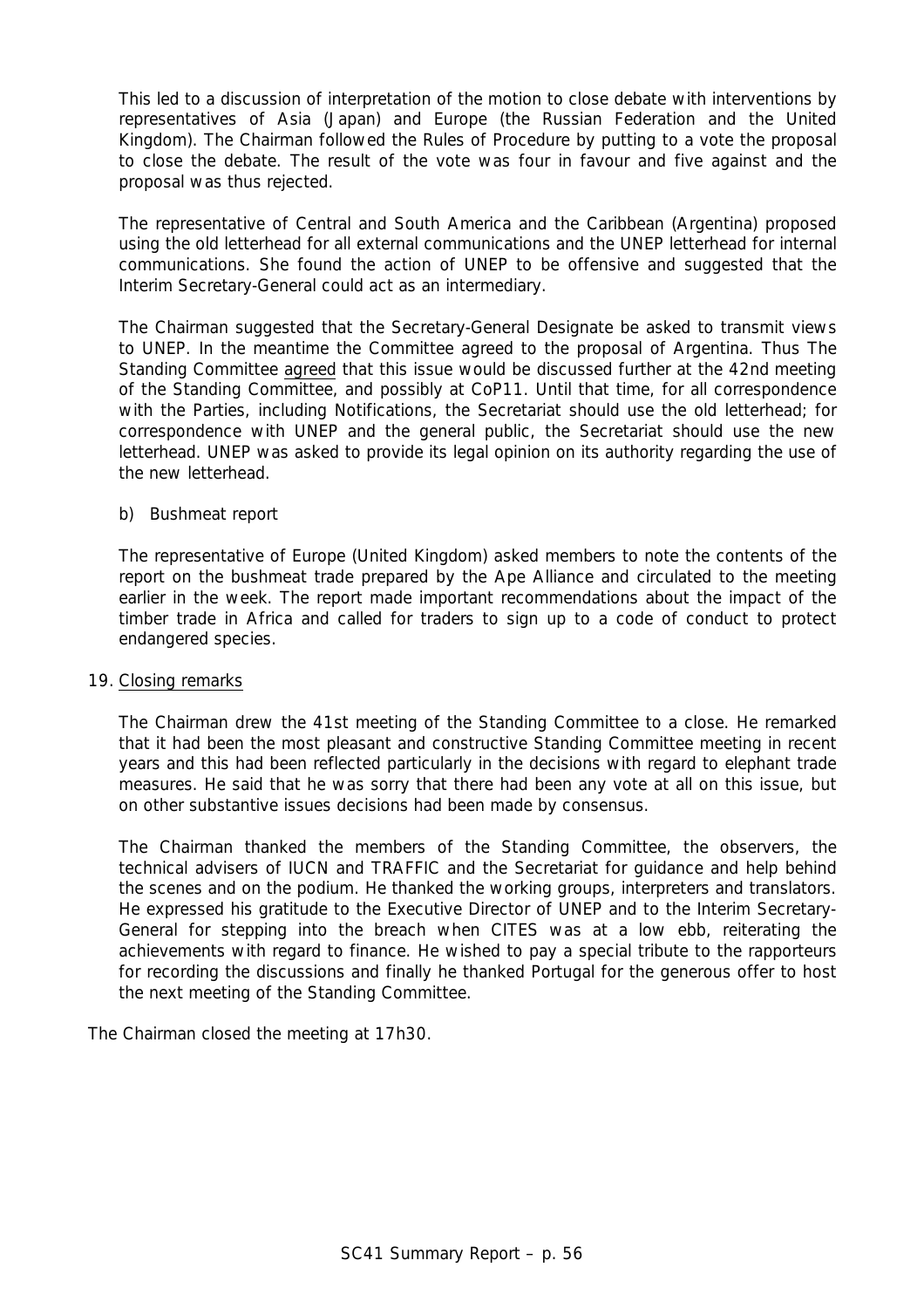# Statement by Mr Willem Wijnstekers, Secretary-General Designate to the 41st meeting of the Standing Committee

Dear colleagues

I hardly need to say how glad I am with this appointment, but I am above all extremely proud to from now on to be allowed to play an active role in the evolution of CITES instead of just writing the book.

I am confident that you and I can make CITES play a decisive role in the conservation and sustainable exploitation of our natural resources into the next century. Together we must make CITES work for animals, for plants and thus for people and I should like to assure you of my total commitment to that objective.

You may wonder what my intentions are and you are obviously entitled to an answer. I should like to briefly outline which main management issues I intend to tackle in directing the Secretariat. This can of course not be exhaustive and some of the points I'll make are already in hand and may even be well on the way to being resolved.

One of the first things to do concerns the situation within the Secretariat. You will agree that past events have severely damaged individual people and the relationship between staff. They even affected the Standing Committee, the interests of the Parties and the Convention as a whole. One of the first things to do therefore is to complete the re-establishment of the Secretariat as a strong, confident, professional and efficient entity in which you are able to believe. This requires the restoration of staff confidence, loyalty, solidarity, team spirit, jobsatisfaction and motivation. It also requires an attitude and commitment from the staff, commensurate with their position as United Nations officials. There may still be some tough decisions to take and I shall require the full backing of the Standing Committee in taking them.

Related to this is also the need to rethink the activities of the Secretariat. I know that most of these are laid down by the Convention and by the Parties, but I also know that many of them exist for a very long time and may have become a self-perpetuating purpose. There may also be better ways to do things. Certainly, time spent on unnecessary activities should be used for a higher quality of services to the Parties.

An important task of the Secretariat, which I feel has been increasingly neglected, is to give direction to the Convention, to guide the Parties, to initiate and take the lead on major policy issues. This active role should be restored and further developed in all CITES fora. As part of this more active role, the Secretariat should also take up its responsibilities as "watchdog" of the Convention and for example become more effective in preventing undesirable effects and consequences of decisions of the Conference of the Parties and its committees. Further, we should not just consolidate old recommendations, but critically look at their contribution to the current needs of the Convention and its Parties. The number of recommendations must be reduced in order to make those that really matter better identifiable, understood and implemented.

This complex area can be summarised in one sentence:

The Secretariat should become a Secretariat with a capital S again.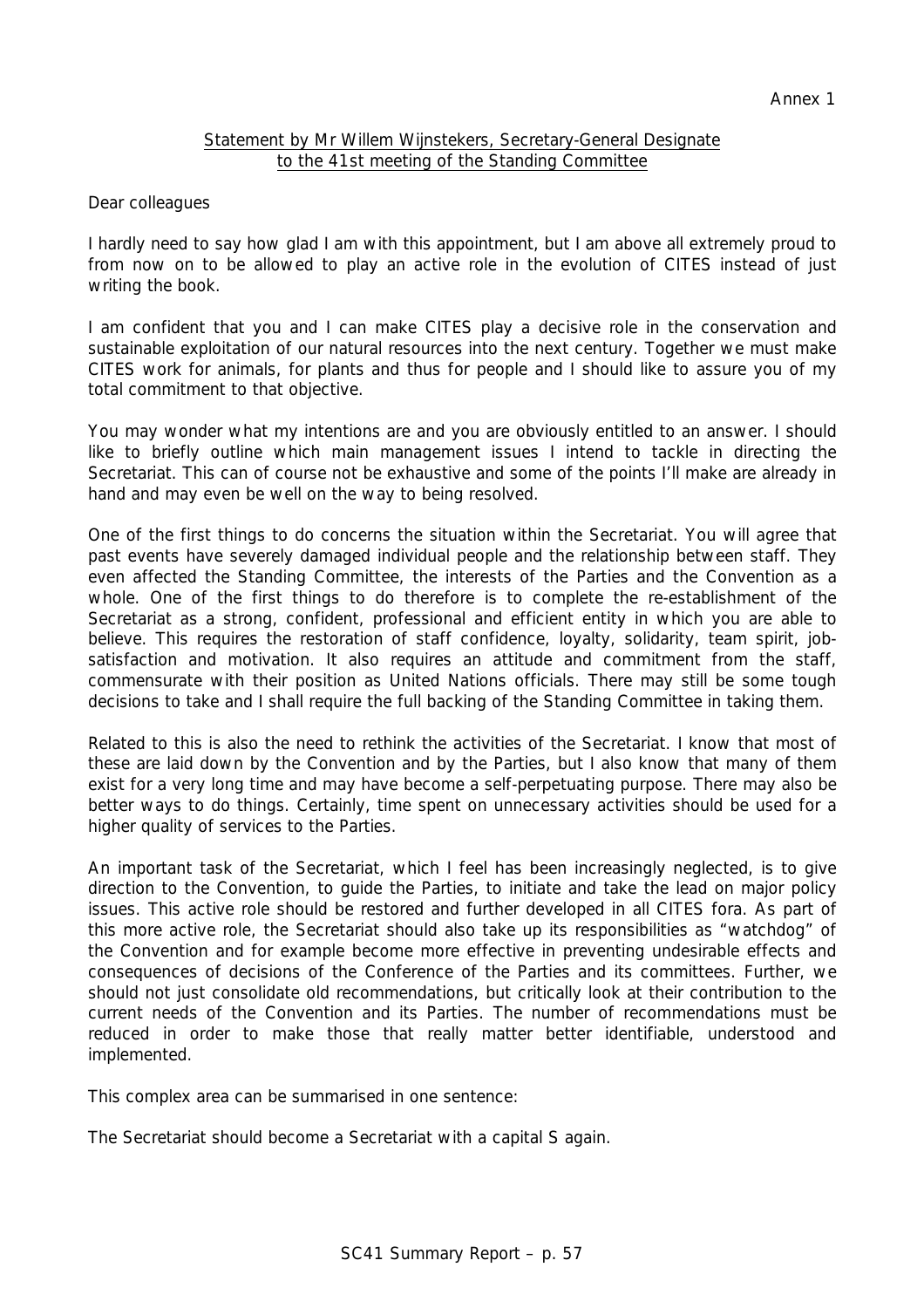An equally important area, which will get my undivided attention is the Secretariat's relationship with the Parties and its other partners. We need to urgently restore the confidence of the Parties - and of the Standing Committee in particular - in the Secretariat.

Together with the Parties and the Standing Committee, I will also work towards an optimal relationship with UNEP and the other international Conventions it administers.

I'll bring along my existing good relationship with the Secretariat's key technical partners (IUCN, WCMC, TRAFFIC, WCO, Interpol, etc) and will intensify cooperation and coordination with them. Where necessary, I hope to replace an atmosphere of competition with one of collaboration and shared responsibility.

At last, but certainly not the least, point on the issue of the Secretariat's external relationships concerns the NGO-community. Many NGOs have a keen interest in our Convention and its purposes and they cover a wide range of interests that are affected by our decisions. NGOs are also the main source of information of the press and the general public. They can do a lot of good or a lot of damage. I believe they have reason to feel ignored. This leads to frustration and makes it very unlikely to obtain a constructive NGO contribution to our work, even where we have obvious common goals. I therefore intend to intensify the Secretariat's structural contracts with major international NGOs in all areas of interest to the Convention. This is not to say that whatever NGOs have to tell us must influence our policy. I have a long experience with all kinds of lobbies and you may rest assured that I will be no less frank and open in my contacts with them than I have been so far. In fact many of them know that I am not afraid to disagree, but appreciate the fact that I am willing to listen.

Transparency will be another key word in my activities. I intend to enhance policy transparency through a permanent, well-presented and accessible flow of information from the Secretariat to the Parties and others on activities and results. For that purpose, the Secretariat will need to improve its overall communication capacity and capabilities and make better use of the latest available technologies. I believe there is scope for an increase in the speed and timeliness of informing the Parties n general and in relation to meetings of its major committees in particular. This is crucial in both the preparation and the implementation of decisions.

I don't need to remind you of the continuing budgetary difficulties. I will want to discuss with you further about ways and means to remedy the late and non-payment of dues. Independent thereof, however, we should increase the level of realistic forecasting, planning and reporting and make more structural and consistent efforts to obtain external funding. I find it quite unrealistic to make important policy areas depend upon external funding. It only creates false expectations and is as frustrating as basing the planning of your house-hold on winning the lottery.

A final remark concerns an important principle and an idea in relation to it that I should like you to think about. There is a statement in the current Strategic Plan that the Secretariat "cannot serve only the interests of any one Party or a group of Parties". I don't think this is necessarily true. I rather thank that the guiding principle for decisions should be that different Parties in different regions have different needs, interests and problems. They may thus require a different response, different mechanisms, tools and solutions. Wherever possible - and of course without harming other major interests - CITES policy should form a large and solid common foundation, which should leave room for offering individual solutions to individual problems.

Again, because of time constraints alone, this could not be a complete overview of my plans and intentions. They can in addition not be more than plans and intentions either. Calling them more than that would contradict what I have just said and be against my sincere commitment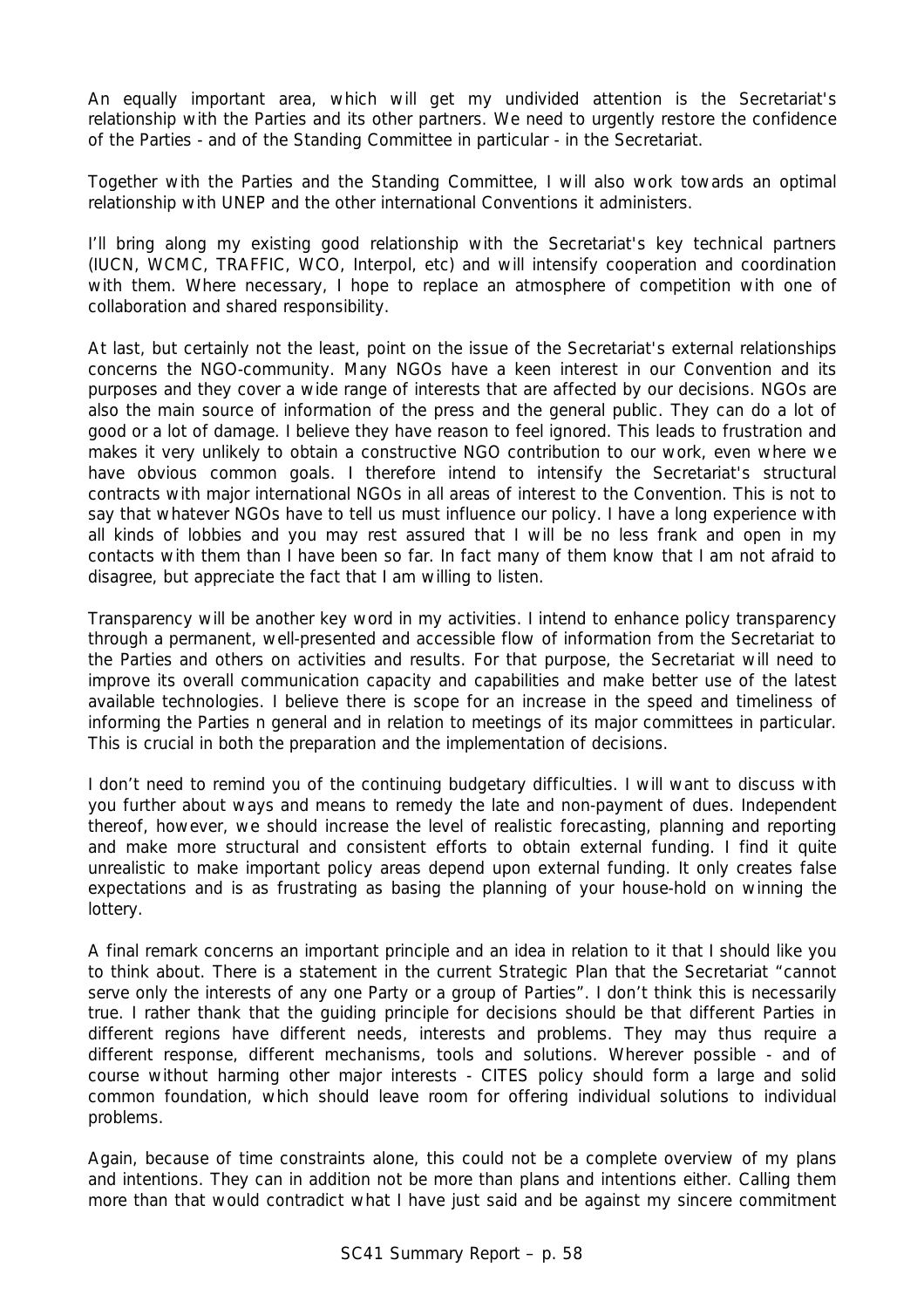to dialogue, openness and transparency vis-à-vis you and the Secretariat staff. I sincerely hope that commitment will be reciprocal. One thing the Convention can do without is a repetition of the intrigues that have polluted the atmosphere and damaged CITES so much.

Dear colleagues, I am sure that in our individual and collective contacts we will not always agree on all issues from the outset and I am sure that is not something you would expect from me. I am convinced, however, that we will agree by the time we take decisions. You have your responsibilities and I will have mine, but there should be no divergence in the aims we pursue.

An appropriate United Nations motto - and I had better get used to that - to describe what I intend to do would probably be: "*Restore Confidence*".

Thank you very much.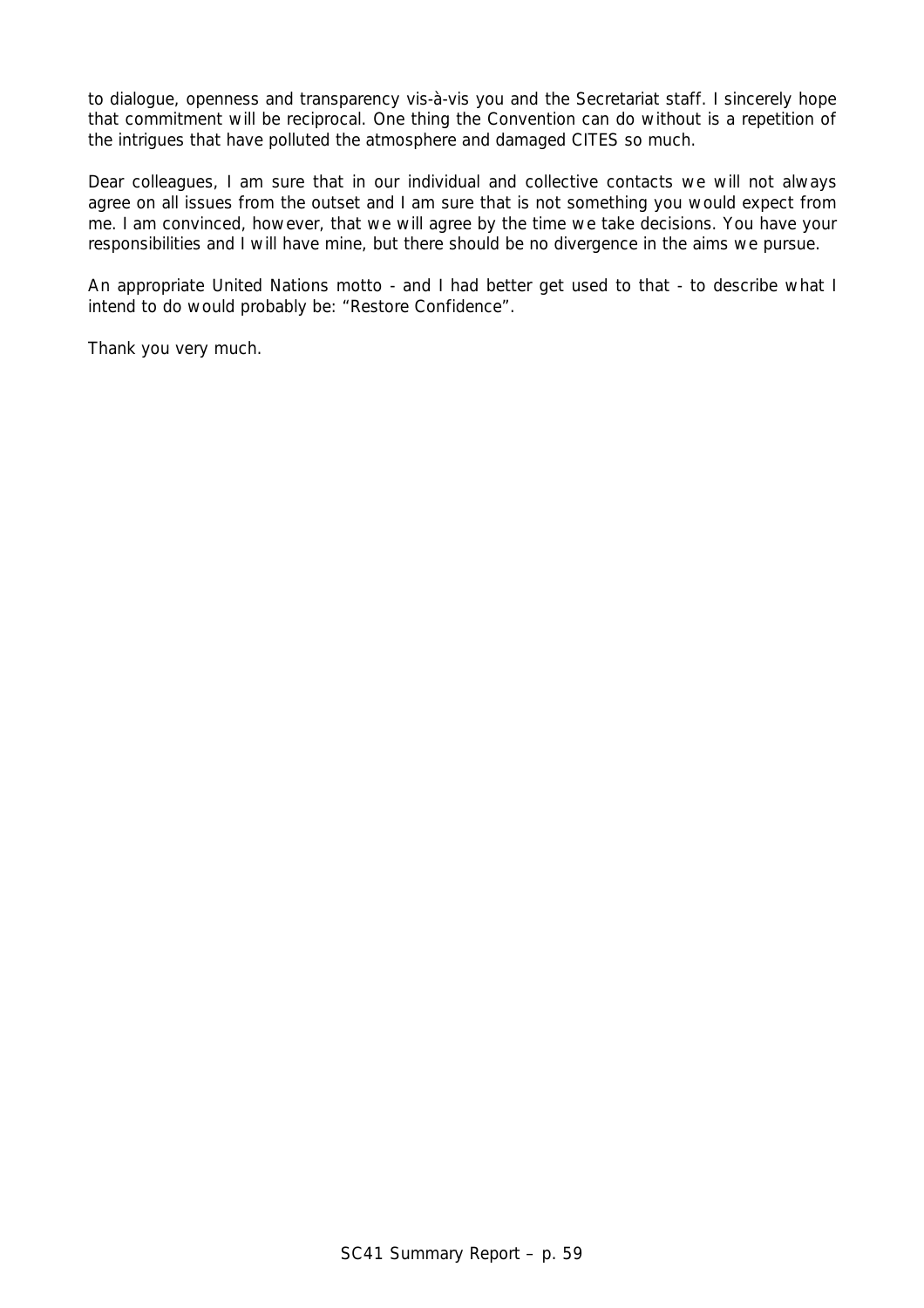# Written statement from the United States of America regarding Agenda Item 8

As the members of the Standing Committee are aware, the United States was unable to support the proposed downlisting of these three populations and the experimental one-off sale, because of concerns that poaching and illegal ivory trade could increase in other range countries, and more specific concerns over the lack of agreed procedures among the Parties about the adoption and implementation of annotations. However, after the downlisting was approved, the US publicly stated that we respected the decision of the Parties and would constructively with all interested Parties to see the decision of 10.1 and Resolution Conf. 10.10 implemented properly. The US stated then, and continues to assert, that effective implementation of this decision is critical to the future of African and Asian elephant conservation and vital to the continued effective implementation of CITES.

Since the June 1997 decision, the US has invested \$350,000 in support of the Range States Dialogue, the AESG, and the IUCN process, to develop the proposed Conf. 10.10 elephant monitoring system. More significantly, since June 1997 as well, the US has provided over \$1.5 million in bilateral projects in range countries for on-the-ground elephant conservation projects throughout Africa, including anti-poaching assistance. In addition, the US has \$400,000 in new funding for this year to provide support for Asian elephant conservation projects as well. We would be very interested in hearing from other donor countries on their comparable commitments.

Although the US accepts the decision of the Parties, we remain concerned about the implementation of this decision and we urge the Standing Committee to consider the following:

- 1. The Standing Committee should recognise that the monitoring system proposed under Conf. 10.10 can be a significant step in addressing long-term elephant conservation, and the US is prepared to continue its commitment to its development. However we believe that such a system in general, and MIKE in particular, cannot be expected to demonstrate a causal relationship between ivory trade and poaching in the time frame envisioned by the conditions outlined in Decision 10.1 paragraph g), nor under the best of circumstances, be adequately sensitive within the time frames envisioned by paragraph g) to trigger remedial actions as required.
- 2. We support the continued development and refinement of a monitoring system but believe its development should be considered apart from meeting the other requirements specified in Decision 10.1. The US is prepared to continue its significant commitment to the development of a monitoring system but ONLY if the necessary funding is provided from external sources, and not through the Trust Fund. We stress that this monitoring system, while vita, should in no way detract from other conservation priorities identified by the Parties for expenditures from the Trust Fund. The US would be interested in hearing from other developed countries, particularly Japan which will benefit from a limited re-opening of ivory trade, and the European Union, which participated in the development of the COP decision, as to what their specific financial commitments will be to the monitoring process.
- 3. Based on our evaluation, the monitoring system cannot in the short term provide information to demonstrate that a certain level of poaching was or was not caused by the re-opening of ivory trade. The monitoring system, over the long-term should provide useful information on trends in elephant populations and poaching of elephants, but cannot be expected to provide statistically significant conclusions as to causality, within the time frames envisioned by Decision 10.1. The system needs further scientific review and evaluation. therefore, pending the full implementation of an agreed monitoring system we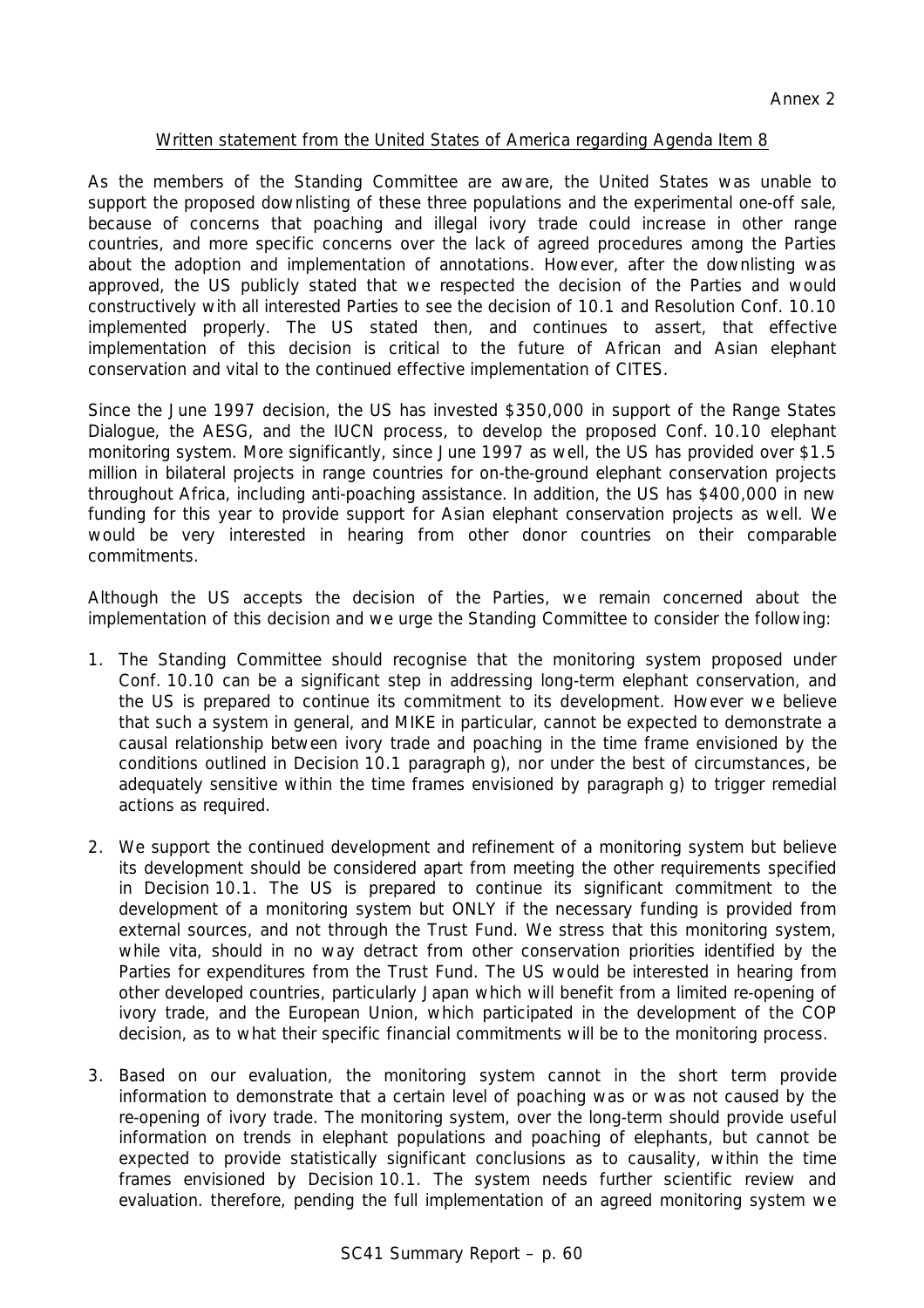believe that the Standing Committee must determine what level of increased poaching of elephants, either globally, regionally, or for local populations, would trigger the implementation of safeguards as outlined in the decision in paragraph g) and make a commitment tot he Parties to expeditiously enforce such safeguards. We would urge the Standing Committee to formally endorse the recommendation of the Deputy Secretary General presented this morning as the "trigger" mechanism to invoke the requirements of Decision 10.1 paragraph g).

4. Further, we believe that the generic problem of procedures for developing and implementing annotations to the Appendices Is of the highest priority, for both the Standing Committee and the next meeting of the Conference of the Parties. The current annotations and associated decisions for the African elephant are confusing at best, and possibly nonimplementable in some cases. The highest priority should be placed on refining the process of using annotations when transferring species or populations from Appendix I to II, including implementation and interpretation of such annotations and related decisions. The US has participated in the small informal working group on this issue, whose report will be discussed under Agenda item 11. We look forward to discussion of that issue later this week.

In conclusion, the US is committed to effective implementation of the decisions and resolutions adopted by the Parties at COP10. We also share the concerns expressed by delegates from a number of Asian and African elephant range states that poaching may increase significantly if the Standing Committee approves this one-time sale. It is due to these concerns that we so strongly support effective monitoring of populations and poaching of elephants, and the rapid response of the Standing Committee if poaching increases as required by Decision 10.1 part B. If this one-time sale is approved by the members of the Standing Committee, its impacts must be fully evaluated over sufficient time, before any further downlistings of the species are considered. Caution on the part of the Parties might indeed suggest that COP11 would be too soon for any such proposals.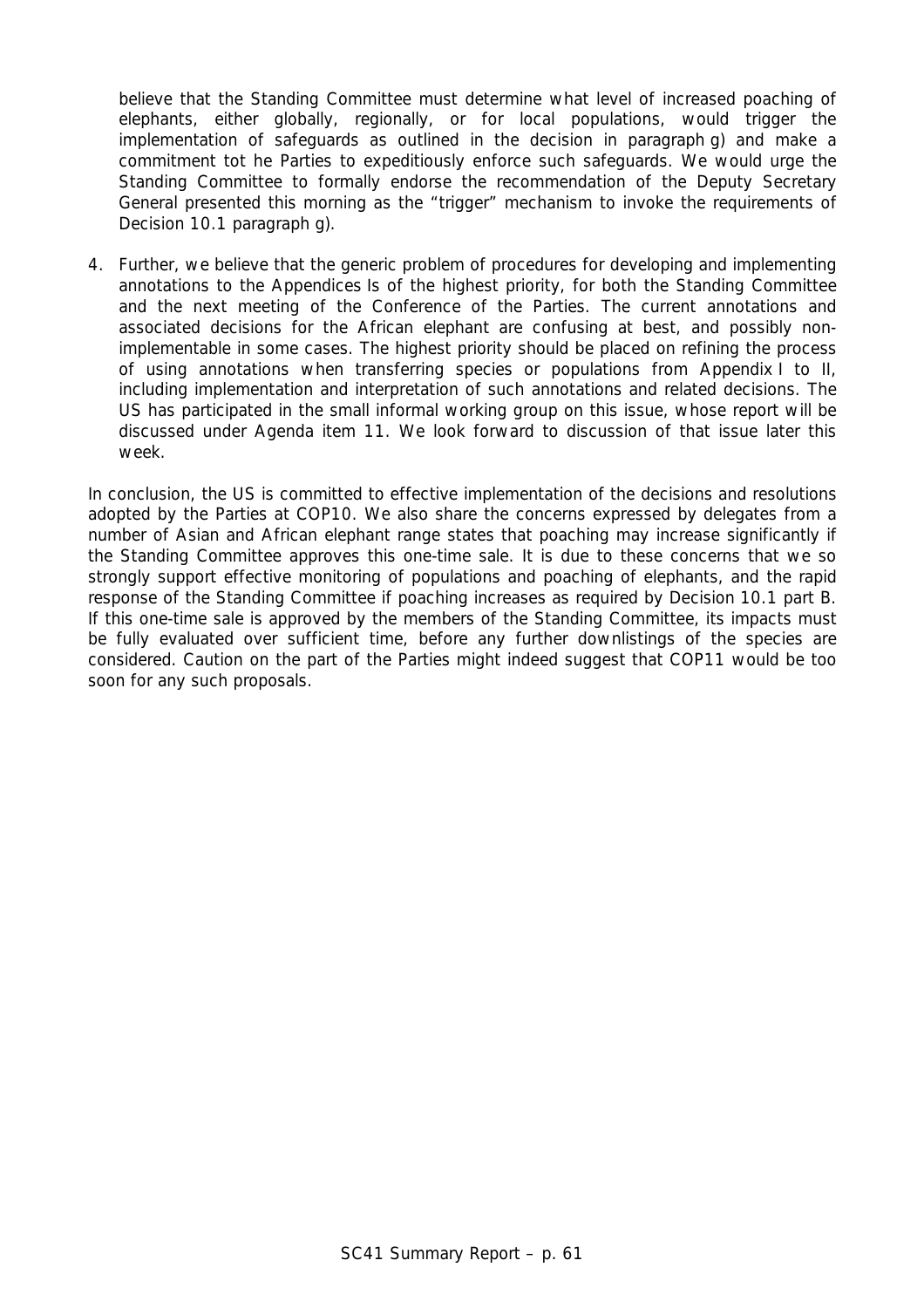# A written record of the IUCN/TRAFFIC responses to questions on the design of the system for monitoring the illegal killing of elephants (MIKE) raised during discussion at the 41<sup>st</sup> CITES Standing Committee Meeting (Geneva, 8– 12 February 1999)

During the 41<sup>st</sup> CITES Standing Committee Meeting a number of questions were raised regarding the general statistical design and function of the proposed monitoring system for illegal killing of elephants (MIKE). At the request of the Chair, IUCN and TRAFFIC were called upon to answer questions raised from member and observer governments in the meeting room. Additionally, the Chair entertained a request from IUCN that the opportunity might be taken to address any additional or more detailed questions outside the meeting room during the course of the formal Standing Committee meeting. Accordingly, delegates met with IUCN and TRAFFIC throughout the week.

This text provides written answers given to delegates attending the Standing Committee meeting either inside or outside the meeting room and serves as a formal record of IUCN and TRAFFIC's responses to the questions raised.

# 1. The methodology used for site selection

- 1.1 A number of concerns voiced suggest that the methods used in the site selection process have not been well understood. The criteria used for selection are explained in Section 3.2 of the MIKE proposal (Doc. SC. 41.6.3, Annex 1). The statistical process used to apply these criteria to the final selection of sites is explained in Annex 4 of the MIKE proposal. Though this presentation of the methodology is very technical, there is no simple, lay explanation of the complex process employed. The main point is that the requirements of CITES Resolution Conf. 10.10 (Annex 2) are met, in particular with regard to selecting a representative sample of sites across Africa and Asia.
- 1.2 Some concern was expressed regarding the inclusion or exclusion of particular sites. In answer to this, it was explained that the sites were drawn from a pool of proposed sites prepared and vetted by the IUCN/SSC's African and Asian Elephant Specialist Groups. Further, it was reiterated that the process of final site selection from the pool of proposed sites was objective and anonymous, so as to avoid the introduction of any bias, unconscious or otherwise. The final selection of sites was the product of a process that followed logically from (a) the list of candidate sites in Africa and Asia, (b) the selection criteria and (c) the application of the method adopted.
- 1.3 There were also a number of questions concerning the related issue of the power or sensitivity of the MIKE system to detect a real change. The estimates presented on page 9 of the MIKE proposal document *must be read in the context of the assumptions and simplifications* that were necessary to produce them. These are clearly stated in the document, in particular in the third paragraph on p. 67. It is worrying to IUCN that the caveats and provisos on this power issue, although adequately mentioned in the main text of the proposal, and emphatically stated again in Annex 4, are apparently being ignored. The estimates presented are necessarily very rough *but conservative* and are based on some very broad assumptions and simplifications. Their main purpose was to provide a basis for comparison of three, proposed sampling scenarios. The method adopted has been widely used and recommended elsewhere (See Green (1994) for statistical details and justification).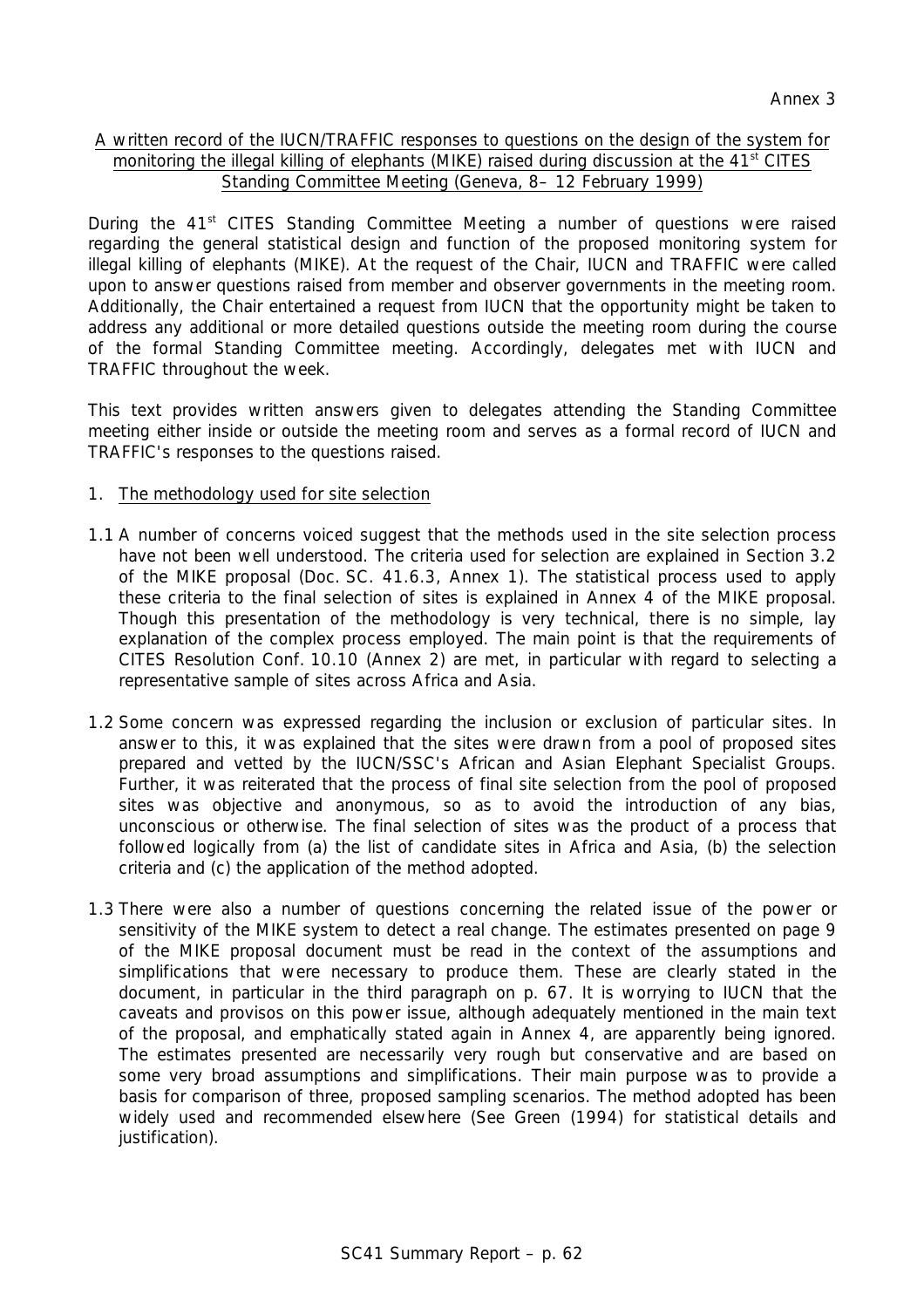### 2. Analysis of MIKE Data

2.1 A number of questions on data analysis within the MIKE system have arisen during discussion. This is likely the result of the MIKE proposal, as submitted to the 41<sup>st</sup> Standing Committee meeting, providing few details of the statistical techniques to be applied to the MIKE data during the analysis phase. This omission, in fact, was not because the details of the possible analyses had not been discussed in the MIKE development process but because they were not required in the contract between the CITES Secretariat and IUCN which followed from a decision made at the 40<sup>th</sup> Standing Committee meeting in March 1998 "to develop a plan for the long-term, site-based monitoring of illegal killing" (Notification No. 1998/09) for consideration at the  $41<sup>st</sup>$  Standing Committee meeting in February 1999. This proposal was to include an unbiased representative sample of monitoring sites in Asia and Africa as well as an indicative budget for the implementation of MIKE (i.e. including the initial set up costs and five years of subsequent running costs).

Although precise details of the analytical methodology will only be settled after the initial phase of implementation, the section below outlines the most likely analysis scenario.

- 2.2 Before any detailed analysis of data, it is always sensible to use methods of exploratory data analysis (EDA), especially with data as complex as those to be produced by the MIKE system. The purpose of the EDA phase is to highlight the main features of the data, eliminate or investigate anomalous data points and to suggest hypotheses and modelling approaches. EDA depends heavily on interactive graphical methods, and powerful packages for such analyses are readily available.
- 2.3 At the simplest level, MIKE output will require descriptive summaries of data and derived indicators. These summaries consist of tables of counts, means, totals, percentages and rates (accompanied by graphical representations where appropriate). Modern techniques of *data smoothing* will also be used, especially for highlighting *trends* in time series data. Examples of these methods are LOESS and kernel smoothing, which are very powerful tools for revealing underlying trends in highly variable data (Venables & Ripley, 1997).
- 2.4 Particular hypotheses will be investigated by means of a process of statistical modelling. The modelling framework used will most probably be as follows. Generalised linear models (GLMs), in particular, the Poisson regression (allowing for over-dispersion), almost certainly will form the backbone of the analysis of population data and carcass count data (McCullagh & Nelder, 1989). The models used will have to extend the usual GLM in two ways: firstly, to account for serial correlations, i.e. taking account of the longitudinal nature of monitoring data (Diggle, Liang & Zeger, 1994). Secondly, the hierarchical structure of the sampling process (sampling sites and then locations within sites, etc.) imposes the need for multi-level modelling (Goldstein, 1995). It is possible that spatial correlations will also have to be taken into account; but this may not be necessary, unless some of the sampled sites are close to one another. These methods, especially in combination, are quite complex, and indeed are close to the cutting edge of modern applied statistical research.
- 2.5 The issue of "causality" is discussed at some length in Section 3, below, but comments in the context of the proposed data analysis are presented here. Modelling the data using multi-level statistical models will enable the effect of a factor that operates at one level of the data hierarchy to be assessed at other levels. By "factoring out" the effects of all possible external variables, further analysis of the residuals should provide a sensitive measure of the effect of changes in the status of the African elephant in CITES.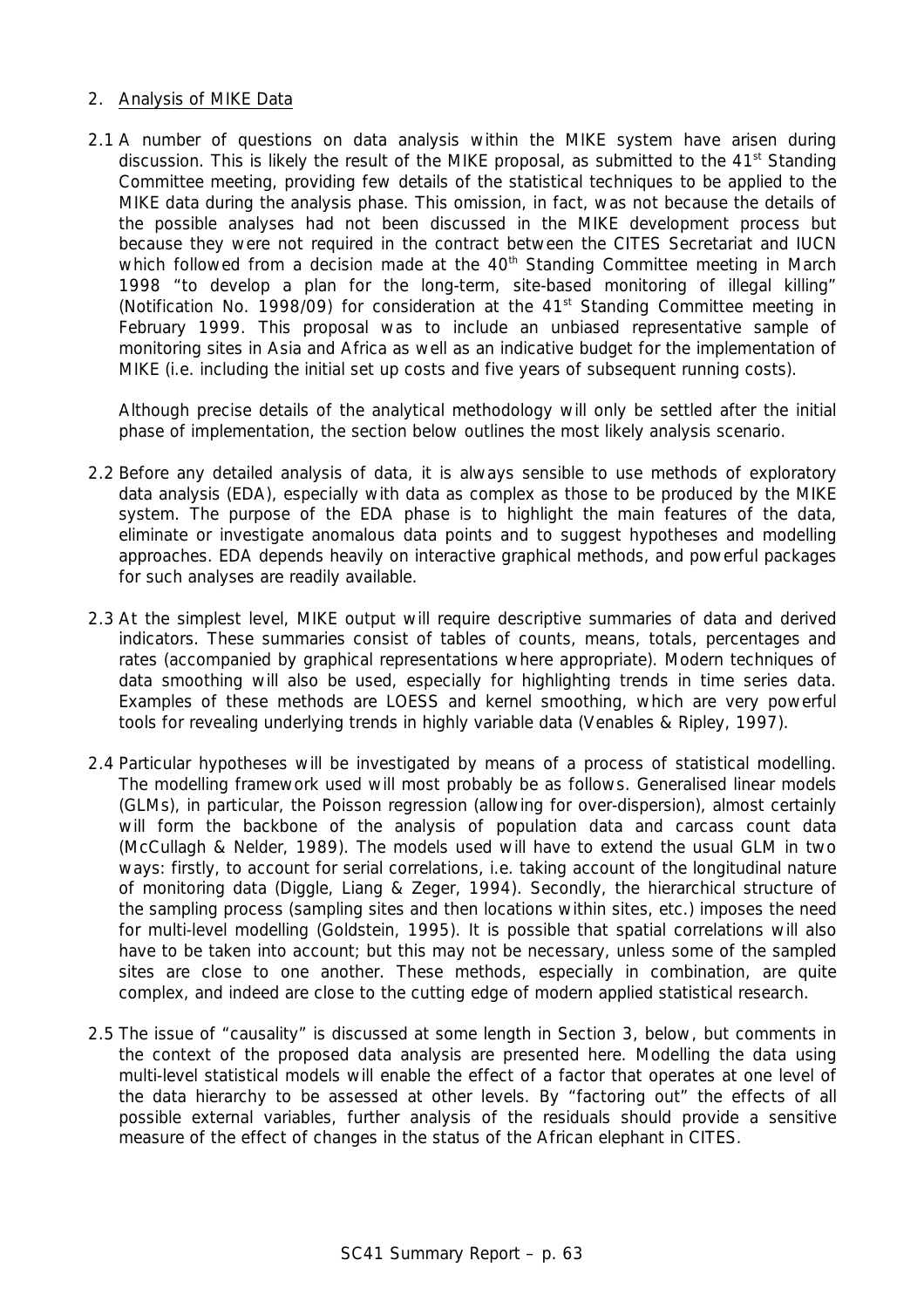# 3. The issue of establishing "causality" in the short and long-term

- 3.1 It is important to understand the design of the MIKE system in the context of its intended function. While Decision 10.1, Part A, g) does require "the establishment of a mechanism to halt and immediately transfer the Appendix I populations back to Appendix II in the event of [....] the escalation of illegal hunting of elephants and/or trade in elephant products owing to the resumption of legal trade" it was never intended that this be a function of the long-term, international monitoring system, now known as MIKE.
- 3.2 It was recognised by IUCN early on that the lack of baseline or benchmark data precluded this possibility and the 40<sup>th</sup> Standing Committee (London, March 1998) was informed of these limitations. As a result, reporting systems were established through the use of the incident report and national reporting forms by the CITES Secretariat. The CITES Standing Committee has now established a process for using these reporting systems to assist in any decisions regarding the re-transfer of the three populations should this become necessary (Doc. SC. 41.6.4 (Rev. 2)).
- 3.3 However, none of this invalidates the use or value of the long-term monitoring process. The MIKE system is designed to meet the specifications of a long-term monitoring system incorporating the scope and methodology and directions for data collection and compilation stipulated in Resolution Conf. 10.10 (Annex 2) and called for in Decision 10.1, Part A, i).
- 3.4 In common with countless other fields of conservation policy, MIKE represents an attempt to address the problem of decision making in the face of uncertainty. Ultimately, the decisions to be taken by the Parties to CITES will be the result of the careful weighing of evidence and informed judgement. A good monitoring system will strive to supply the best possible information required to make this judgement. The information outputs of the system will consist of robust indicators of the processes being monitored at the site level: elephant population numbers and trends, mortality from illegal killing, levels of law enforcement activity. The system will also assess the extent to which these parameters are correlated with factors likely to influence them and will provide statistical measures of the *reliability* of this information. The monitoring system is thus a tool to help us understand the dynamics of the underlying process and to provide measured information as the basis of decision making.
- 3.5 It is necessary to regard the so-called "causality" issue in this context. The monitoring system will help us to understand the process being monitored and hence to make *judgements* on causal relationships, including the effect of any future decisions to allow legal trade, on the incidence of illegal killing that may be made once the monitoring system is in place. To "prove" that the resumption of legal trade, or any other change in the status of the African elephant within CITES, has led to an increase in mortality from poaching is not something that any monitoring system could ever achieve regardless of its design. The most that can be achieved is to statistically assess the evidence relating or correlating legal trade with elephant mortality. MIKE is designed to make such assessments.
- 3.6 Care is needed in interpreting some of the language of the COP10 Decision 10.1, Part A, g) and in Resolution Conf. 10.10 the section, "Regarding monitoring of illegal hunting of and trade in elephant specimens, sections a) and b)". There has been a tendency to incorrectly assume that the agreed international monitoring system needs to provide a deterministic mechanism for: (a) triggering any future decision to transfer the African elephant back to Appendix I, under specified conditions and (b) the establishment of causality between the change in status of the African elephant within CITES and changes in the level and trends of illegal killing of elephants. If the interpretation of the COP decisions and resolutions are taken too literally, it could be construed that what is proposed is not a monitoring system but an *expert system*, i.e. an automated, "data in/answer out" system that makes the decision for us. There is no claim that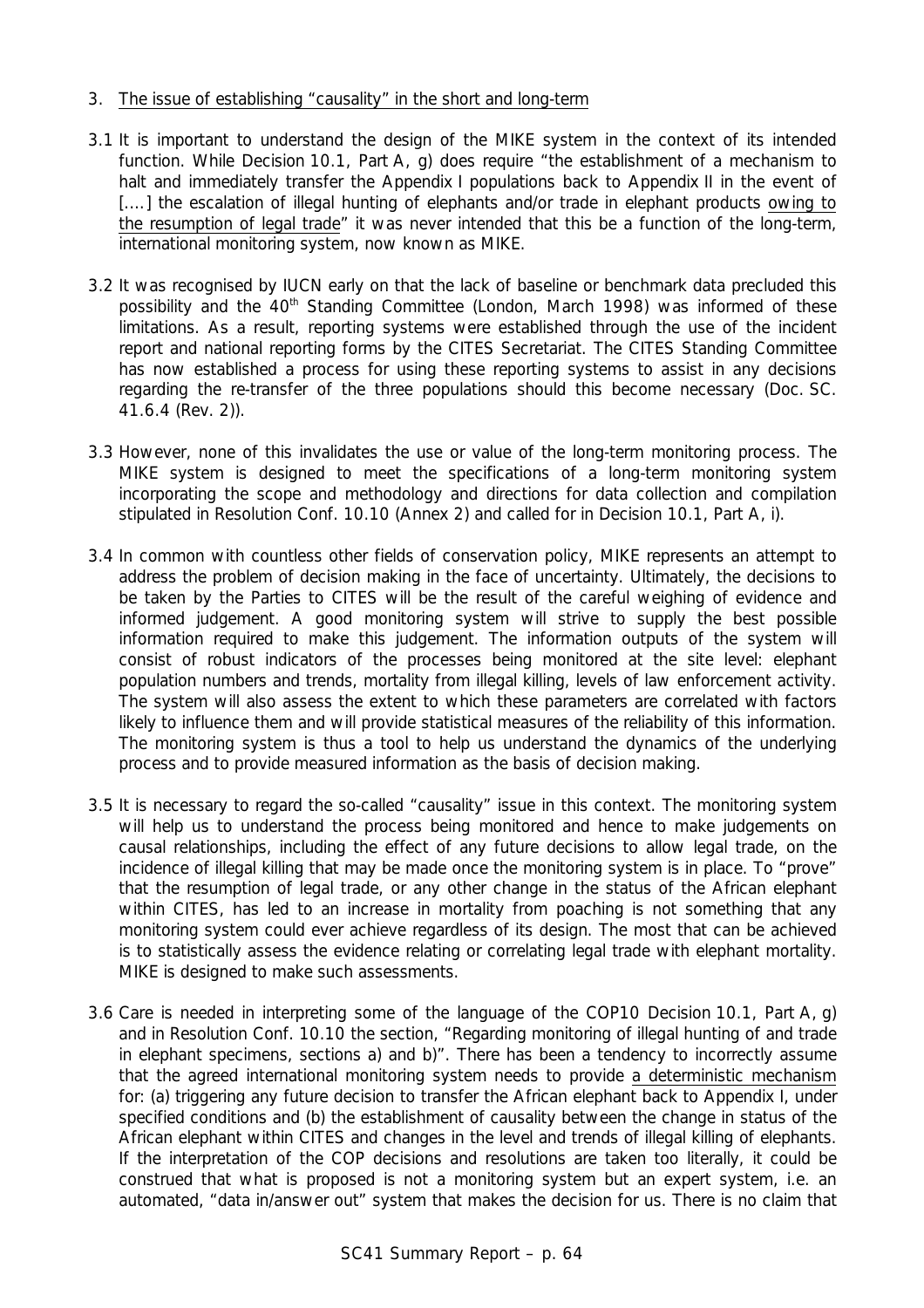MIKE is designed to be used as an expert system, nor was it the intention of the Parties that an expert system be designed.

# 4. Factoring in the role of ivory price

- 4.1 IUCN and TRAFFIC were asked why the price of ivory was not included as an explanatory or independent variable in the proposed monitoring systems. It was explained that, in principle, there is no reason ivory price should not be utilised as a variable although it is much more appropriately tracked in the context of the Elephant Trade Information System (ETIS) than within MIKE. However, it was explained that the relationship between price and poaching is complex and data are often unreliable. These factors would have to be incorporated in the overall analysis linking the two systems. It was further explained that several important points regarding the pricing of ivory need to be considered.
- 4.2 Most ivory price data collected in the past have been derived from the declared value of imports under a legal trade regime; such data are now no longer available.
- 4.3 The fact that much (if not most) of the available price data fails to pinpoint a specific place in the chain of trade (for example, the price paid to the poacher, the price paid for raw ivory to middlemen, the price of raw ivory paid by carvers, the price of worked ivory at the retail level, etc.) constrains the explanatory power of any analysis. The stage at which price is recorded can be critical to any meaningful analysis. For example, an analysis of the rhinoceros horn trade showed that while the price paid to rhino poachers remained at a fairly constant low-level throughout the period examined, at other levels of the trade, profit margins increased dramatically. This is likely to also be the case for elephant ivory as well.
- 4.4 Factors determining the price of ivory are complex and depend on a variety of forces. These include:
	- $\bullet$  the quality and, hence, the commercial value of ivory (for example, larger tusks are usually more valuable than smaller pieces of ivory, while ivory which is discoloured, cracked, dry, old, bleached or otherwise in poor condition generally commands far lower prices);
	- ! the circumstance of the sellers and buyers (for example, how quickly someone wants to get rid of their ivory stock; whether or not there are ready buyers on the black-market within Africa or developed connections with end-use buyers; and a variety of other such factors); and
	- $\blacklozenge$  the problem of price distortion. In some instances, ivory price data have been distorted due to entrapment or "sting"-type operations on the part of the relevant law enforcement authorities.
- 4.5 TRAFFIC has received funding to undertake a detailed and comprehensive assessment of ivory price data from 1989 to the present.
- 4.6 It was pointed out that Question 12 of the ETIS Seizures Data Collection Form, which was circulated by the CITES Secretariat in Notification to the Parties 1998/10 on 31 March 1998, requests information on the value of the ivory seized.

Compiled by:

R.W. Burn and H. T. Dublin (on behalf of IUCN) and T. Milliken (on behalf of TRAFFIC)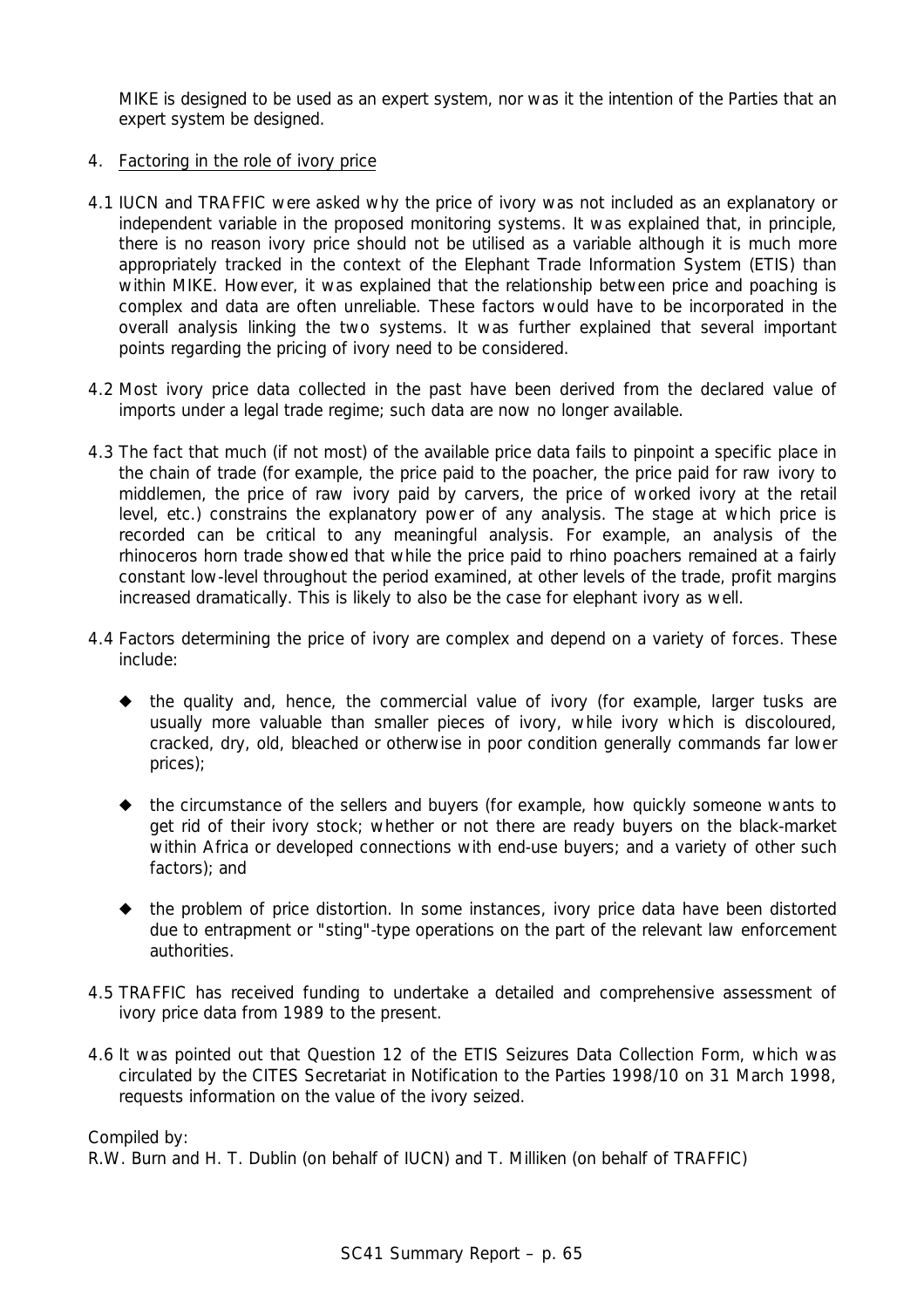#### References

- Diggle, P.J., Kung-Lee, Y. and Zeger, S.L. 1994. *Analysis of Longitudinal Data*. Clarendon Press, Oxford.
- Goldstein, H. 1995. *Multilevel Statistical Models (second edition).* Arnold, London.
- Green, R.H. 1994. Aspects of power analysis in environmental monitoring; in Fletcher D.J. & Manly.
- McCullagh, P. and Nelder, J.A. 1989. *Generalized Linear Models (second edition)*. Chapman & Hall, London.
- Venables, W.N. and Ripley, B.D. 1997. *Modern Applied Statistics with S-PLUS (second edition),* Springer, New York.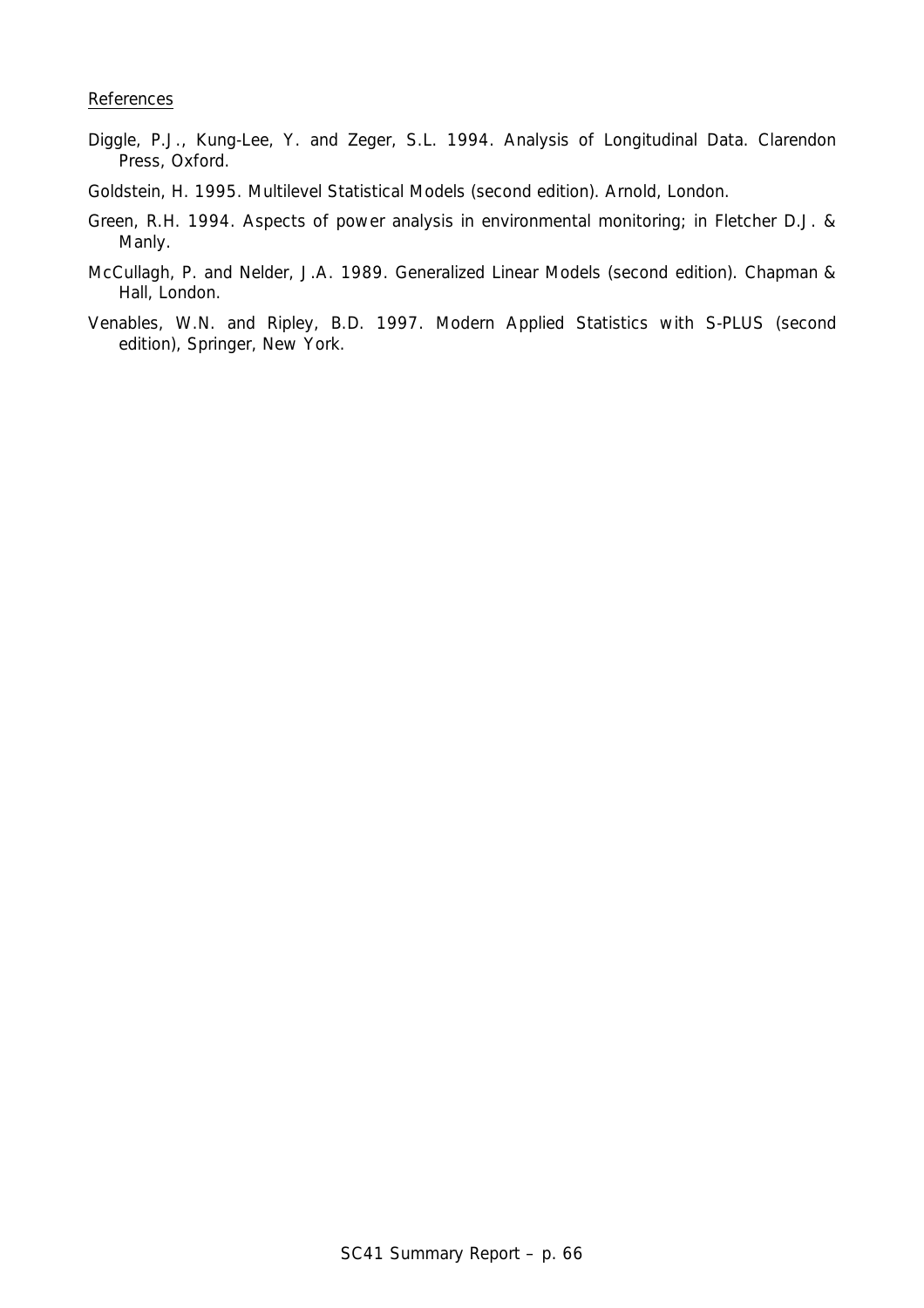# Written statement from Japan regarding Agenda Item 8 (b) - Tigers

1. Overview

In recent years, there has been increasing discussion at various meetings under the Washington Convention concerning trade in wild plants and animals for use in traditional Chinese medicines. In particular, attention has been focused on the use of tiger parts in traditional Chinese medicines and the problem of protection.

Investigative reports from some environmental protection organizations have stated that the distribution of preparations containing tiger bone is still occurring in Japan.

2. Past response

It has been confirmed that all of the preparations containing tiger bone which are being sold in Japan were imported from China, and that all of these were manufactured from tigers obtained prior to the application of the Washington Convention.

However, the Ministry of Health and Welfare has taken the following steps in response to statements from NGOs and so on.

- a) There are five business which deal in such preparations in Japan. In accordance with the voluntary control standards enacted by the industry, they report on their inventories every six months, and these reports indicate that the business have no inventory of such preparations.
- b) A statement was received from EIA (and NGO) to the effect that several pharmacies and drugstores in Tokyo and Kanagawa were selling preparations containing tiger bone. The Ministry of Health and Welfare conducted a questionnaire survey of 2,500 pharmacies and drugstores in these regions, and learned that only 34 stores were dealing in preparations containing tiger bone.
- c) The Ministry of Health and Welfare performed on-site investigations of pharmacies and drugstores which have been surveyed by EIA in January 1999, and confirmed that the preparations containing tiger bone were being sold with the CITES seal of approval affixed to the exterior of the packages in every case, abiding by the voluntary control standards.
- d) Base on the Pharmaceutical Affairs Law, businesses dealing in preparations containing tiger bone, no imports of which have been recorded for more than three years, wee instructed to submit an approval processing report (return of approval permit).
- e) There are no manufacturers which hold permits to manufacture preparations containing tiger bone in Japan.
- f) Efforts are being made to improve awareness by displaying CITES posters (prepared by the Environment Agency) in pharmacies and drugstores with the cooperation of those establishments.
- 3. Conclusion

In China, which had previously been the source of imported preparations containing tiger bone in Japan, the domestic sale, import, and export of such preparations have been prohibited since